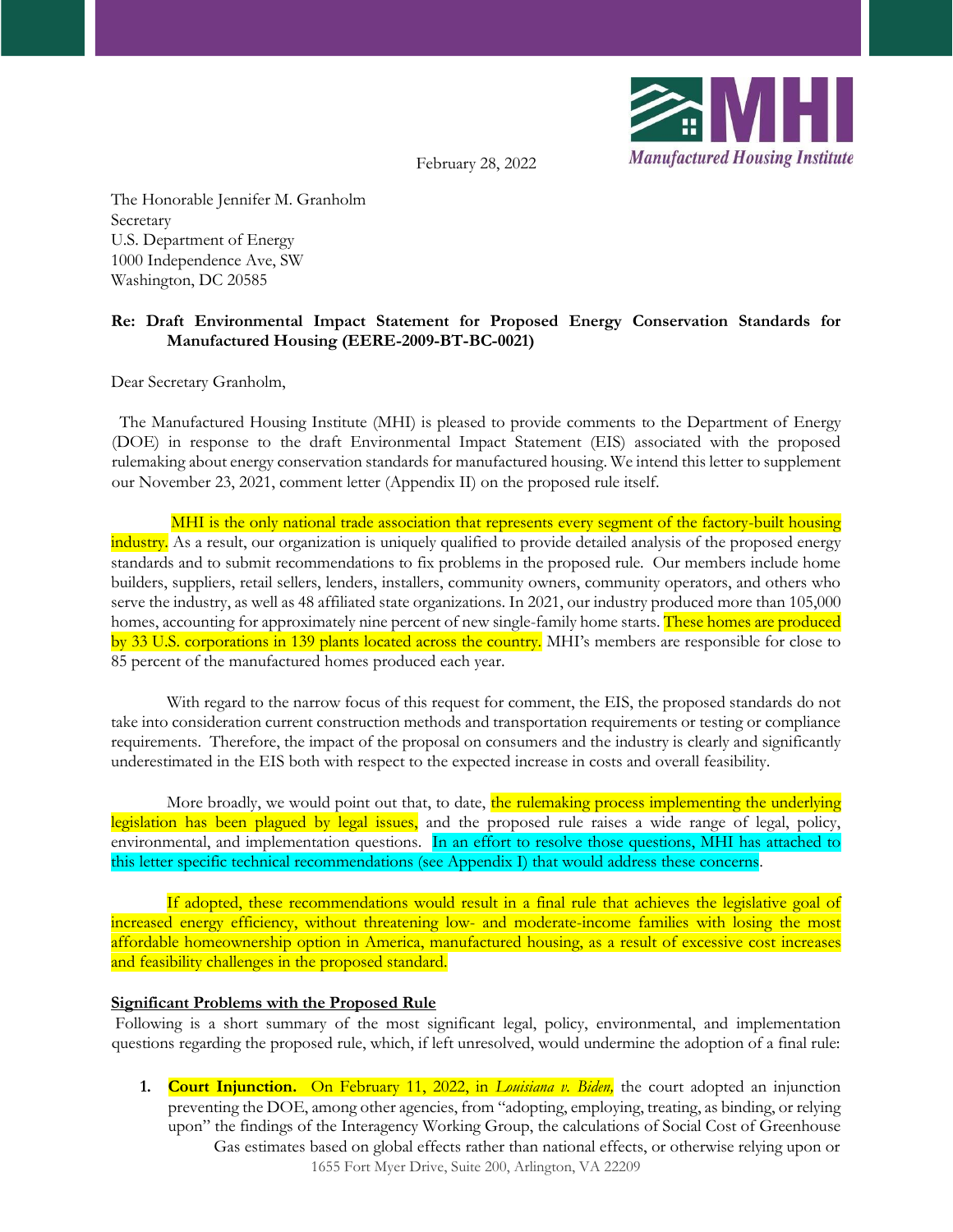Page 2 Submission by the Manufactured Housing Institute February 28, 2022

> (703) 558-0400 | info@mfghome.org www.manufacturedhousing.org

implementing Executive Order 13990 in any manner. It would appear that this injunction applies to the proposed rule since it expressly references Executive Order 13990 and "interim estimates issued in February 2021" based thereon where it states: DOE calculates the value of the reduced emissions of CO2, CH4, and N2O (collectively, greenhouse gases or GHGs) using a range of values per metric ton of pollutant, consistent with the interim estimates issued in February 2021 under Executive Order 13990. Thus, at a minimum, this injunction and the underlying legal issues cast a serious legal cloud on the proposed rule.

- **2. Failure to Comply with the Statutory Requirement to be Cost Effective.** As noted in MHI's November comment letter, "The proposed energy standards fail the Energy Independence and Security Act of 2007 (EISA) statutory requirement to use the International Energy Conservation Code (IECC) "**except in cases in which the code is not cost effective** . . ., based on the impact of the Code on the purchase price of manufactured housing and on total life-cycle construction and operation costs." The result is manufactured housing will be less affordable, due to large increases in home sale prices and operating cost increases that exceed energy savings."
- **3. Failure to Comply with the Statutory Requirement to Adopt a More Stringent Standard when it would be Cost Effective.** As noted in MHI's November comment letter, "The proposed energy standards fail the Energy Independence and Security Act of 2007 (EISA) statutory requirement to use the International Energy Conservation Code (IECC) "**except in cases in which** . . . **a more stringent standard would be more effective,** based on the impact of the code on the purchase price of manufactured housing and on total life-cycle construction and operation costs." Per this statutory requirement, the rule should have – but was not – developed by incrementally adding more and more efficiency improvements, such as thicker insulation levels, until the next incremental improvement would not be cost-effective.
- **4. Failure to Address Legal Issues Regarding Primacy of the HUD Code and the Manufactured Housing Consensus Committee's role in establishing safety and construction standards.** As noted in MHI's November comment letter, in its proposed rule, DOE completely avoided discussion of the primacy of the Manufactured Housing Consensus Committee (MHCC,) with regard to the establishment of manufactured housing safety and construction standards. The proposed rule would propose standards that are inconsistent with existing energy standards as promulgated by the MHCC. We assume the rule's energy requirements would not take effect unless and until the MHCC adopts them, and further that the MHCC could make changes to the proposed requirements. However, these critical legal issues are not addressed in the proposed rule.
- **5. Failure to Adequately Consult with HUD, as Required by the Statute.** As noted in MHI's November comment letter, "The proposed energy standards were developed without complying in any meaningful way with the EISA statutory requirement to consult with HUD, resulting in proposed standards that ignore the construction aspects unique to manufactured housing or the negative impact on homebuyer affordability." As a result, the proposal lacks the input of valuable expertise that HUD could have provided with respect to low- and moderate-income family housing affordability issues and the number of homebuyers that would no longer qualify for a mortgage loan because of cost increases and therefore would not achieve homeownership.
- **6. Problems with the Environmental Impact Statement.** As noted in the introduction of this letter, the proposed standards do not take into consideration current construction methods and transportation requirements or testing or compliance requirements. Therefore, the impact of the proposal on consumers and the industry is clearly and significantly underestimated in the EIS both with respect to the expected increase in costs and overall feasibility.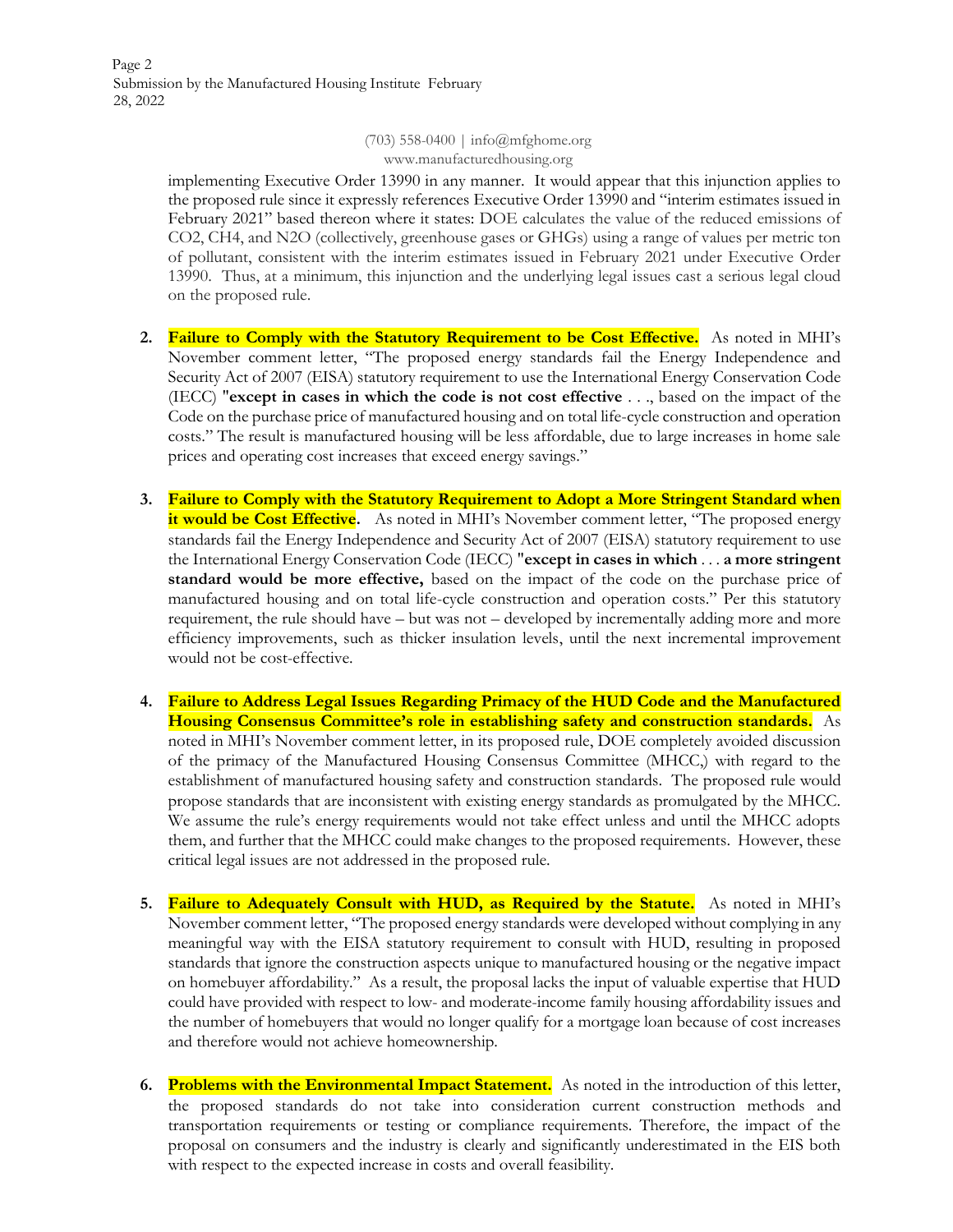Page 3 Submission by the Manufactured Housing Institute February 28, 2022

#### **Energy Efficiency and Manufactured Housing**

MHI and its members have always supported energy conservation efforts and other reasonable environmental protection initiatives, and we will continue to do so. In fact, the vast majority of today's manufactured homes are constructed well above the required energy efficiency standards contained in the HUD Code. Not only are new factory-built homes as efficient as their site-built counterparts, but in 2020, more than 30 percent of new manufactured homes were built to meet or exceed Energy Star standards. Further, the industry is developing programming to engage all stakeholders, from manufacturers to retailers to consumers and energy providers to significantly grow the share of Energy Star.

Today's manufacturers understand the unique aspects associated with building manufactured homes and the downside the DOE's proposal will have in terms of hampering production in an industry that is operating at near capacity and driving up the costs of the only affordable housing solution in the country. The industry is continuously working on projects to improve energy efficiency and currently has four significant energy initiatives underway for manufactured housing. One with the state of California, two projects with the DOE, including one concentrating on developing a "Zero Energy Ready" manufactured home, and one with HUD to re-engineer the design and fabrication of the HVAC system in manufactured homes with all components installed in the plant under HUD's quality control regime.

#### **Manufactured Housing as an Affordable Housing Solution**

Any increase in construction costs, even modest increases in response to a new energy conservation standard, could jeopardize homeownership for hundreds of thousands of Americans at time when there is an affordable housing shortage in the country.

In the draft EIS, the DOE acknowledges this by stating that "manufactured home purchases and residents are disproportionately from lower-income and minority populations…. Increase purchase price and up-front costs might reduce access to affordable homeownership for some low-income consumers." The Energy Independence and Security Act (EISA) requires that "energy conservation standards established under this section shall be based on the most recent version of the International Energy Conservation Code (including supplements), except in cases in which the Secretary finds that the code is not cost effective…based on the impact of the code on the purchase price of manufactured housing and on total life-cycle construction and operating costs."

First, the higher home cost associated with the proposed standards will make manufactured housing far more expensive excluding potential buyers and reducing total manufactured housing sales, the latter hurting the industry and contributing to the lack of affordable housing. Second, if households are fortunate enough to qualify for a home that meets the new standards, the home they get will be more, not less, expensive to own.

As shown in DOE's proposal, using sample homes (single- and multi-section), DOE estimated energy savings by comparing homes, in select locations, built to the current HUD energy standards with homes meeting the IECC. As expected, there is a huge difference in energy use (and estimated energy costs) between these benchmarks. The large savings suggests that a whole lot of investment in energy measures can be justified, particularly if the savings are accumulated over 30 years which is an artificial construct. However, the EIS cites American Community Survey data that only "7 percent of manufactured home residents had lived in their home at least 30 years." This demonstrates that the proposal is not cost-effective for consumers and will raise the barrier for entry-level homeownership for millions of Americans at a time when there is an affordable housing shortage in the country.

Further, neither the draft EIS nor the proposed rule includes testing, compliance, or enforcement provisions which DOE says it will address at a later date. Estimating the costs of the proposed changes to consumers, without including these components is impossible, as these could significantly add to costs. Testing requirements for each of the systems being modified in the proposal must be addressed before any rule is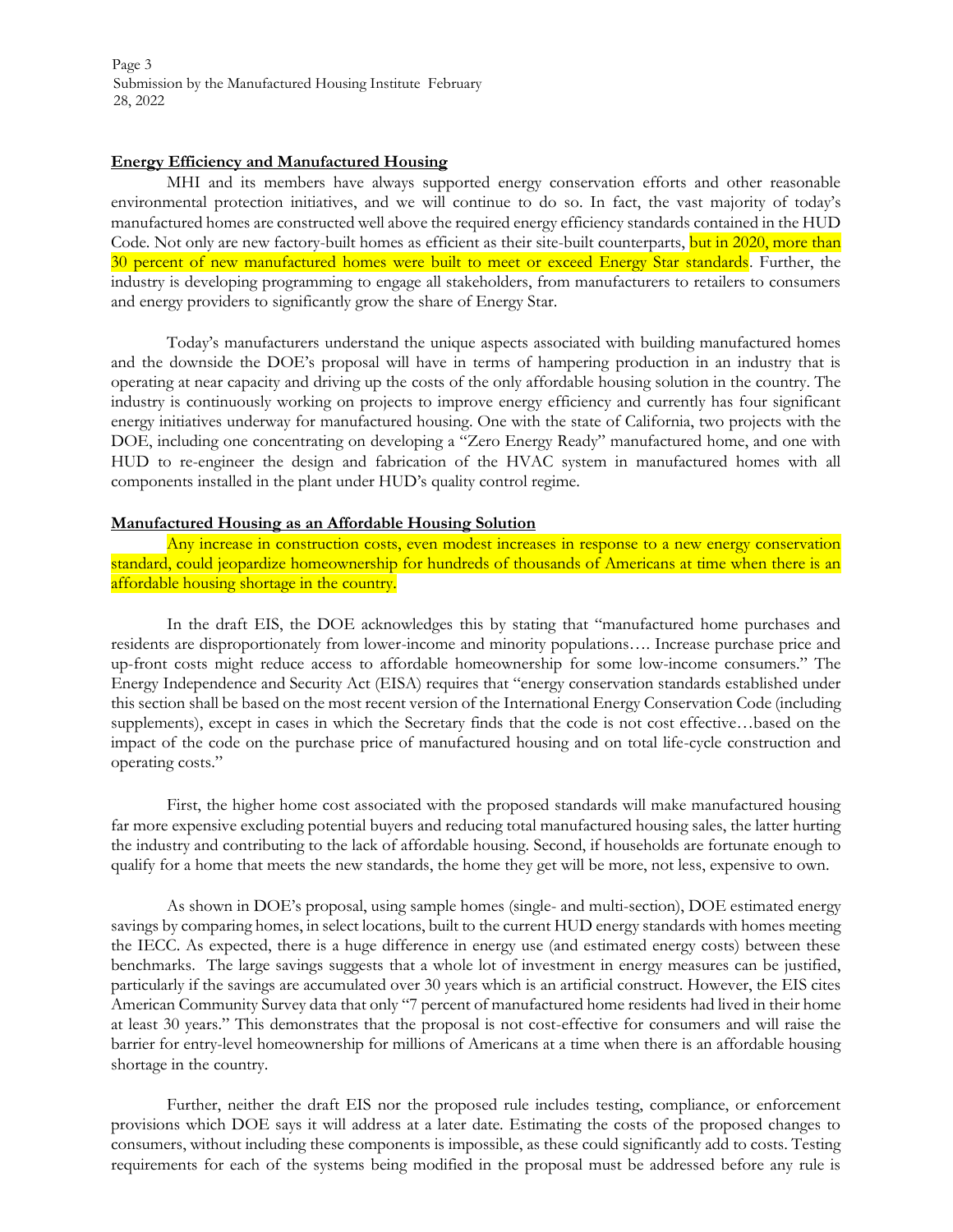Page 4 Submission by the Manufactured Housing Institute February 28, 2022

finalized, and the costs associated with these must be included in any analysis. Additionally, it is unnecessary for the DOE to develop a new enforcement mechanism with any proposed manufactured housing energy conservation standard because HUD already has an established enforcement mechanism that mandates a uniform standard for design, construction, and installation, including federal requirements for safety, durability, and energy efficiency. Failure to partner with HUD would result in complicated, overlapping requirements that will only increase manufacturing costs, hurting existing homeowners and prospective homebuyers.

#### **Reliance on the International Energy Conservation Code**

Utilizing the 2021 International Energy Conservation Code (IECC) – a standard that was designed for site-built homes and NOT manufactured homes – as recommended in the EIS is the wrong standard to utilize. Given that the IECC essentially ignores all the construction aspects unique to manufactured housing, it is an inappropriate code for attempted enforcement upon the manufactured housing industry and could potentially cause factory closures, the loss of thousands of jobs, and an immediate affordable housing crisis for one of the largest sectors in the housing market.

As just one example, the proposed requirements adapted from the IECC will require foam insulation throughout the walls in homes in thermal zone three, in addition to batt insulation which is currently used. Foam insulation is difficult to utilize in a factory setting, expensive and will slow down the production line. Further, adding foam insulation between the studs and siding of a home, could result in separation of the siding during transport and require more on-site labor work to address the issues. Additionally, by increasing the truss heel height, increasing floor joist depth, and adding insulation outside of the studs, as these proposed requirements will require, the overall shipping envelope will change which could prevent shipping a home into an area of the country with low bridges resulting in consumers having to settle for a different style of home, or more than likely, being forced out of the housing market due to a lack of affordable housing.

#### **Implementation Period**

In the draft EIS, the DOE proposes a one-year implementation period. However, when the DOE makes changes to appliance standards there is at least a five-year compliance period. For example, on January 6, 2017, the DOE published a final rule to establish energy conservation standards for residential central air conditioners and heat pumps with a compliance date of January 1, 2023 (Docket Number EERE-2014-BTSTD-0048-0200). Additionally, on April 16, 2010, the DOE published amendments to the existing energy conservation standards for residential water heaters, gas-fired direct heating equipment, and gas-fired pool heaters. While the effective date of the rule was June 15, 2010, compliance with the standards was not required until April 16, 2015 (Docket Number EE–2006–BT–STD–0129).

Given that the process for manufactured homes is at least as complex as appliances, a minimum of five years for compliance should apply. If the proposed rulemaking is finalized as written, implementing the changes would require manufacturing plants to completely overhaul their systems and processes. Further, every home design currently being utilized – of which there are thousands – would need to be redesigned and reapproved, further slowing down the production process. Using a one-year implementation will simply stop all manufactured housing production for a significant period of time, taking approximately nine percent of new housing out of the market, at a time when the demand for affordable housing is at its highest.

#### **Conclusion**

Efforts to improve energy efficiency should not have the unintended consequence of denying a hardworking family the opportunity to achieve the American Dream of homeownership. If the proposed standards are enacted, there is no question that it will have a negative impact on the ability of entry-level homebuyers to achieve homeownership through manufactured housing. MHI stands ready to work with DOE and HUD on the development of realistic and achievable energy standards, which the industry's proposal reflects, that not only encourages innovation and conservation but also eliminates regulatory barriers that impede consumer access to safe, affordable manufactured housing.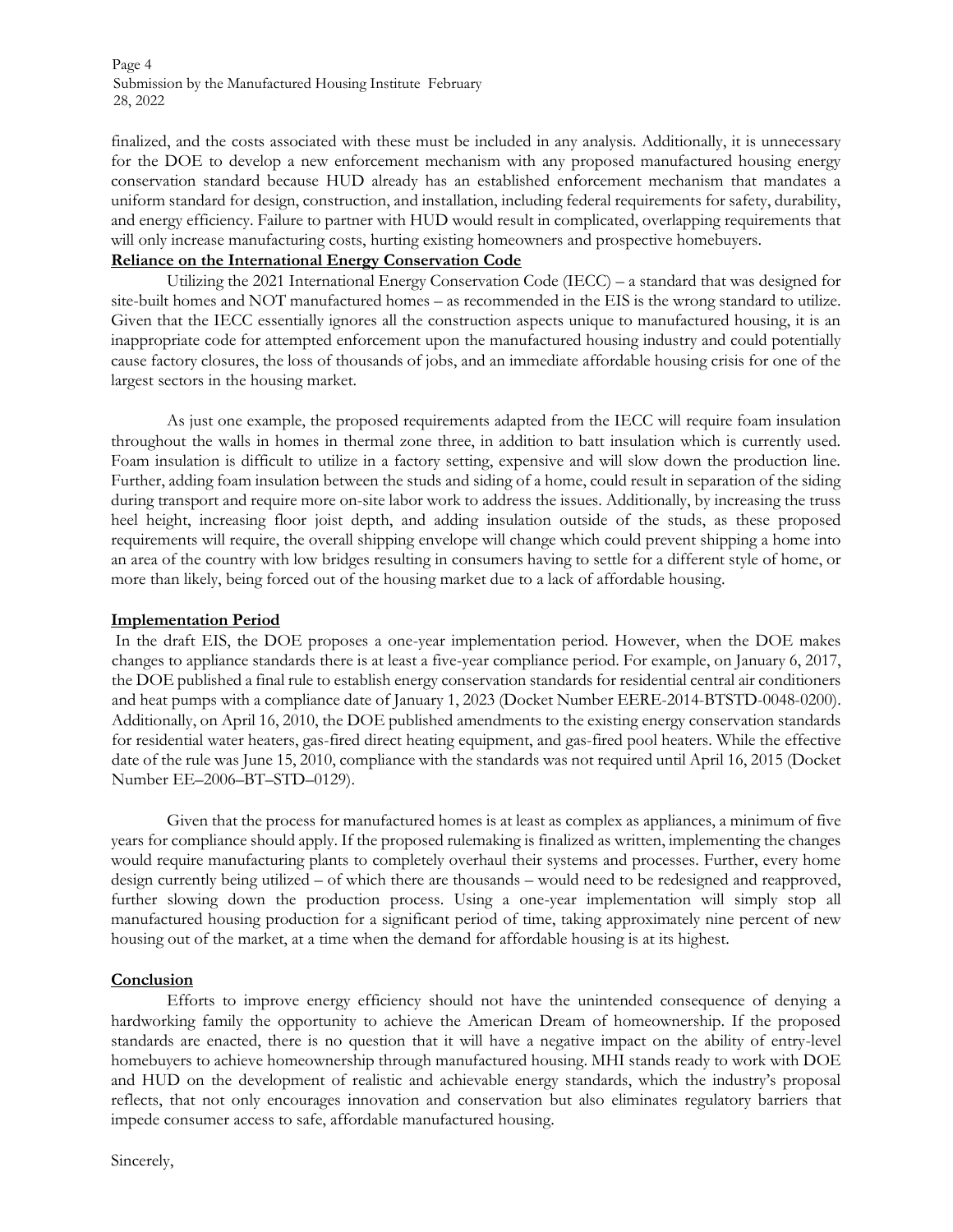Page 5 Submission by the Manufactured Housing Institute February 28, 2022

First Good

Lesli Gooch, Ph.D. Chief Executive Officer

# **APPENDIX I Industry's Proposal for Energy Efficiency Standards for Manufactured Housing**

MHI and the industry's goal in in developing this alternative manufactured housing energy standard was to provide a concrete example showing how a judicious increase in energy requirements can result in substantially improved energy efficiency *and* greater affordability. In balancing these two considerations, the financial impact of increased efficiency is measured from the homebuyer's perspective. The technical recommendations were developed by incrementally adding more and more efficiency improvements, such as thicker insulation levels, until the next incremental improvement would not be cost effective. The result is a standard that can be implemented without requiring factories to retool or use unproven technologies yet would result in dramatic reductions in energy use that financially benefit buyers of new manufactured homes.

**Authority**: 42 U.S.C. 17071; 42 U.S.C. 7101 *et seq*.

#### **Subpart A – General**

**§ 460.1 Scope**.

This subpart establishes energy conservation standards for manufactured homes as manufactured at the factory, prior to distribution in commerce for sale or installation in the field. A manufactured home that is manufactured on or after the  $[DATE + 5$  YEAR AFTER DATE OF PUBLICATION IN THE FEDERAL REGISTER] must comply with all applicable requirements of this part.

#### **§ 460.2 Definitions**.

Adapted from Section R202 of the 2021 IECC and as used in this part–

*Access (to)* means that which enables a device, appliance or equipment to be reached by ready access or by a means that first requires the removal or movement of a panel or similar obstruction.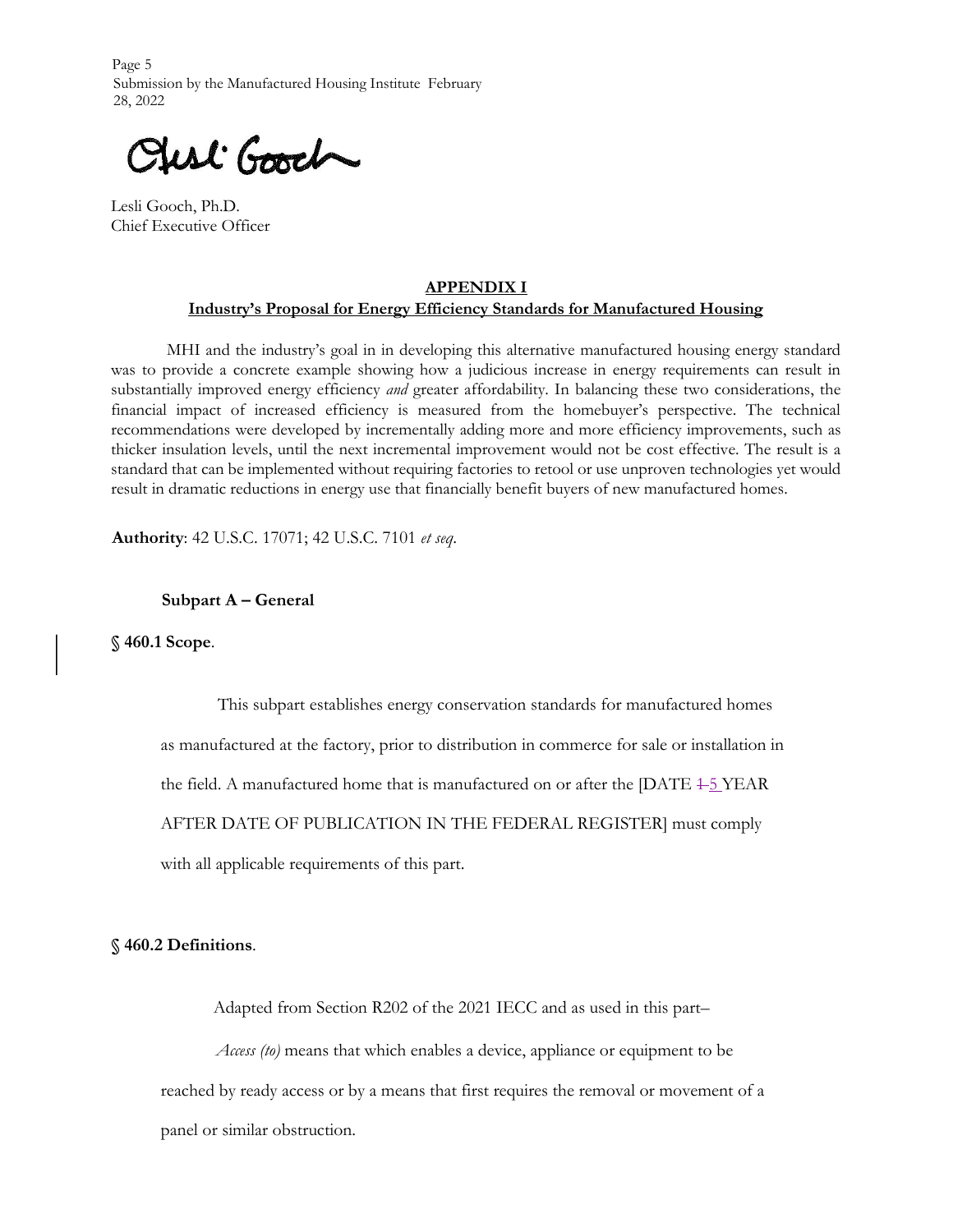*Air barrier* means one or more materials joined together in a continuous manner to restrict or prevent the passage of air through the building thermal envelope and its assemblies.

*Automatic* means self-acting or operating by its own mechanism when actuated by some impersonal influence

*Building thermal envelope* means exterior walls, exterior floors, exterior ceiling, or roofs, and any other building element assemblies that enclose conditioned space or provide a boundary between conditioned space and unconditioned space.

*Ceiling* means an assembly that supports and forms the overhead interior surface of a building or room that covers its upper limit and is horizontal or tilted at an angle less than 60 degrees (1.05 rad) from horizontal.

*Climate zone* means a geographical region identified in §460.101.

*Conditioned space* means an area, room, or space that is enclosed within the building thermal envelope and that is directly or indirectly heated or cooled. Spaces are indirectly heated or cooled where they communicate through openings with conditioned space, where they are separated from conditioned spaces by uninsulated walls, floors or ceilings, or where they contain uninsulated ducts, piping, or other sources of heating or cooling.

*Continuous air barrier* means a combination of materials and assemblies that restrict or prevent the passage of air from conditioned space to unconditioned space.

*Door* means an operable barrier used to block or allow access to an entrance of a manufactured home.

*Dropped ceiling* means a secondary nonstructural ceiling, hung below the exterior ceiling.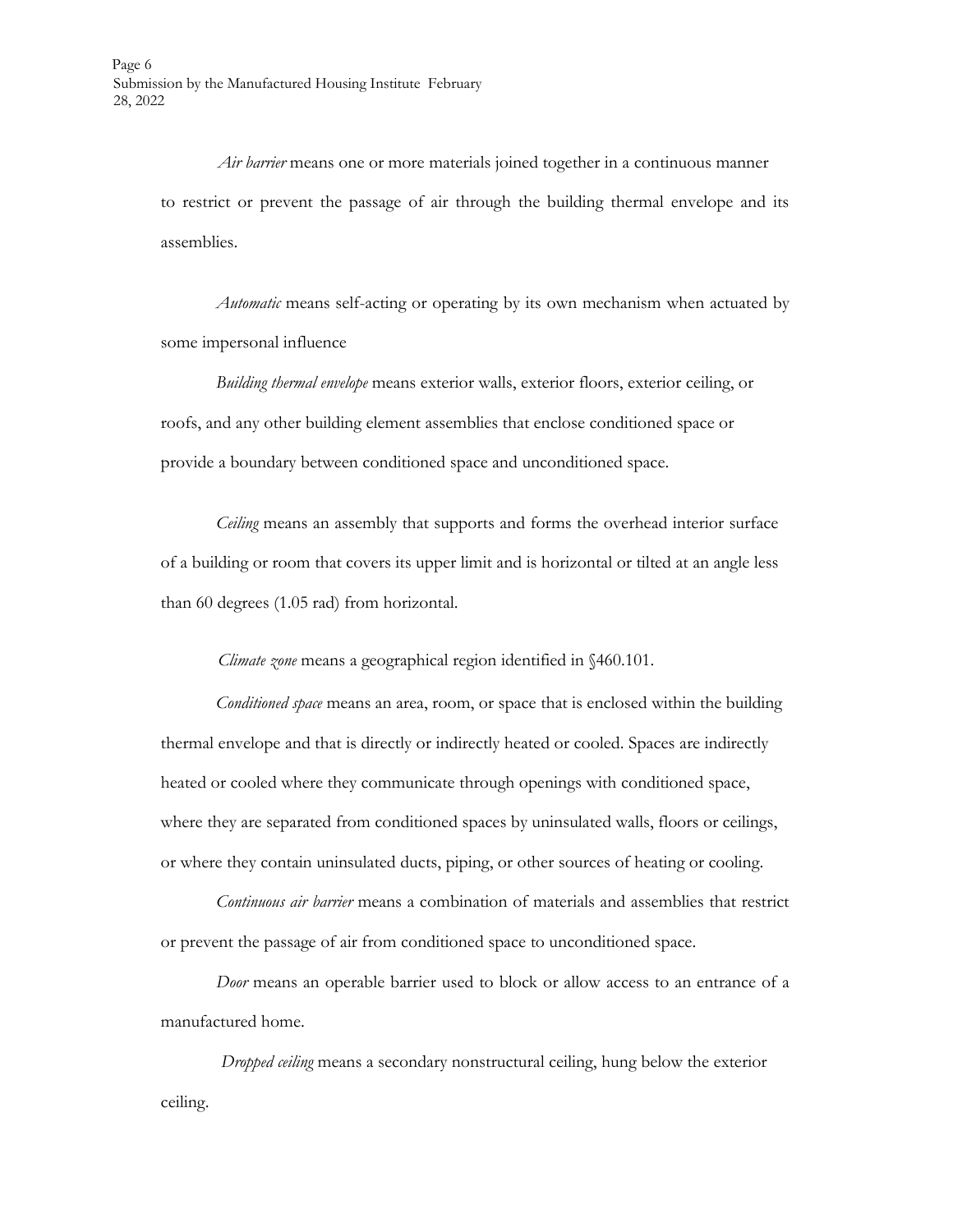Page 7 Submission by the Manufactured Housing Institute February 28, 2022

> *Dropped soffit* means a secondary nonstructural ceiling that is hung below the exterior ceiling and that covers only a portion of the ceiling.

*Duct* means a tube or conduit, except an air passage within a self-contained system, utilized for conveying air to or from heating, cooling, or ventilating equipment.

*Duct system* means a continuous passageway for the transmission of air that, in addition to ducts, includes duct fittings, dampers, plenums, fans, and accessory airhandling equipment and appliances.

*Eave* means the edge of the roof that overhangs the face of an exterior wall and normally projects beyond the side of the manufactured home.

*Equipment* includes material, devices, fixtures, fittings, or accessories both in the construction of, and in the plumbing, heating, cooling, and electrical systems of a manufactured home.

*Exterior ceiling* means a ceiling that separates conditioned space from unconditioned space.

*Exterior floor* means a floor that separates conditioned space from unconditioned space.

*Exterior wall* means a wall, including a skylight well, that separates conditioned space from unconditioned space.

*Fenestration* means vertical fenestration and skylights.

*Floor* means a horizontal assembly that supports and forms the lower interior surface of a building or room upon which occupants can walk.

*Glazed or glazing* means an infill material, including glass, plastic, or other transparent or translucent material used in fenestration.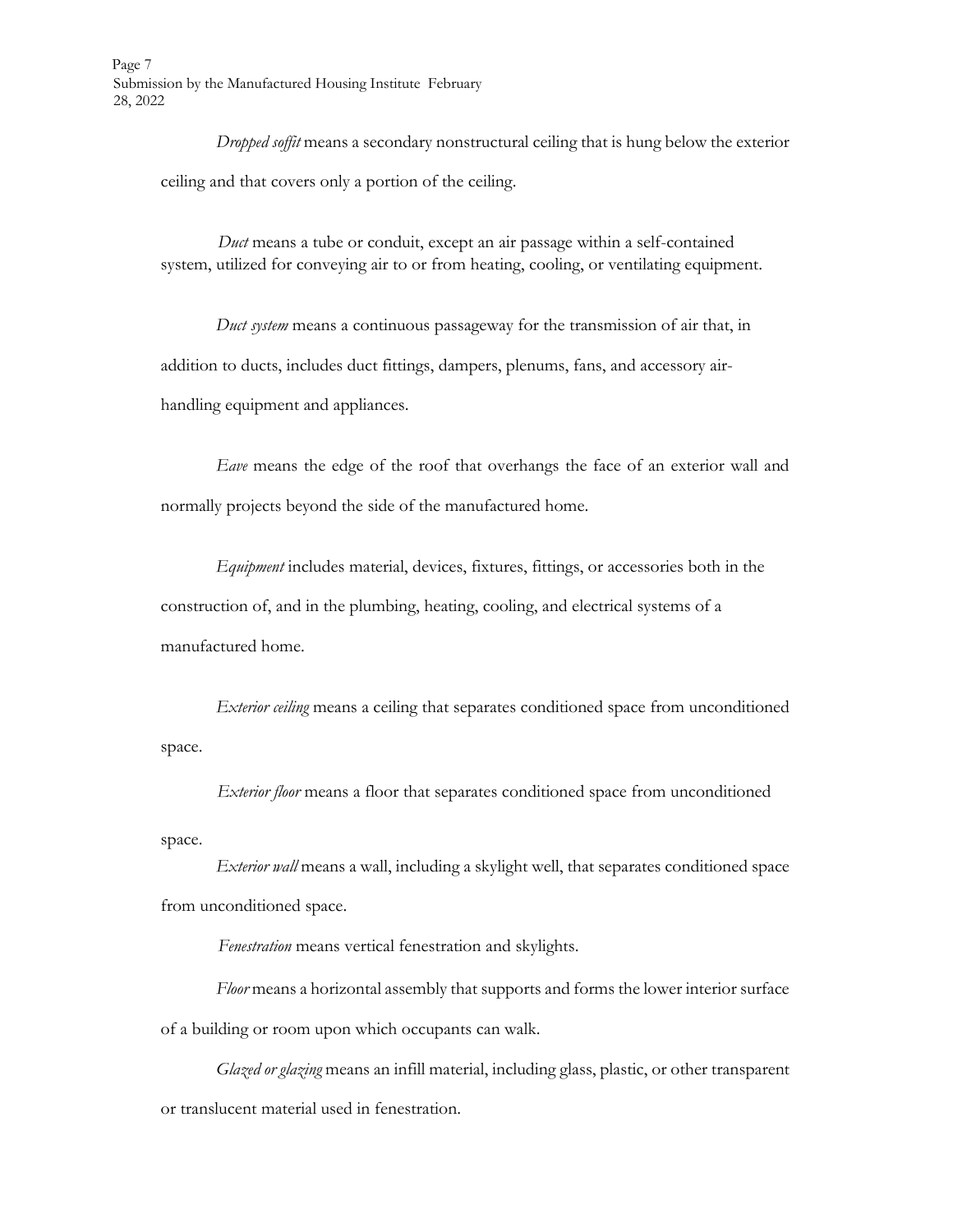Page 8 Submission by the Manufactured Housing Institute February 28, 2022

> *Heated water circulation system* means a water distribution system in which one or more pumps are operated in the service hot water piping to circulate heated water from the water heating equipment to fixtures and back to the water heating equipment.

*2021 IECC* means the 2021 version of the International Energy Conservation Code, issued by the International Code Council.

> *Insulation* means material deemed to be insulation under 16 CFR 460.2. *Manufactured home* means a structure, transportable in one or more sections, which

in the traveling mode is 8 body feet or more in width or 40 body feet or more in length or which when erected onsite is 320 or more square feet, and which is built on a permanent chassis and designed to be used as a dwelling with or without a permanent foundation when connected to the required utilities, and includes the plumbing, heating, air conditioning, and electrical systems contained in the structure. This term includes all structures that meet the above requirements except the size requirements and with respect to which the manufacturer voluntarily files a certification pursuant to 24 CFR 3282.13 and complies with the construction and safety standards set forth in 24 CFR part 3280. The term does not include any self-propelled recreational vehicle. Calculations used to determine the number of square feet in a structure will be based on the structure's exterior dimensions, measured at the largest horizontal projections when erected on site. These dimensions will include all expandable rooms, cabinets, and other projections containing interior space, but do not include bay windows. Nothing in this definition should be interpreted to mean that a manufactured home necessarily meets the requirements of the U.S. Department of Housing and Urban Development Minimum Property Standards (HUD Handbook 4900.1) or that it is automatically eligible for financing under 12 U.S.C. 1709(b).

*Manufacturer* means any person engaged in the factory construction or assembly of a manufactured home, including any person engaged in importing manufactured homes for resale.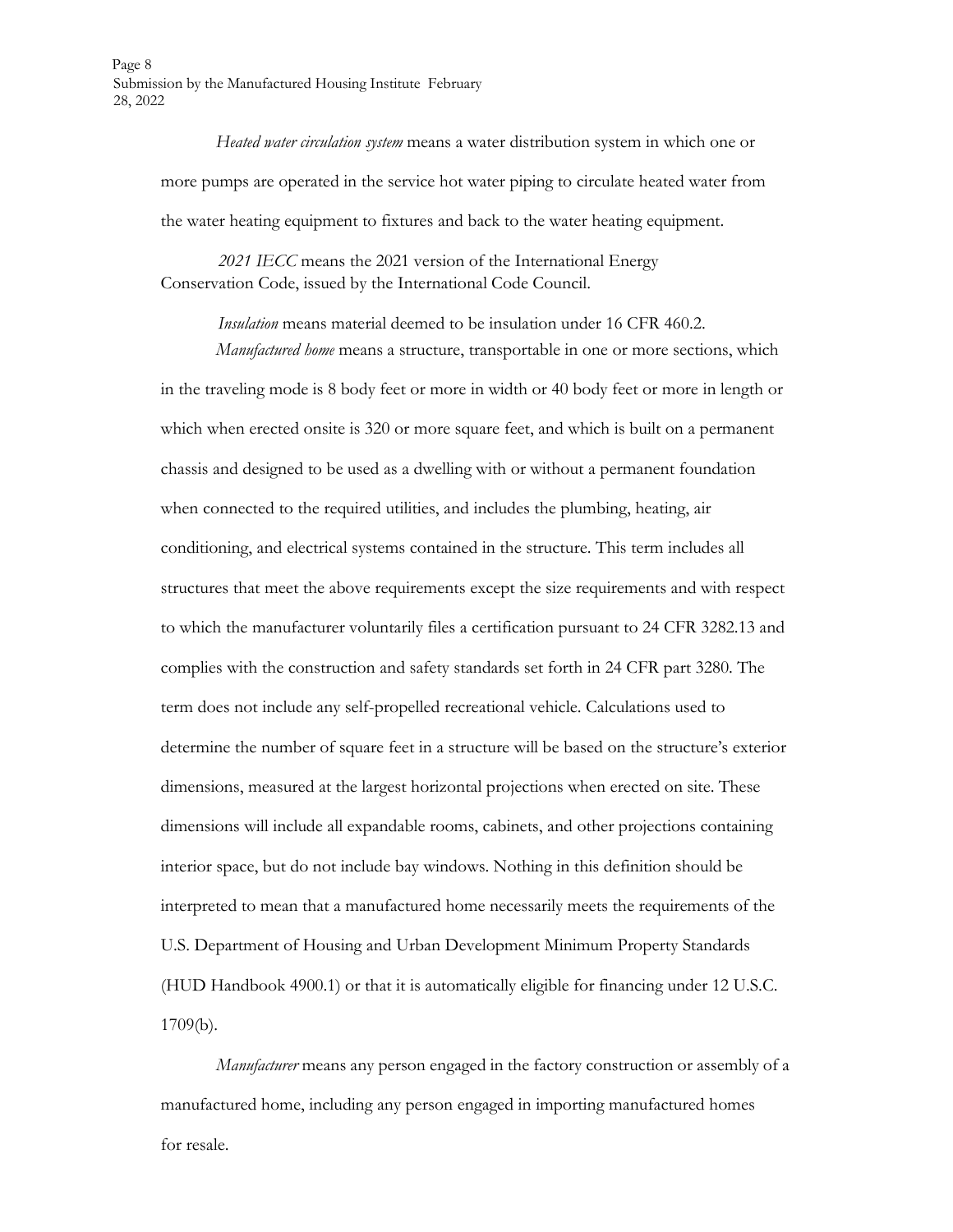Page 9 Submission by the Manufactured Housing Institute February 28, 2022

*Manual* means capable of being operated by personal intervention.

*Opaque door* means a door that is not less than 50 percent opaque in surface area.

*R-value (thermal resistance)* means the inverse of the time rate of heat flow through a body from one of its bounding surfaces to the other surface for a unit temperature difference between the two surfaces, under steady state conditions, per unit area (h  $\times$  ft<sup>2</sup>  $\times$  $\mathrm{P}$ F/Btu).

*Rough opening* means an opening in the exterior wall or roof, sized for installation of fenestration.

*Service hot water* means supply of hot water for purposes other than comfort heating.

*Skylight* means glass or other transparent or translucent glazing material, including framing materials, installed at an angle less than 60 degrees (1.05 rad) from horizontal, including unit skylights, tubular daylighting devices, and glazing materials in solariums, sunrooms, roofs and sloped walls.

*Skylight well* means the exterior walls underneath a skylight that extend from the interior finished surface of the exterior ceiling to the exterior surface of the location to which the skylight is attached.

*Solar heat gain coefficient (SHGC)* means the ratio of the solar heat gain entering a space through a fenestration assembly to the incident solar radiation. Solar heat gain includes directly transmitted solar heat and absorbed solar radiation that is then reradiated, conducted, or convected into the space.

*State* means each of the 50 states, the District of Columbia, the Commonwealth of Puerto Rico, Guam, the U.S. Virgin Islands, and American Samoa.

*Thermostat* means an automatic control device used to maintain temperature at a fixed or adjustable set point.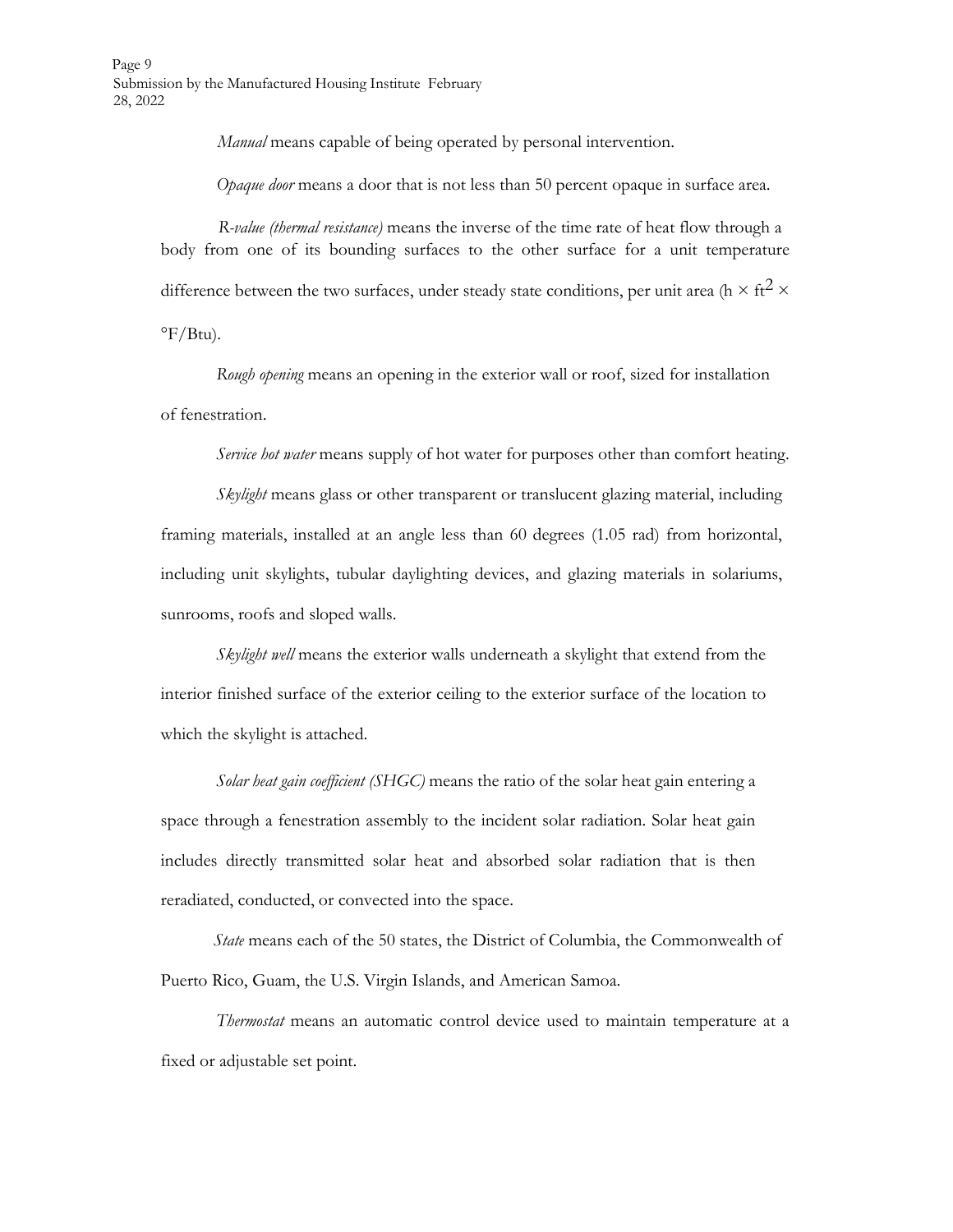*U-factor (thermal transmittance)* means the coefficient of heat transmission (air to air) through a building component or assembly, equal to the time rate of heat flow per unit area and unit temperature difference between the warm side and cold side air films (Btu/h

 $\times$  ft<sup>2</sup>  $\times$  °F).

*Uo (overall thermal transmittance)* means the coefficient of heat transmission (air to air) through the building thermal envelope, equal to the time rate of heat flow per unit area and unit temperature difference between the warm side and cold side air films (Btu/h  $\times$  ft<sup>2</sup>  $\times$  $\rm ^{\circ}F$ ).

*Ventilation* means the natural or mechanical process of supplying conditioned or unconditioned air to, or removing such air from, any space.

*Vertical fenestration* means windows (fixed or moveable), opaque doors, glazed doors, glazed block and combination opaque and glazed doors composed of glass or other transparent or translucent glazing materials and installed at a slope of greater than or equal to 60 degrees (1.05 rad) from horizontal.

*Wall* means an assembly that is vertical or tilted at an angle equal to greater than 60 degrees (1.05 rad) from horizontal that encloses or divides an area of a building or room.

*Whole-house mechanical ventilation system* means an exhaust system, supply system, or combination thereof that is designed to mechanically exchange indoor air with outdoor air when operating continuously or through a programmed intermittent schedule to satisfy the whole house ventilation rates.

*Window* means glass or other transparent or translucent glazing material, including framing materials, installed at an angle greater than 60 degrees (1.05 rad) from horizontal.

Zone means a space or group of spaces within a manufactured home with heating or cooling requirements that are sufficiently similar so that desired conditions can be maintained using a single controlling device.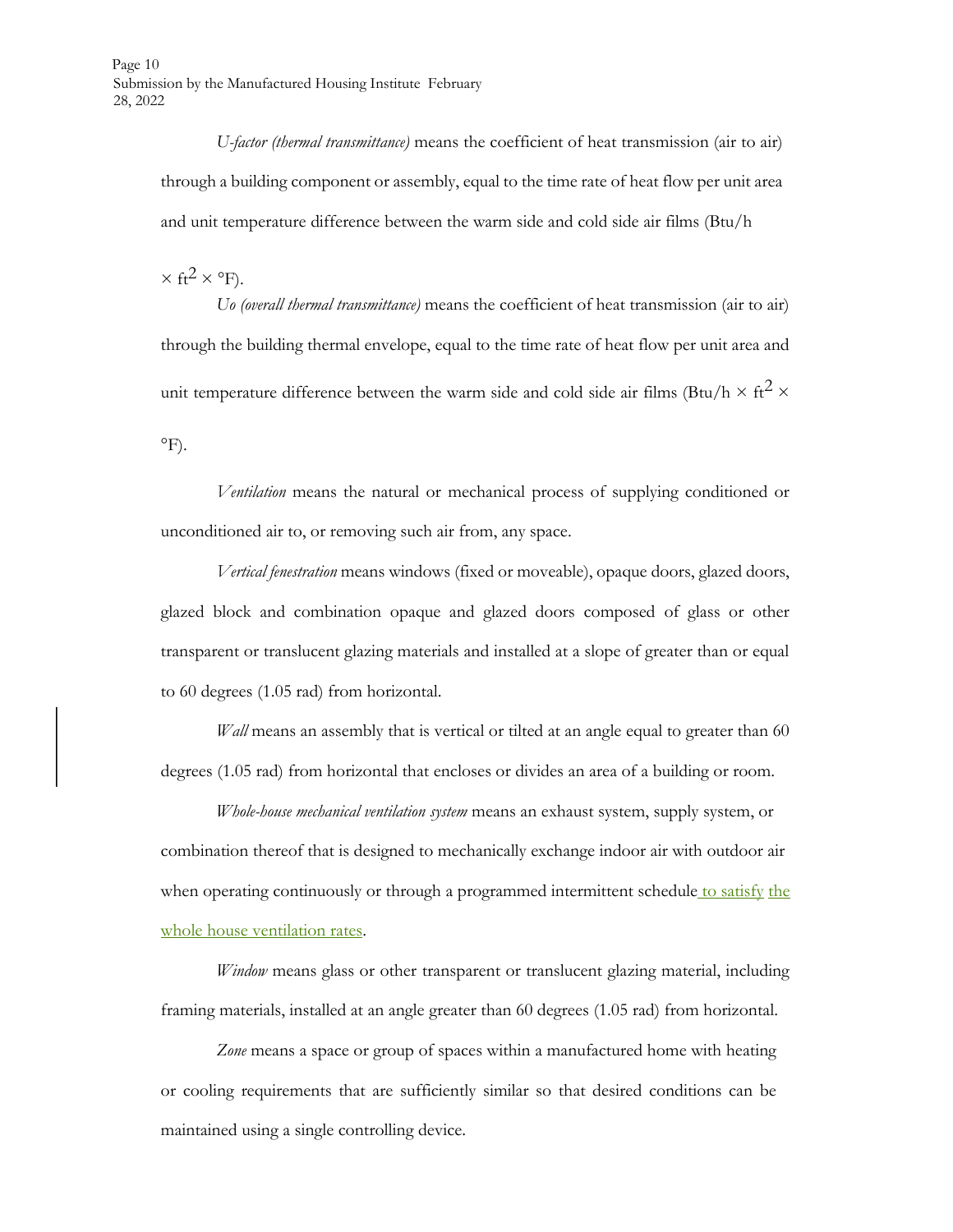#### **§ 460.3 Materials incorporated by reference.**

(a) Certain material is incorporated by reference into this subpart with the approval of the Director of the Federal Register in accordance with 5 U.S.C. 552(a) and 1 CFR part 51. To enforce any edition other than that specified in this section, DOE must publish a document in the Federal Register and the material must be available to the public. All approved material is available for inspection at the U.S. Department of Energy, Office of Energy Efficiency and Renewable Energy, Building Technologies Program, Sixth Floor, 950 L'Enfant Plaza SW., Washington, DC 20024, (202) 586–2945, *ht[tps://www.energy.g](http://www.energy.gov/eere/buildings/appliance-and-equipment-standards-program)o[v/eere/buildings/appliance-and-equipment-standards-program](http://www.energy.gov/eere/buildings/appliance-and-equipment-standards-program)*[,](http://www.energy.gov/eere/buildings/appliance-and-equipment-standards-program) and may be obtained from the other sources in this section. It is also available for inspection at the National Archives and Records Administration (NARA). For information on the availability of this material at NARA, email: *fedreg.legal@nara.gov*, or go to[:](http://www.archives.gov/federal-register/cfr/ibr-locations.html) *[www.archives.gov/federal-register/cfr/ibr-locations.html.](http://www.archives.gov/federal-register/cfr/ibr-locations.html)*

(b) *ACCA*. Air Conditioning Contractors of America, Inc., 2800 S. Shirlington Road, Suite 300, Arlington, VA 22206, 703-575-4477, *[www.acca.org](http://www.acca.org/)*[/.](http://www.acca.org/)

*(1)* ANSI/ACCA 2 Manual J–2016 ("ACCA Manual J"), *Manual J– Residential Load Calculation (8th edition)*, Copyright 2016. IBR approved for §460.205*.*

*(2)* ANSI/ACCA 3 Manual S–2014 ("ACCA Manual S"), *Manual S– Residential Equipment Selection (2nd Edition)*, Copyright 2014. IBR approved for § 460.205.

(c) *PNL*. Pacific Northwest Laboratory, Richland, WA 99352, 800-245-2691, *[www.huduser.org/portal/publications/manufhsg/uvalue.html](http://www.huduser.org/portal/publications/manufhsg/uvalue.html)*[.](http://www.huduser.org/portal/publications/manufhsg/uvalue.html)

(1) PNL–8006, ("Overall *U-*values and Heating/Cooling Loads–

Manufactured Homes"), *Overall U-Values and Heating/Cooling Loads–Manufactured Homes*, C.

C. Conner and Z. T. Taylor, February 1, 1992. IBR approved for  $$460.102(e)(1)$ .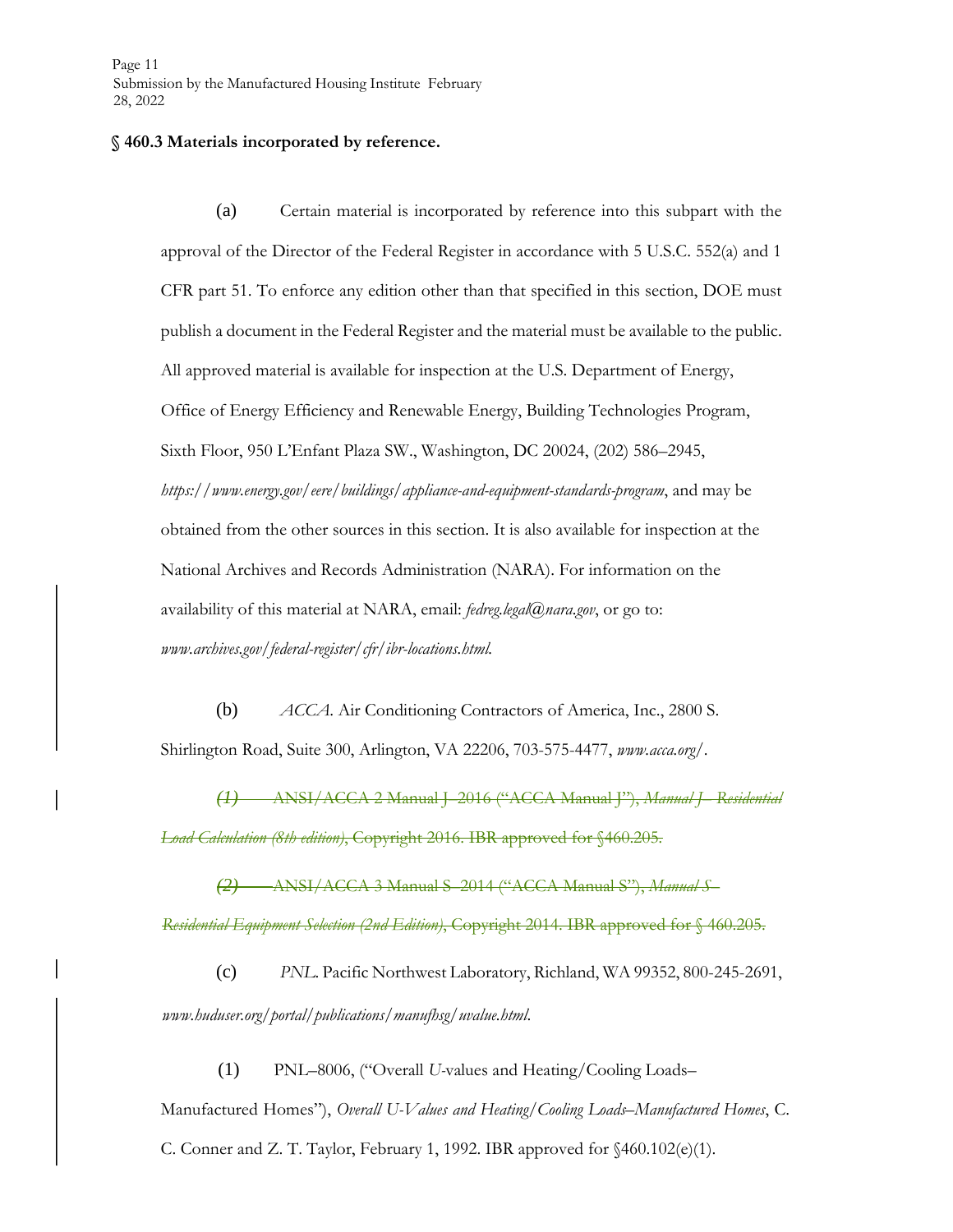Page 12 Submission by the Manufactured Housing Institute February 28, 2022

 $(2)$  [Reserved].

**§ 460.4 Energy conservation standards.**

(a) *General*. Energy conservation standard tier thresholds presented in paragraphs

(b) and (c) of this section must be adjusted to the most recently available Annual Energy Outlook (AEO) gross domestic product (GDP) time series.

> (b) *Tier 1.* A manufactured home for which the manufacturer's retail list price is

\$55,000 or less in real 2019\$ (*i.e.*, a Tier 1 manufactured home) must comply with all applicable requirements in subparts B and C of this part.

> (c) *Tier 2.* A manufactured home for which the manufacturer retail list price is greater than \$55,000 in real 2019\$ (*i.e.*, a Tier 2 manufactured home) must comply with all applicable requirements in subparts B and C of this part.

#### **Subpart B – Building Thermal Envelope**

#### **§ 460.101 Climate zones**.

Manufactured homes subject to the requirements of this subpart must comply with the requirements applicable to one or more of the climate zones set forth in Figure 460.101 and Table 460.101 of this section.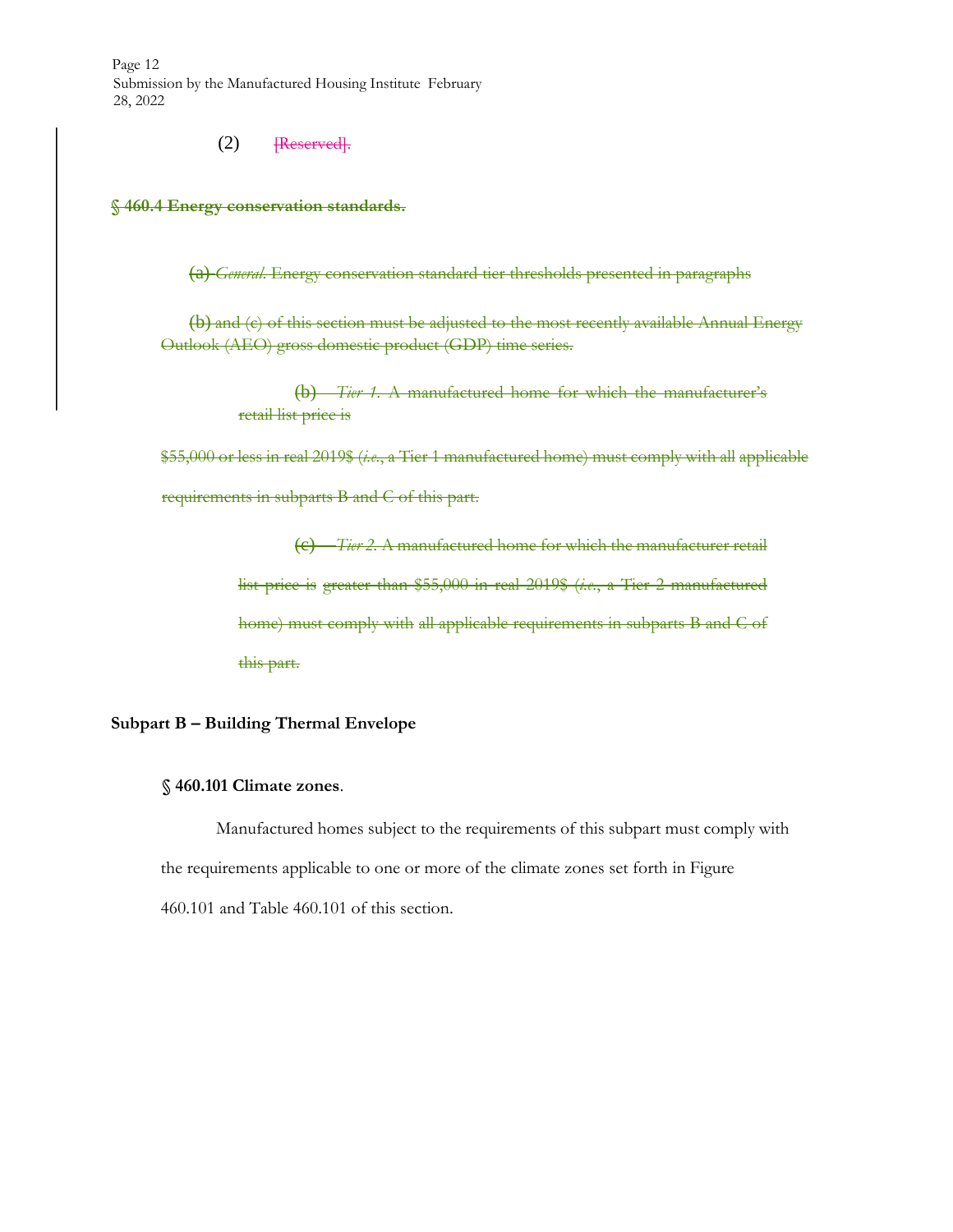Page 13 Submission by the Manufactured Housing Institute February 28, 2022

# **Figure 460.101 Climate Zones**



**Table 460.101 U.S. States and Territories per Climate Zone**

| ZONE <sub>1</sub>                     | ZONE <sub>2</sub> | ZONE <sub>3</sub>      |
|---------------------------------------|-------------------|------------------------|
| Alabama                               | Arkansas          | Ala ska                |
| American Sa moa                       | Arizona           | Colorado               |
| Florida                               | California        | Connecticut            |
| Georgia                               | Kansas            | Delaware               |
| Guam                                  | Kentucky          | District of Columbia   |
| Hawaii                                | Missouri          | Idaho                  |
| Louisiana                             | New Mexico        | $\overline{I}$ llinois |
| Mississippi                           | North Carolina    | Indiana                |
| South Carolina                        | Oklahoma          | Iowa                   |
| Texas                                 | Tennessee         | Maine                  |
| The<br>Commonwealth of<br>Puerto Rico |                   | Maryland               |
| U.S. Virgin Islands                   |                   | Massachusetts          |
|                                       |                   | Michigan               |
|                                       |                   | Minnesota              |
|                                       |                   | Montana                |
|                                       |                   | Nebraska               |
|                                       |                   | Nevada                 |
|                                       |                   | New Hampshire          |
|                                       |                   | New Jersey             |
|                                       |                   | New York               |
|                                       |                   | North Dakota           |
|                                       |                   | Ohio                   |
|                                       |                   | Oregon                 |
|                                       |                   | Pennsylvania           |
|                                       |                   | Rhode Island           |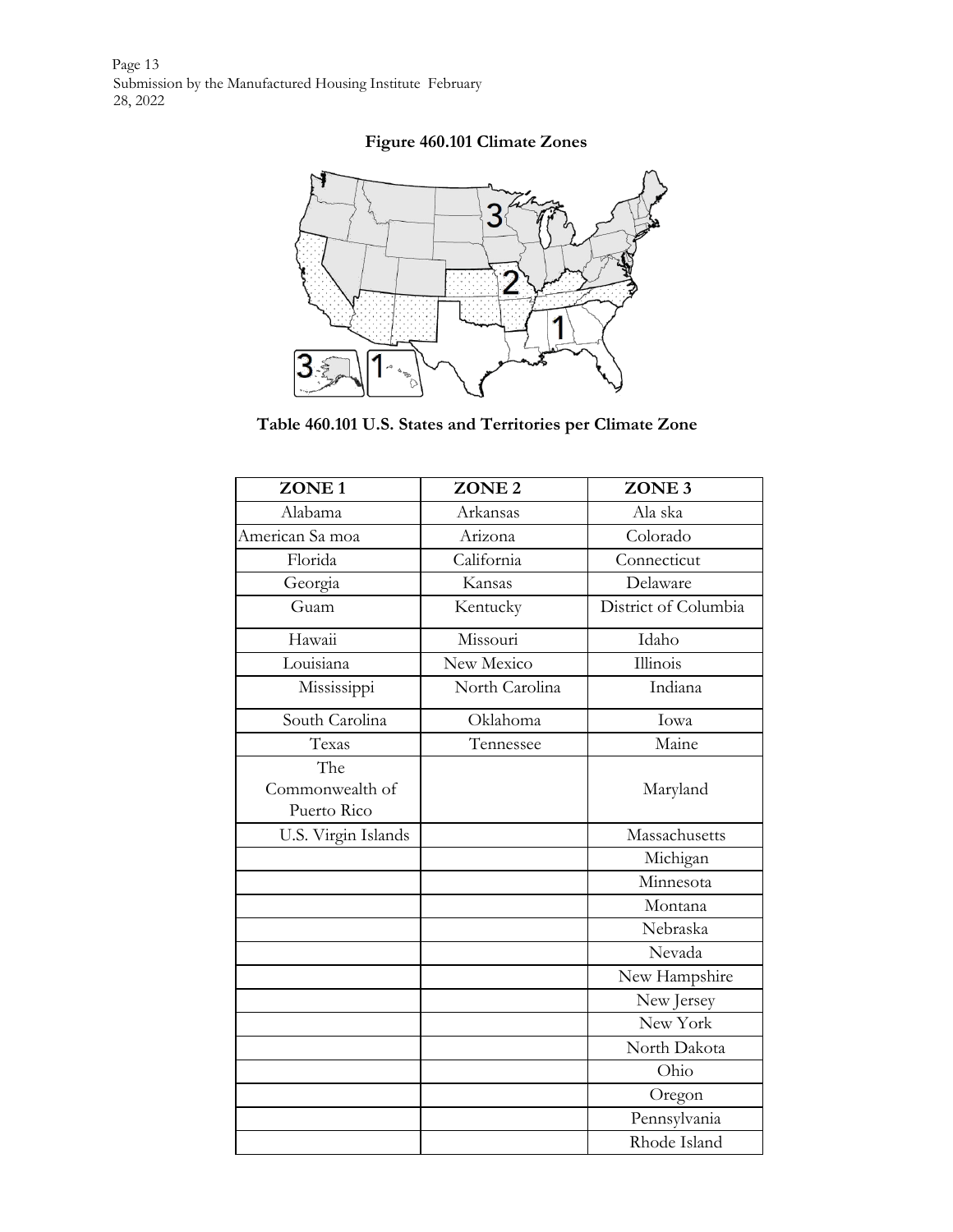$\overline{\phantom{a}}$ 

| South Dakota  |
|---------------|
| Uta h         |
| Vermont       |
| Virginia      |
| Washington    |
| West Virginia |
| Wisconsin     |
| Wyoming       |

# **§ 460.102 Building thermal envelope requirements**.

(a) *Compliance options*. The building thermal envelope must meet either the prescriptive requirements of paragraph (b) of this section or the performance requirements of paragraph (c) of this section.

(b) *Prescriptive requirements*. (1) The building thermal envelope must meet the applicable minimum *R-*value (nominal value of insulation), and the glazing maximum *U*factor and SHGC, requirements setrequirements set forth forth in Tables 460.102-1 and or component U-value set forth in Table 406.102-2 460.102-2 of this section.

**Table 460.102-1 Tier 1 Building Thermal Envelope Prescriptive Requirements**

| Climate<br>Zone          | Exterior<br><b>Wall</b><br>Insulatio<br>n R-value | <b>Exterior</b><br>Ceiling<br>Insulatio<br>n R-value | Exterior<br><b>Floor</b><br>Insulatio<br>n R-value | Window U-Skylight U-<br>factor | factor                | Doof<br>U-factor | Glazed<br>Fenestration<br><b>SHGC</b> |
|--------------------------|---------------------------------------------------|------------------------------------------------------|----------------------------------------------------|--------------------------------|-----------------------|------------------|---------------------------------------|
| $\ddagger$               | 111<br>$\overline{\mathcal{A}}$                   | 252<br>$\overline{2}$                                | 22                                                 | 4.08                           | 0.7<br>$\overline{5}$ | 0.40             | 0.7                                   |
| $\overline{2}$           | 111<br>$\overline{\mathcal{A}}$                   | 252<br>$\overline{2}$                                | 49                                                 | 0.5                            | 0.5<br>$\overline{5}$ | 0.40             | 0.6                                   |
| $\overline{\mathcal{F}}$ | $+9$                                              | 22                                                   | 22                                                 | 0.35                           | 0.5<br>$\overline{5}$ | 0.40             | <b>Not</b><br>applicable              |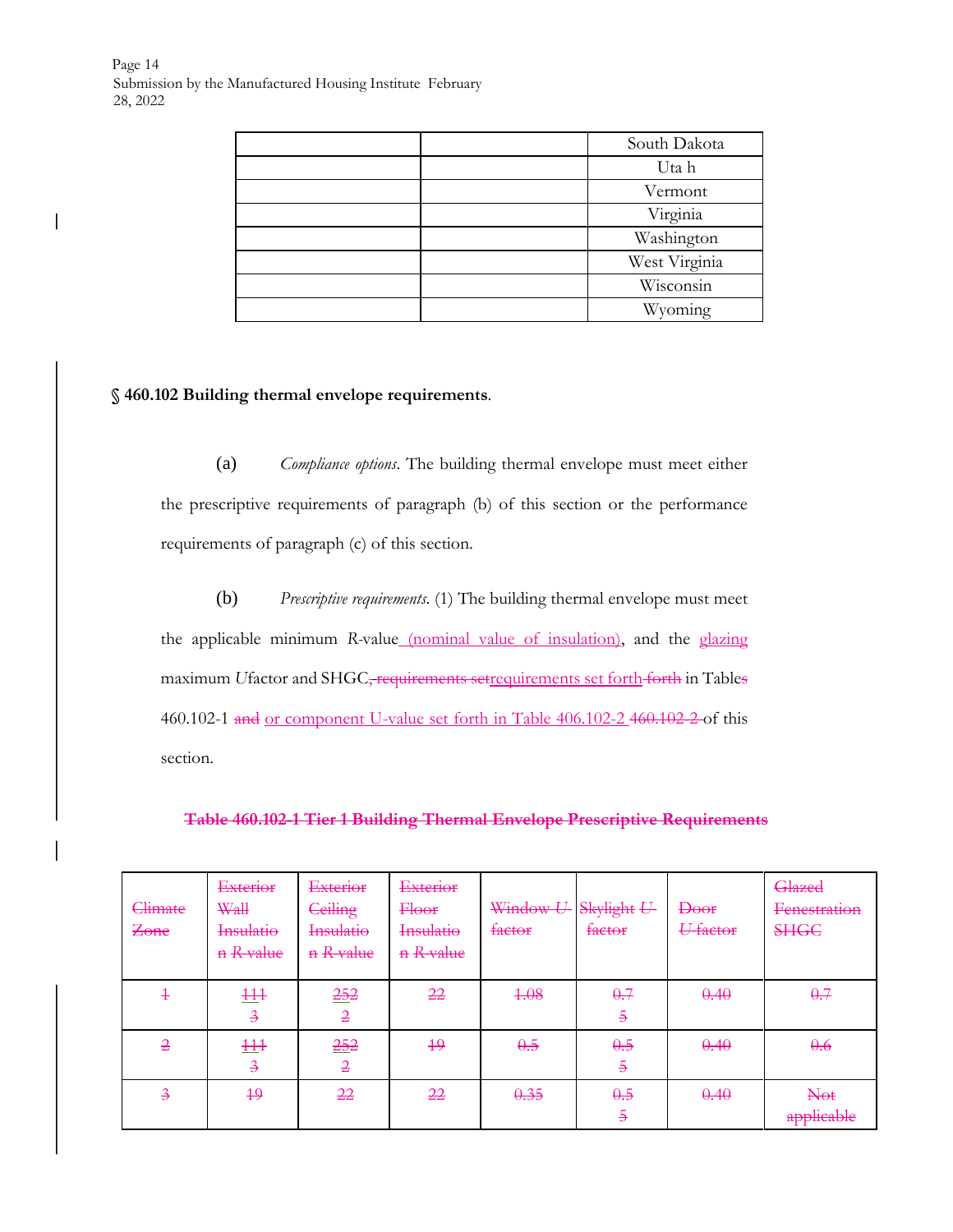| Climate<br>Zone | Exterior<br>Wall<br>Insulatio<br>n R-value                  | Exterior<br>Ceiling<br>Insulatio<br>n R-value | Exterior<br>Floor<br>Insulatio<br>n R-value | Window U-Skylight U-<br>factor | factor   | Door<br>U-factor | Glazed<br>Fenestration<br><b>SHGC</b> |
|-----------------|-------------------------------------------------------------|-----------------------------------------------|---------------------------------------------|--------------------------------|----------|------------------|---------------------------------------|
| $\mathbf{1}$    | 13                                                          | 30                                            | 13                                          | 0.3<br>250                     | 0.7<br>5 | 0.40             | 0.33                                  |
| $\overline{2}$  | $\frac{21}{2}$ or<br>$13+$<br>$\frac{520}{5}$<br>$+5$<br>13 | 30                                            | 19                                          | 0.3<br>0.35                    | 0.5<br>5 | 0.40             | 0.25                                  |
| $\overline{3}$  | $\frac{21}{2}$ or<br>13#<br>$\overline{5}$<br>$20+$<br>515  | 38                                            | 302<br>$\overline{5}$                       | 0.3<br>0.32                    | 0.55     | 0.40             | <b>Not</b><br>applicable              |

#### **Table 460.102-2 1 Tier 2 Building Thermal Envelope Prescriptive Requirements**

(2) For the purpose of compliance with the exterior ceiling insulation *R-*value requirement of paragraph  $(b)(1)$  of this section, the truss heel height must be a minimum ofminimum of 5.5 inches at the outside face of each exterior wall.

(3) A combination of R-21 batt insulation and R-14 blanket insulation may be used for the purpose of compliance with the floor insulation R-value requirement of Table 460.102-21, climate zone 3.

(4) An individual skylight that has an SHGC that is less than or equal to 0.30 is not subject to the glazed fenestration SHGC requirements established in paragraph (b)(1) of this section. Adapted from section R402 of the 2021 IECC.

(5) *U-*factor alternatives to *R-*value requirements. Compliance with the applicable requirements in paragraph (b)(1) of this section may be determined using the maximum component *U*-factor values set forth in Tables 460.102-3-2 and 460.102-4, which reflect the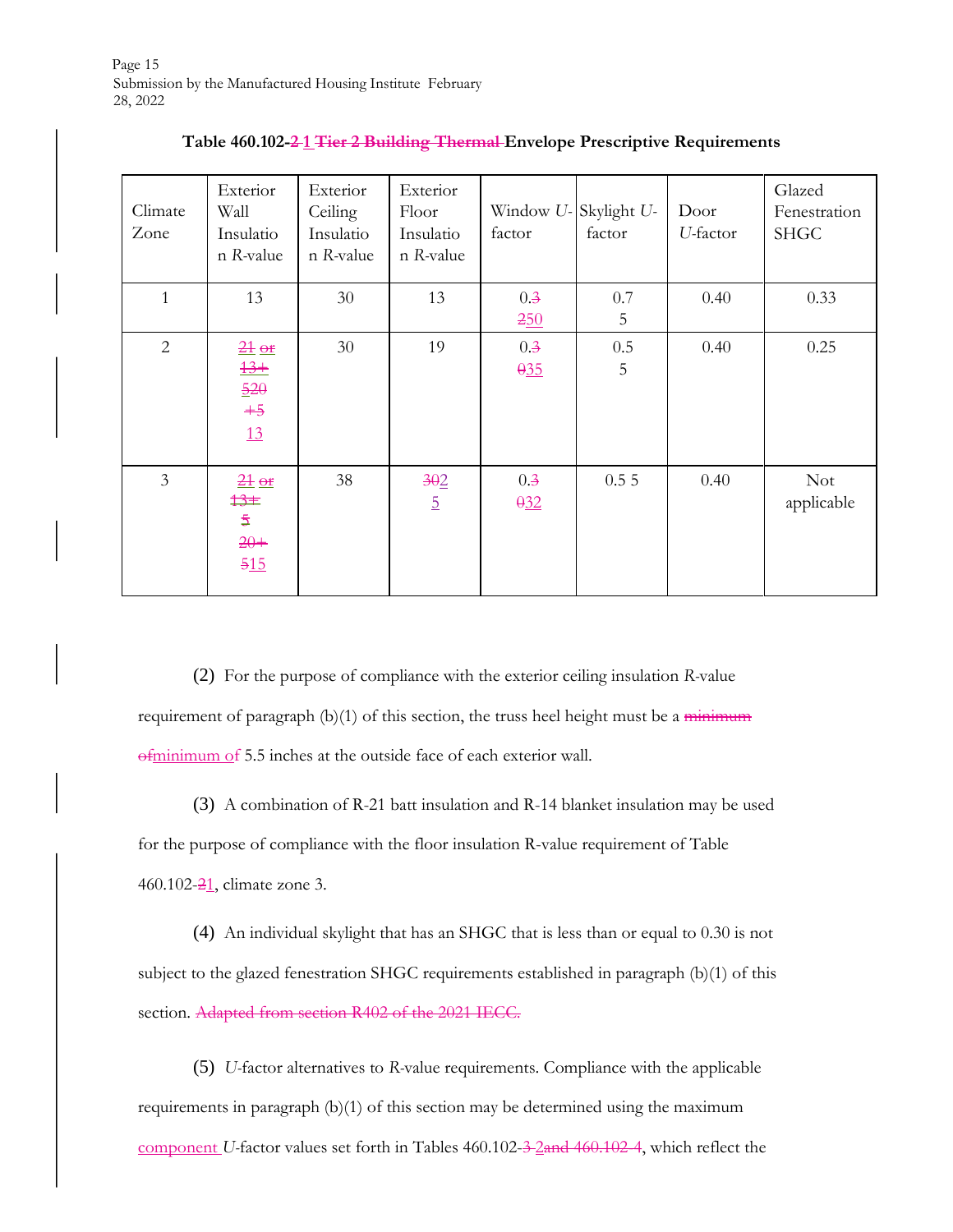thermal transmittance of the component, excluding fenestration, and not just the insulation of that component, as an alternative to the minimum nominal *R-*value requirements set forth in Tables 460.102-1-and 460.102-2, respectively.

- [R402.3.3] Glazed fenestration exemption. Not greater than 15 square feet (1.4 m2) of glazed fenestration per dwelling unit shall be exempt from the Ufactor and SHGC requirements- (Table 460.120-1)in Section R402.1.2. This exemption shall not apply to the Total UA-value alternative in Section R402.1.5(Table 460.120-2).
- **[R402.3.4]** Opaque door exemption. One side-hinged opaque door assembly not greater than 24 square feet (2.22 m2) in area shall be exempt from the Ufactor requirement (Table 460.120-1). This exemption shall not apply to the Total U-value alternative (Table 460.120-2).in Section R402.1.2. This exemption shall not apply to the Total UA alternative in Section R402.1.5.

**Table 460.102-3 U-factor Alternatives to Tier 1 R-value Requirements**

|                         | <b>Exterior Ceiling U-factor</b> |               | Exterior Wall | Exterior Floor      |
|-------------------------|----------------------------------|---------------|---------------|---------------------|
| <del>Climate Zone</del> | Single-section                   | Multi-section | U-factor      | <del>U-factor</del> |
|                         | 0.06                             | 0.05          | 0.09          | 0.04                |
|                         |                                  |               |               |                     |
|                         | 0.06                             | 0.05          | 0.09          | 0.05                |
|                         |                                  |               |               |                     |
| ∍                       | 0.06                             | 0.05          | 0.06          | <del>0.04</del>     |
|                         |                                  |               | ヮ             |                     |

# **Table 460.102-4 2 U-factor value Alternatives to Tier 2 R-value Requirements**

|                 |                              | <b>Exterior Ceiling U-factoryalue</b> |               |                             |
|-----------------|------------------------------|---------------------------------------|---------------|-----------------------------|
| Climate<br>Zone | Single-section Multi-section |                                       | Exterior Wall | <b>Exterior Floor</b>       |
|                 |                              |                                       |               | U-factoryalue U-factoryalue |
|                 | 0.04                         | 0.04                                  | 0.09          | (11)                        |
|                 |                              |                                       |               |                             |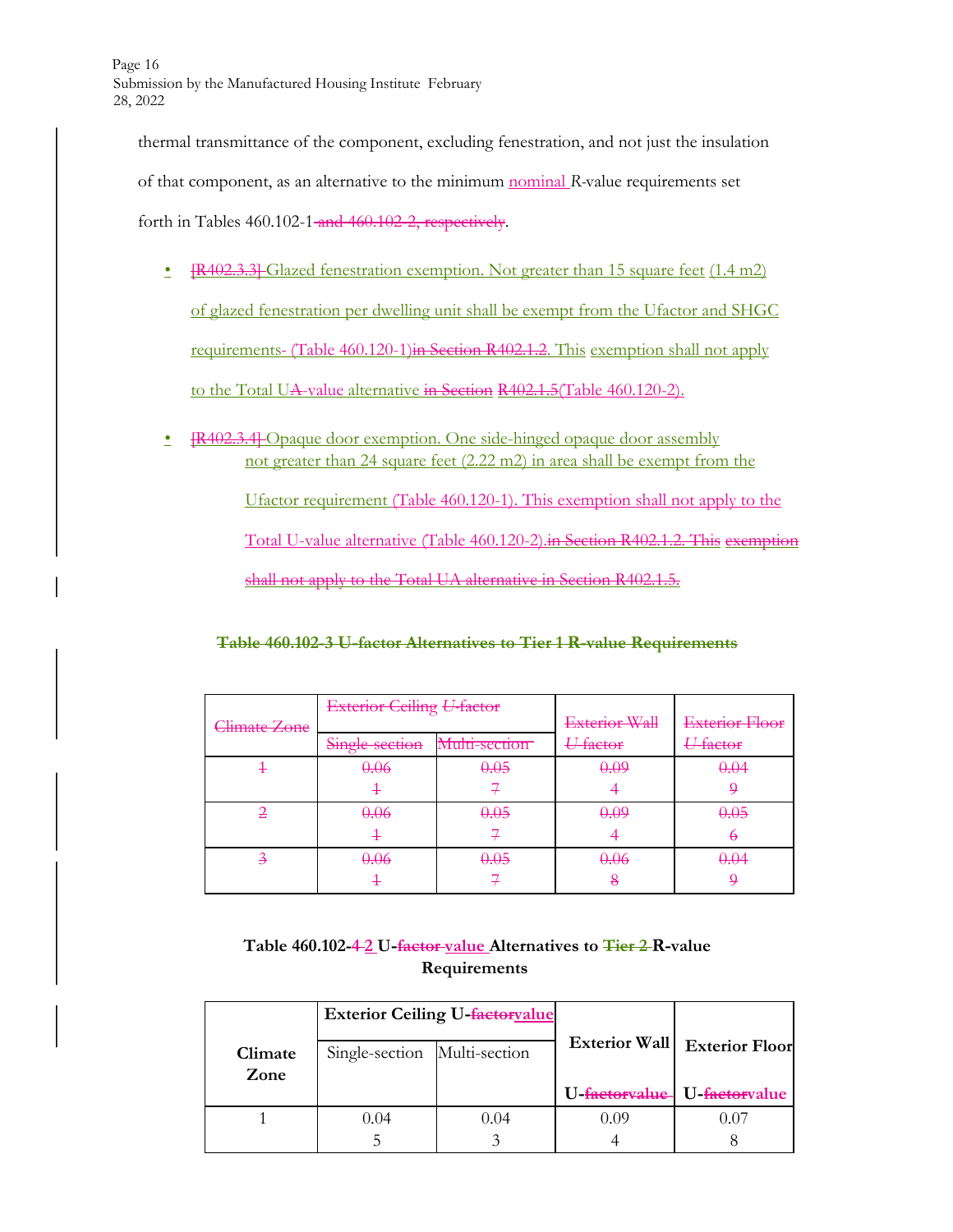Page 17 Submission by the Manufactured Housing Institute February 28, 2022

|         | 0.04 | 0.04 | 0.02                      | 0.05 |
|---------|------|------|---------------------------|------|
|         | ◡    |      | 447                       |      |
| $\cdot$ | 0.03 | 0.03 | $0.07$<br>6 <del>47</del> | 0.03 |
|         |      |      |                           | 2036 |

(c) *Performance requirements*. (1) The building thermal envelope must have a Uo-

value that is less than or equal to the applicable value specified in Tables  $460.102 - \frac{5}{2}$ and

460.102-6 of this section.

# **Table 460.102-35 Tier 1 Building Thermal& Multi- Thermal Envelope Performance Requirements**

| <b>Climate Zone</b> |  | Single-Section Uo-<br>value | <b>Multi-Section</b><br><u>Uo-</u><br>value <del>Multi-</del> |  |
|---------------------|--|-----------------------------|---------------------------------------------------------------|--|
|                     |  |                             | Section Uo                                                    |  |
|                     |  | 0.0930.110                  | 0 090 <del>0 096</del>                                        |  |
|                     |  | 0.0810.094                  |                                                               |  |
|                     |  |                             |                                                               |  |

**Table 460.102-6 Tier 2 Building Thermal Envelope Performance Requirements**

| Climate Zone | Single-Section Uo                   | Multi-Section Uo                           |
|--------------|-------------------------------------|--------------------------------------------|
|              | 0.086                               | 0.082                                      |
|              | 0.0760.062<br><del>0.0700.00∠</del> | 0.0730.063<br><del>0.0730.003</del>        |
|              | 0.0670.052<br><del>0.0070.033</del> | 0.0640.052<br><del>0.0010.0<i>32</i></del> |

(1) Area-weighted average vertical fenestration *U-*factor value must not exceed 0.48 in climate zone 2 or 0.40 in climate zone 3. Adapted from section R402 of the 2021 IECC.

(2) Area-weighted average skylight *U-*factor must not exceed 0.75 in climate zone 2 and climate zone 3. Adapted from section R402 of the 2021 IECC.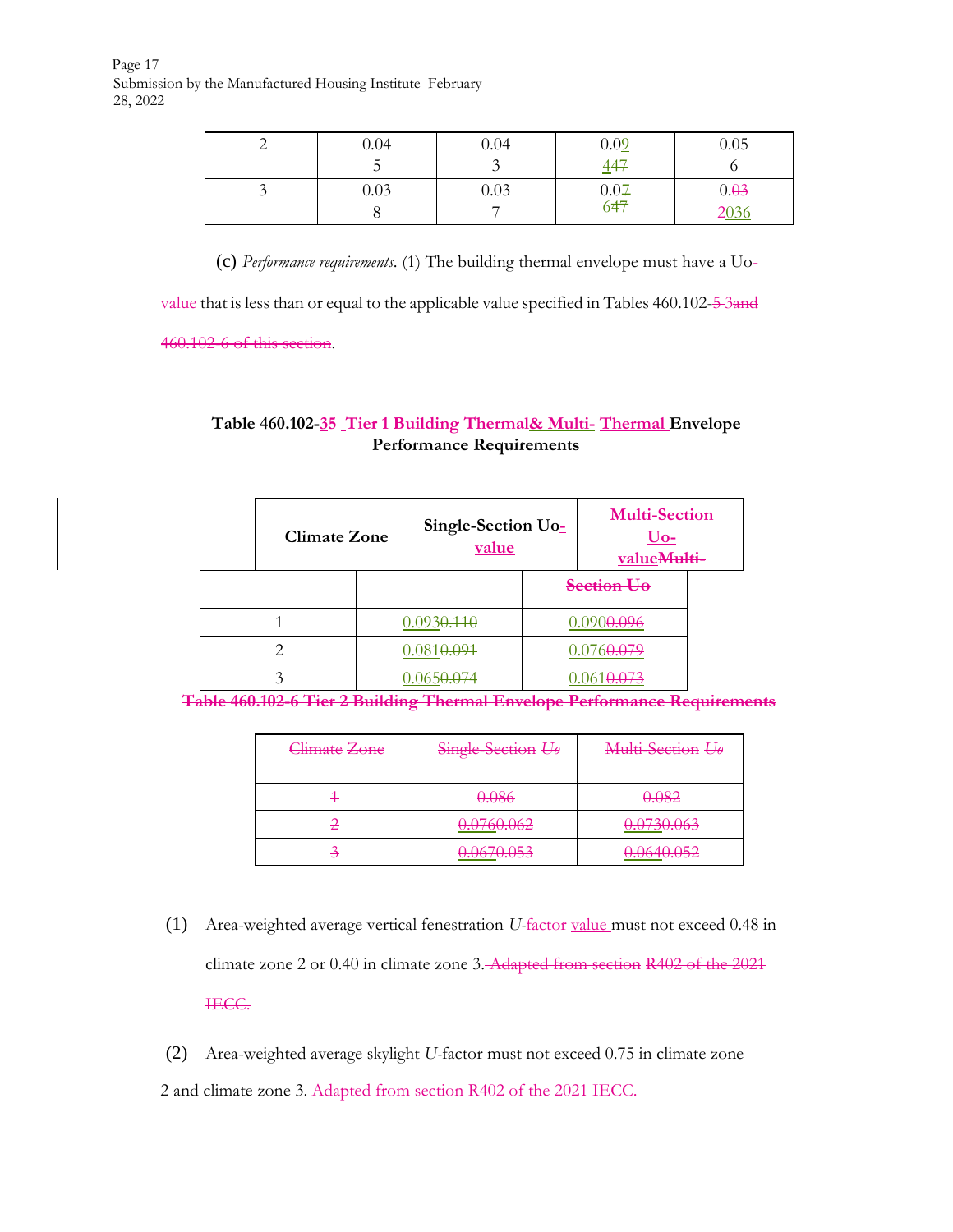(3) Windows, skylights and doors containing more than 50 percent glazing by area must satisfy the SHGC requirements established in paragraph (b)(1) of this section on the basis of an area-weighted average. Adapted from section R402 of the 2021 IECC.

(d) ) *Determination of compliance with paragraph (c) of this section.* (1)  $U_0$ -mustvalue

must be determined in accordance with Overall *U-*Values and Heating/Cooling Loads

– Manufactured Homes (incorporated by reference; see §460.3)

 $(2)$  [Reserved]

**§ 460.103 Installation of insulation**.

Insulating materials must be installed according to the insulation manufacturer's

installation instructions and the requirements set forth in Table 460.103 of this section,

which is adapted from section R402 of the 2021 IECC.

| Table 460.103 Installation of Insulation |  |  |
|------------------------------------------|--|--|
|------------------------------------------|--|--|

| <b>COMPONEN</b>                         | <b>INSTALLATION REQUIREMENTS</b>                                                                                                                                                                                                                                                                                                                                                                                                                                                                                                               |
|-----------------------------------------|------------------------------------------------------------------------------------------------------------------------------------------------------------------------------------------------------------------------------------------------------------------------------------------------------------------------------------------------------------------------------------------------------------------------------------------------------------------------------------------------------------------------------------------------|
| General                                 | Air-permeable insulation must not be used as a material to establish<br>the air barrier.                                                                                                                                                                                                                                                                                                                                                                                                                                                       |
| hatches,<br>Access<br>panels, and doors | Access hatches, panels, and doors between conditioned space and<br>unconditioned space must be insulated to a level equivalent to the insulation<br>of the surrounding surface, must provide access to all equipment that prevents<br>damaging or compressing the insulation, and must provide a wood-framed or<br>equivalent baffle or retainer when loose fill insulation is installed within an<br>exterior ceiling assembly to retain the insulation both on the access hatch,<br>panel, or door and within the building thermal envelope. |
| <b>Baffles</b>                          | Baffles must be constructed using a solid material, maintain an opening equal or<br>greater than the size of the vents, and extend _over the top of the attic insulation<br>where insulation is restrained from full depth in order to maintain 1' minimum<br>air space between insulation and roof decking.                                                                                                                                                                                                                                   |
| Ceiling or attic                        | The insulation in any dropped ceiling or dropped soffit must be a<br>ligned with the airthe air barrier.                                                                                                                                                                                                                                                                                                                                                                                                                                       |
| <u>Java van</u>                         | Air permeable insulations in vented attics within the building Thermal<br>envelope must be installed adiacent to eave vents.                                                                                                                                                                                                                                                                                                                                                                                                                   |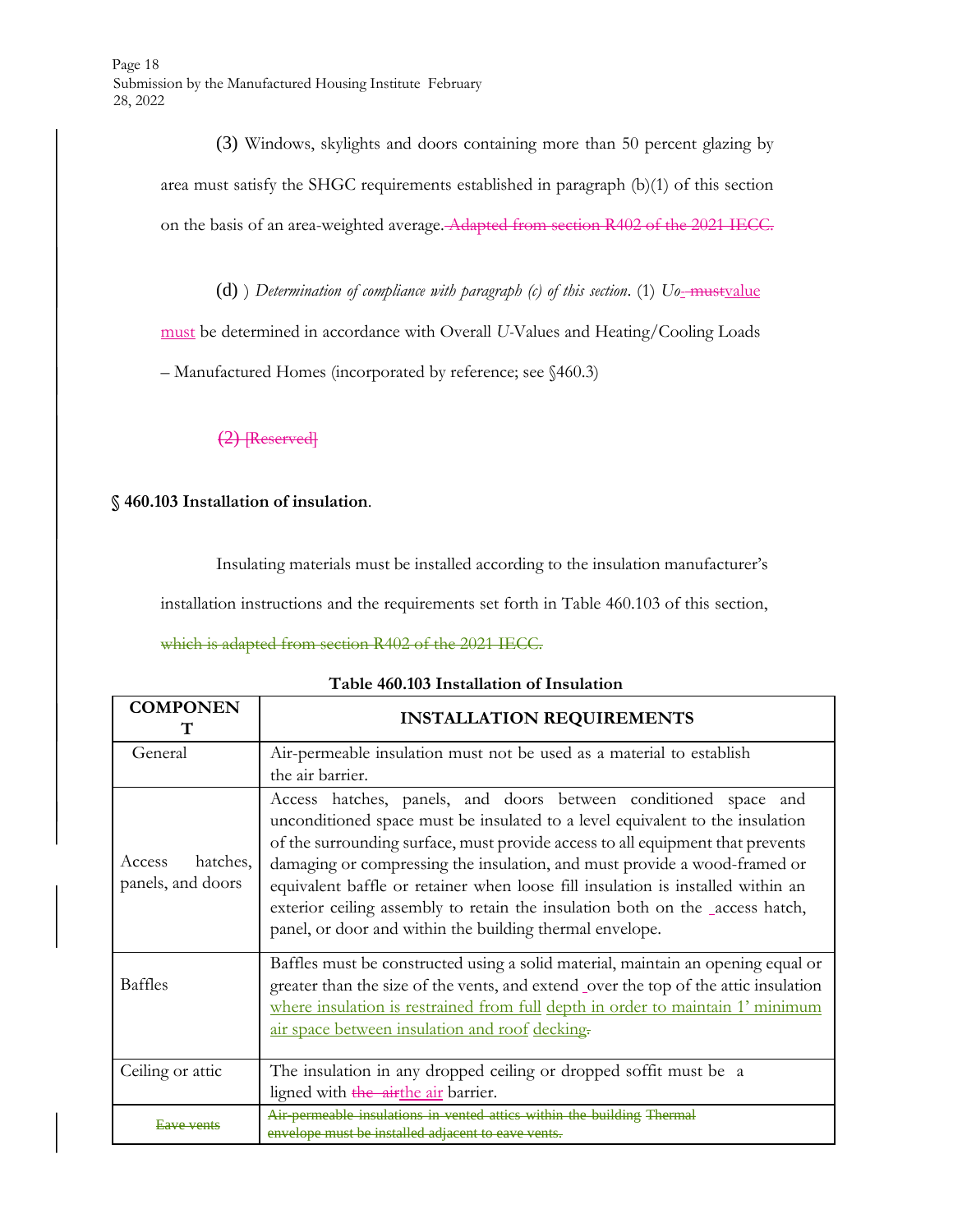Page 19 Submission by the Manufactured Housing Institute February 28, 2022

| Narrow cavities | Batts to be installed in narrow cavities must be cut to fit or<br>narrow cavities must be filled with insulation that upon installation readily<br>conforms to the available cavity space. |
|-----------------|--------------------------------------------------------------------------------------------------------------------------------------------------------------------------------------------|
| Rim joists      | Rim joists must be insulated such that the insulation maintain permanent                                                                                                                   |
|                 | contact with the exterior rim board.                                                                                                                                                       |
| Shower or tub   | Exterior walls adjacent to showers and tubs must be insulated.                                                                                                                             |
| adjacent<br>to  |                                                                                                                                                                                            |
| exterior wall   |                                                                                                                                                                                            |
| Walls           | Air permeable exterior building thermal envelope insulation for framed exterior                                                                                                            |
|                 | walls must completely fill the cavity, including within stud bays caused by                                                                                                                |
|                 | blocking lay flats or headers.                                                                                                                                                             |

#### **§ 460.104 Building thermal envelope air leakage**.

Manufactured homes must be sealed against air leakage at all joints, seams, and penetrations associated with the building thermal envelope in accordance with the component manufacturer's installation instructions and the requirements set forth in Table 460.104 of this section. Sealing methods between dissimilar materials must allow for differential expansion, contraction and mechanical vibration, and must establish a continuous air barrier upon installation of all opaque components of the building thermal envelope. All gaps and penetrations in the exterior ceiling, exterior floor, and exterior walls, including ducts, flue shafts, plumbing, piping, electrical wiring, utility penetrations, bathroom and kitchen exhaust fans, recessed lighting fixtures adjacent to unconditioned space, and light tubes adjacent to unconditioned space, must be sealed with caulk, foam, gasket or other suitable material. The air barrier installation criteria is adapted from section R402 of the 2021 IECC.

| Tabic ToolivT All Danilei Instantiivit Chitena |                                                                                                                                                                                                         |  |  |  |  |  |  |
|------------------------------------------------|---------------------------------------------------------------------------------------------------------------------------------------------------------------------------------------------------------|--|--|--|--|--|--|
| <b>COMPONE</b><br>NT                           | <b>AIR BARRIER CRITERIA</b>                                                                                                                                                                             |  |  |  |  |  |  |
| Ceiling or attic                               | The air barrier in any dropped ceiling or dropped soffit must be aligned<br>with the insulation and any gaps in the air barrier must be sealed with<br>caulk, foam, gasket, or other suitable material. |  |  |  |  |  |  |

**Table 460.104 Air Barrier Installation Criteria**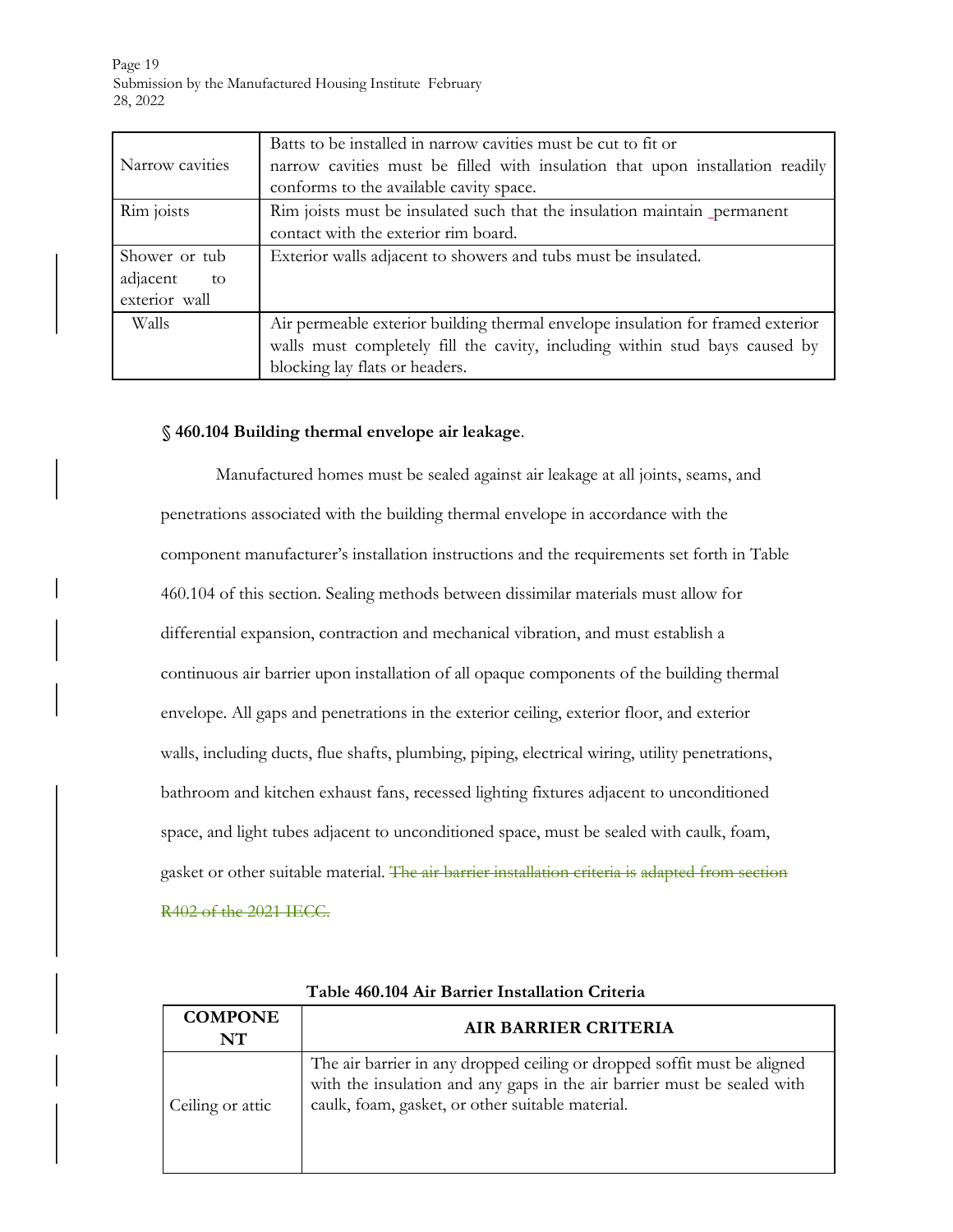|                                                     | Access hatches, panels, and doors, drop-down stairs, or knee wall doors to<br>unconditioned attic spaces must be weather-stripped or equipped with a<br>gasket to produce a continuous air barrier.                                                                                         |
|-----------------------------------------------------|---------------------------------------------------------------------------------------------------------------------------------------------------------------------------------------------------------------------------------------------------------------------------------------------|
| Duct system<br>register boots                       | Duct system register boots that penetrate the building thermal<br>envelope or the air barrier must be sealed to the subfloor, wall<br>covering or ceiling penetrated by the boot, air barrier, or the<br>interior finish materials with caulk, foam, gasket, or other suitable<br>material. |
| Electrical box or<br>phone box on<br>exterior walls | The air barrier must be installed behind electrical and<br>communication boxes or the air barrier must be sealed around the box<br>penetration with caulk, foam, gasket, or other suitable material.                                                                                        |
| Floors                                              | The air barrier must be installed at any exposed edge of _insulation.<br>The bottom board may serve as the air barrier.                                                                                                                                                                     |
| Mating line<br>surfaces                             | Mating line surfaces must be equipped with a continuous and _durable<br>gasket.                                                                                                                                                                                                             |
| <b>Recessed lighting</b>                            | Recessed light fixtures installed in the building thermal envelope must be<br>sealed to the drywall with caulk, foam, gasket, or other suitable material.                                                                                                                                   |
| Rim joists                                          | The air barrier must enclose the rim joists. The junctions of the _rim board<br>to the sill plate and the rim board and the subfloor must be air sealed.                                                                                                                                    |
| Shower or tub<br>adjacent to<br>exterior wall       | The air barrier must separate showers and tubs from exterior Walls<br>when interior wall surface is used as an air barrier-                                                                                                                                                                 |
| Walls                                               | The junction of the top plate and the exterior ceiling, and the junction of<br>the bottom plate and the exterior floor, along exterior walls must be sealed<br>with caulk, foam, gasket, or other suitable material.                                                                        |
| Windows,<br>skylights, and<br>exterior              | The rough openings around windows, exterior doors, and skylights<br>must be sealed with caulk or foam.                                                                                                                                                                                      |
| <b>COMPONE</b><br>NT                                | <b>AIR BARRIER CRITERIA</b>                                                                                                                                                                                                                                                                 |
| doors                                               |                                                                                                                                                                                                                                                                                             |

# **Subpart C – HVAC, Service Hot Water, and Equipment Sizing**

**§460.201 Duct system**.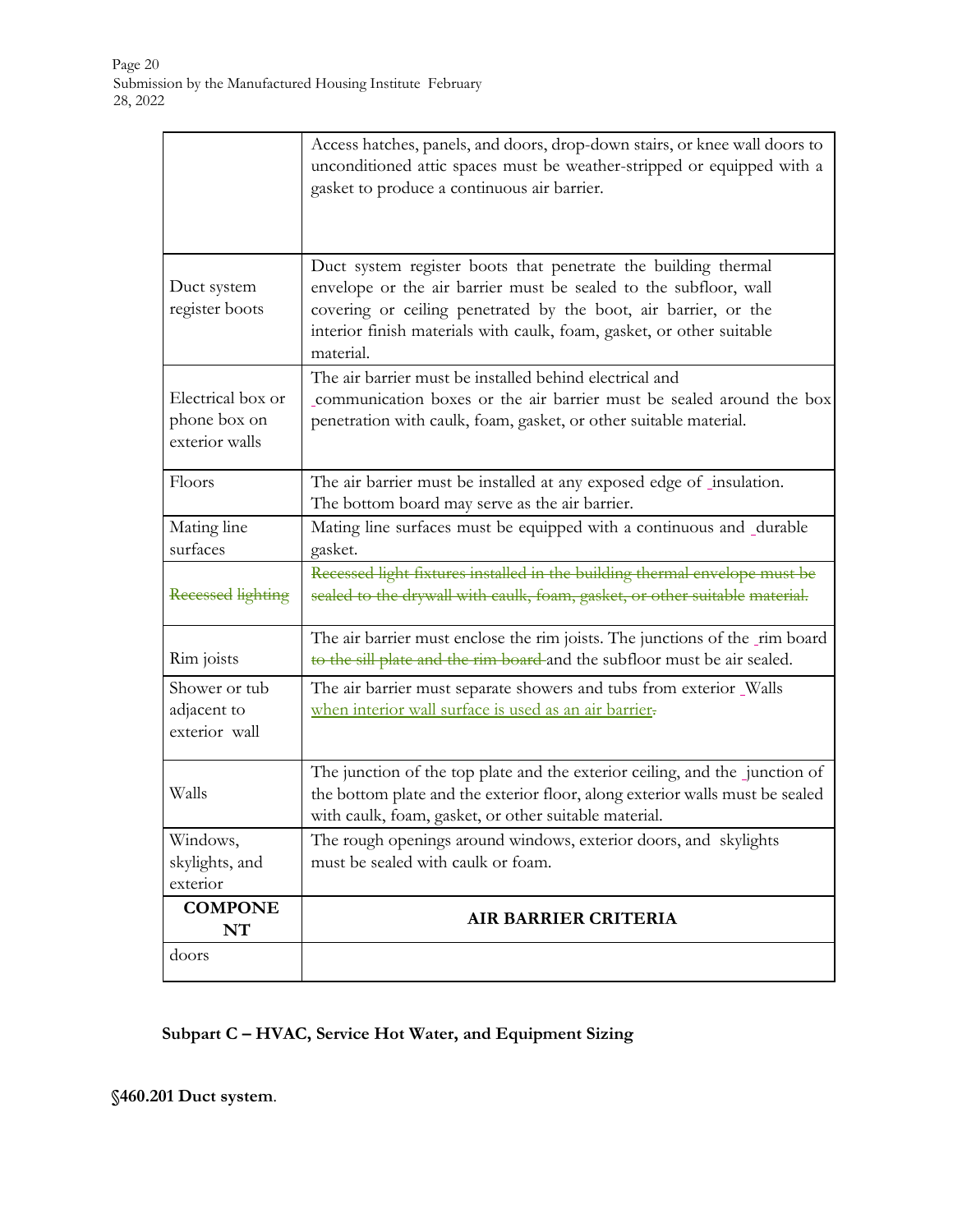Page 21 Submission by the Manufactured Housing Institute February 28, 2022

> Each manufactured home equipped with a duct system, which may include air handlers and filter boxes, must have supply ducts and be sealed to limit total air leakage to less than or equal to four (4) cubic feet per minute per 100 square feet of conditioned floor area. Building framing cavities must not be used as ducts or plenums when directly connected to mechanical systems. The duct total air leakage requirements are adapted from section R403 of the 2021 IECC.

Duct systems must be sealed against air leakage in accordance with the duct manufacturer's installation instructions and the following provisions:

- All metal ducts and fittings shall be sealed. For glass fiberboard ducts, the manufacturer's sealing instructions shall be followed. Sealants are in addition to mechanical fastening (if used).
- Connections and routing of manufacturer installed ductwork completed without kinks or sharp bends that would significantly impede air flow.
- Flexible ducts in unconditioned space not installed in cavities smaller than outer duct diameter; in conditioned space not installed in cavities smaller than inner duct diameter

# **§460.202 Thermostats and controls**.

(a) At least one thermostat must be provided for each separate heating and cooling system installed by the manufacturer. The thermostat and controls requirements are adapted from section R403 of the 2021 IECC.

(b) Programmable thermostat. Any thermostat installed by the manufacturer that controls the heating or cooling system must–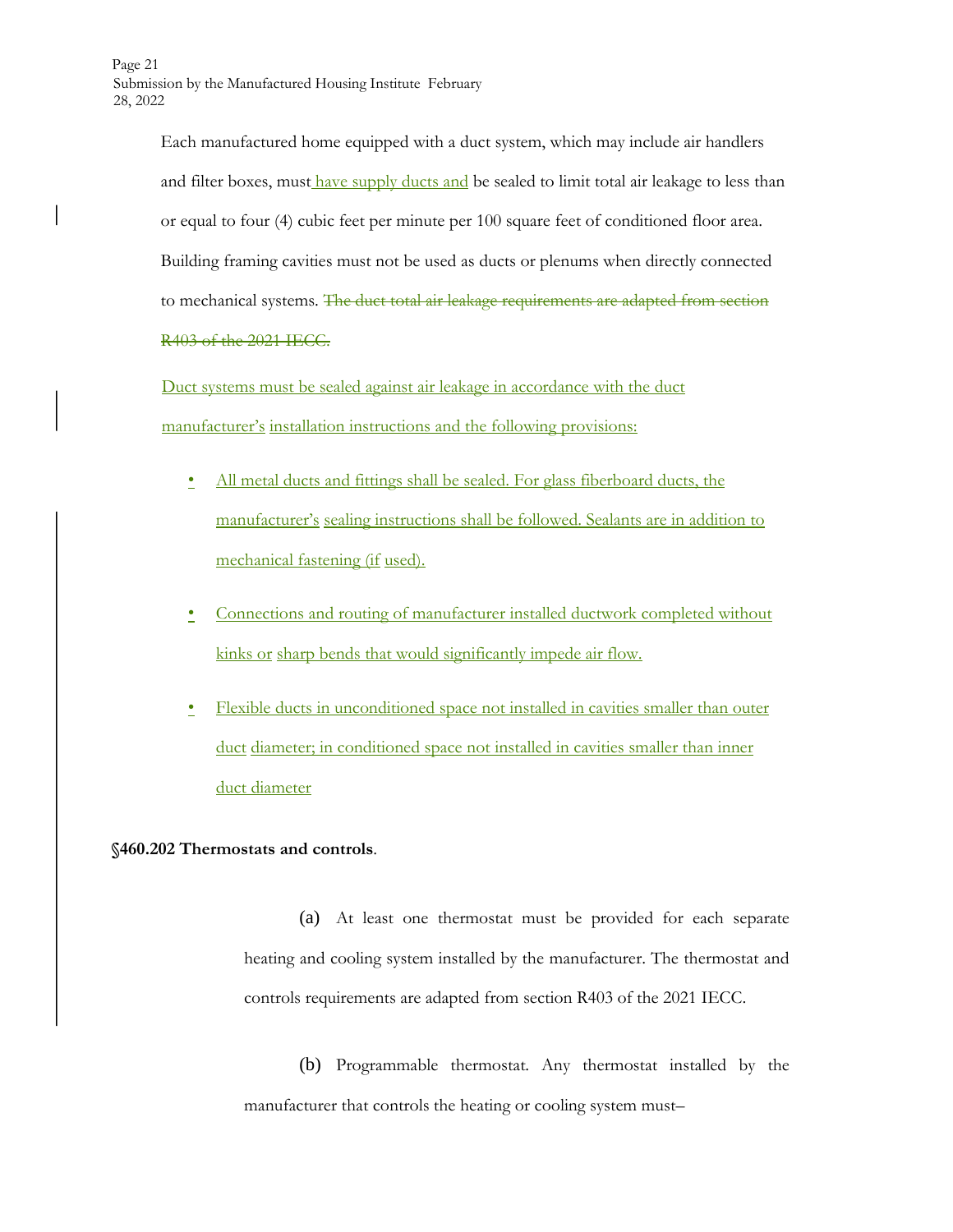(1) Be capable of controlling the heating and cooling system on a daily schedule to maintain different temperature set points at different times of the day and different days of the week;

(2) Include the capability to set back or temporarily operate the system to maintain zone temperatures down to 55  $^{\circ}$ F (13  $^{\circ}$ C) or up to 85  $^{\circ}$ F (29  $^{\circ}$ C); and

(3) Initially be programmed with a heating temperature set point no higher than 70 °F (21 °C) and a cooling temperature set point no lower than 78 °F (26 °C). Homeowner manuals should include recommendation that homeowners program thermostat with a heating temperature set point no higher than 70  $\rm{^{\circ}F}$  (21  $\rm{^{\circ}C}$ ) and a cooling temperature set point no lower than 78 °F (26 °C).

> (c) Heat pumps with supplementary electric-resistance heat must be provided with controls that, except during defrost, prevent supplemental heat operation when the heat pump compressor can meet the heating load.

#### **§ 460.203 Service hot water**.

(a) Service hot water systems installed by the manufacturer must be installed according to the service hot water manufacturer's installation instructions. Where service hot water systems are installed by the manufacturer, the manufacturer must ensure that any maintenance instructions received from the service hot water system manufacturer are provided with the manufactured home The service hot water requirements are adapted from section R403 of the 2021 IECC.

(b) Any automatic and manual controls, temperature sensors, pumps associated with service hot water systems must provide access.

(c) Heated water circulation systems must–

(1) Be provided with a circulation pump;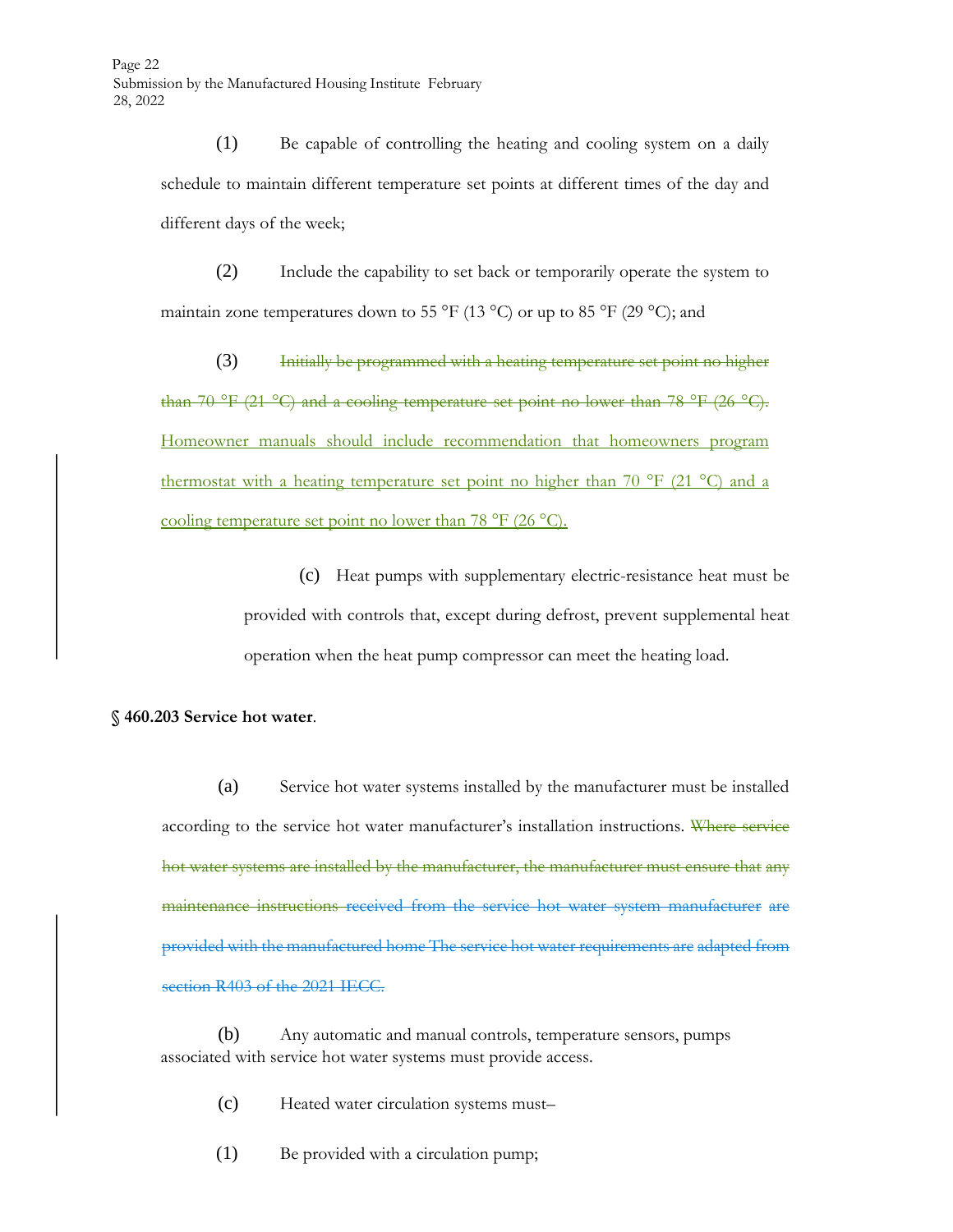(2) Ensure that the system return pipe is a dedicated return pipe or a cold water supply pipe;

(3) Not include any gravity or thermosyphon circulation systems;

(4) Ensure that controls for circulating heated water circulation pumps start the pump based on the identification of a demand for hot water within the occupancy; and

(5) Ensure that the controls automatically turn off the pump when the water in the circulation loop is at the desired temperature and when there is no demand for hot water.

(d) ) All hot water pipes–

(1) Outside conditioned space must be insulated to a minimum *R-*value of *R-*3,; (2) and

(3) From a service hot water system to a distribution manifold must be insulated to a minimum *R-*value of *R-*3.

#### $(4)$

#### **§460.205 Equipment sizing**.

Sizing of heating and cooling equipment installed by the manufacturer must be determined in accordance with ACCA Manual S (incorporated by reference; see §460.3) based on building loads calculated in accordance with ACCA Manual J (incorporated by reference; see §460.3). The equipment sizing criteria are adapted from section R403 of the 2021 IECC.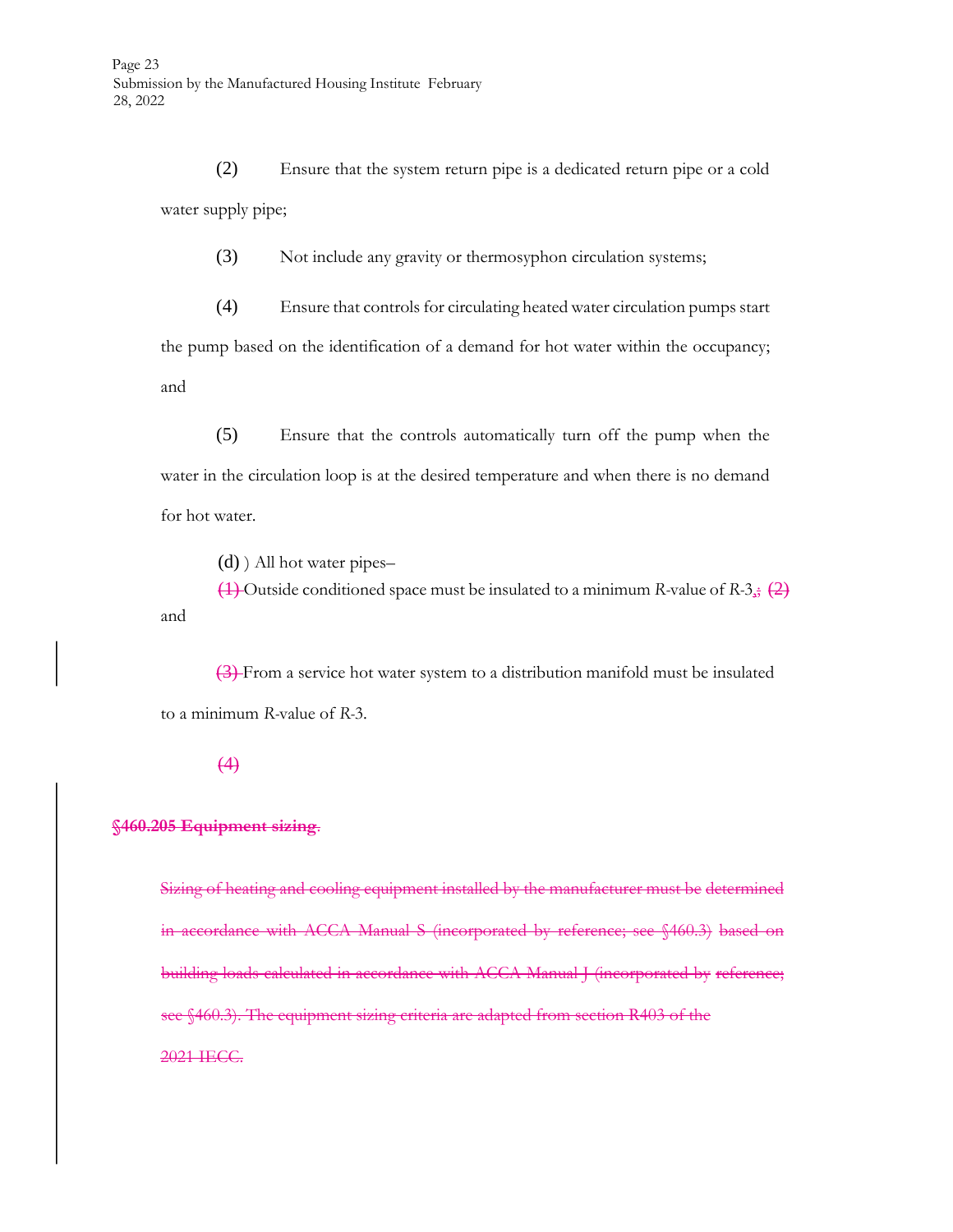Page 24 Submission by the Manufactured Housing Institute February 28, 2022

# **APPENDIX II**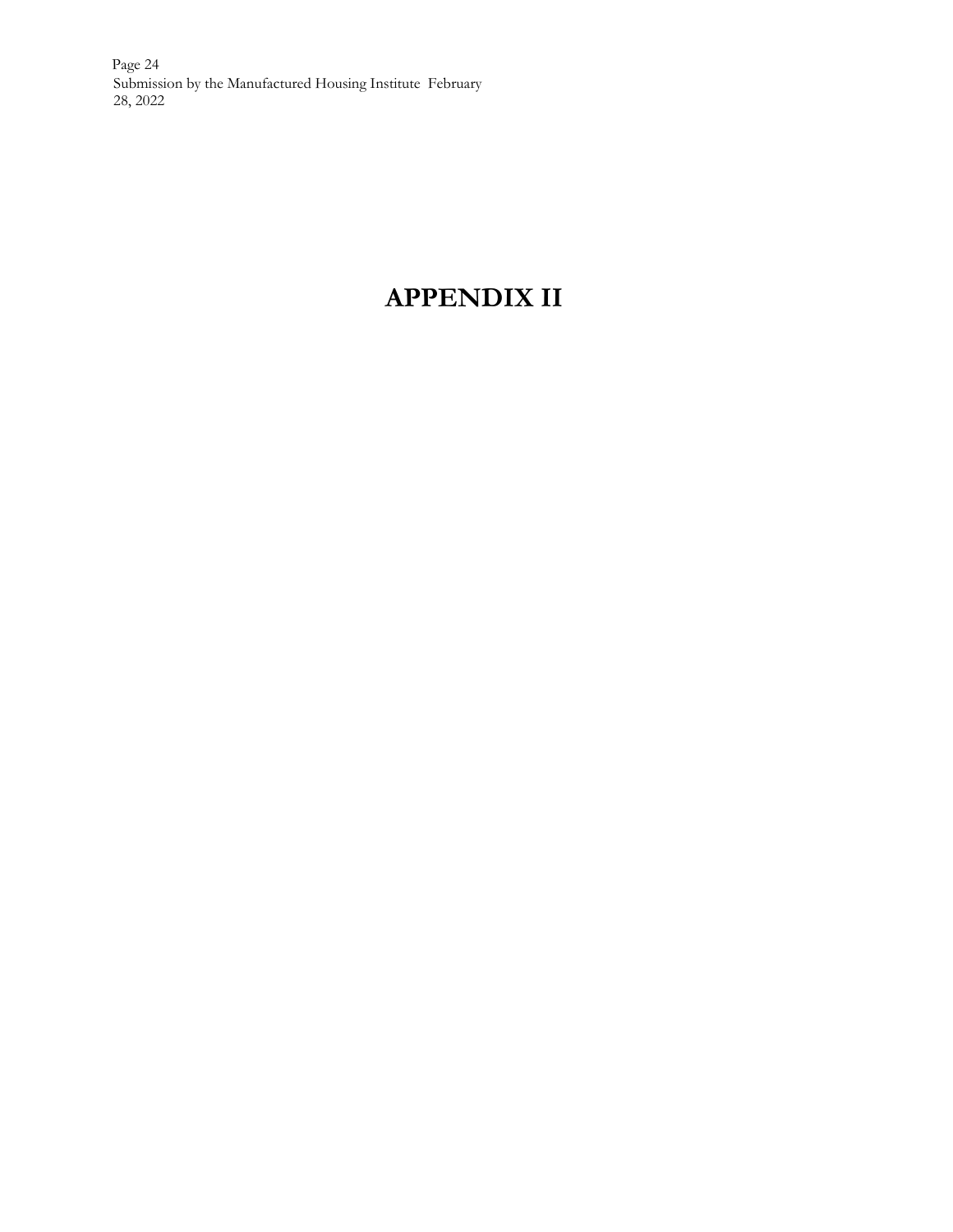

November 23, 2021

The Honorable Jennifer M. Granholm Secretary U.S. Department of Energy 1000 Independence Ave. SW Washington, DC 20585

#### **Re: Energy Conservation Program: Energy Conservation Standards for Manufactured Housing (EERE-2009-BT-BC-0021)**

Dear Secretary Granholm,

 The Manufactured Housing Institute (MHI) is pleased to provide comments to the Department of Energy (DOE) in response to the supplemental notice of proposed rulemaking titled "Energy Conservation Program: Energy Conservation Standards for Manufactured Housing." While we appreciate DOE listening to the feedback it has received and providing updated data and analysis, as well as extending the comment deadline, the proposed rule is still not workable for the manufactured housing industry and homebuyers seeking affordable homeownership.

MHI is the only national trade association that represents every segment of the factory-built housing industry. Our members include home builders, suppliers, retail sellers, lenders, installers, community owners, community operators, and others who serve the industry, as well as 48 affiliated state organizations. In 2020, our industry produced nearly 95,000 homes, accounting for approximately nine percent of new single-family home starts. These homes are produced by 33 U.S. corporations in 138 plants located across the country. MHI's members are responsible for close to 85 percent of the manufactured homes produced each year.

To be clear, MHI and its members have always supported energy conservation efforts and other reasonable environmental protection initiatives, and we will continue to do so. Not only are new factory-built homes as efficient as their site-built counterparts, but in 2020, more than 30 percent of new manufactured homes were built to meet or exceed Energy Star standards. Further, today's manufactured homes already offer many energy efficient options. Just like site-built homes, manufactured homes are constructed and fitted with energy efficient features that are tailored to the climate demands of the region in which each home will be sited.

Today's manufactured homes already consume significantly less energy than site-built homes. According to the U.S. Energy Information Administration, "most energy end-uses are correlated with the size of the home. As square footage increases, the burden on heating and cooling equipment rises, lighting requirements increase, and the likelihood that the household uses more than one refrigerator increases. Square footage typically stays fixed over the life of a home and it is a characteristic that is expensive, even impractical to alter to reduce energy consumption."<sup>1</sup> According to the U.S. Census Bureau, the median size of a completed single-family house in 2020 was 2,261 square feet, while the median size of a manufactured home was 1,338 square feet. The significant difference is size correlates with a significant reduction in energy usage. A study of residential energy consumption showed that manufactured homes consume the least energy of all types of homes, at 59.8 million BTUs per household, compared to 94.6 million BTUs for single-family detached homes and 70 million BTUs for townhomes.<sup>2</sup>

<sup>1</sup> <https://www.eia.gov/consumption/residential/reports/2009/square-footage.php>

<sup>2</sup> [ce1.1.xlsx \(eia.gov\)](https://www.eia.gov/consumption/residential/data/2015/c%26e/pdf/ce1.1.pdf)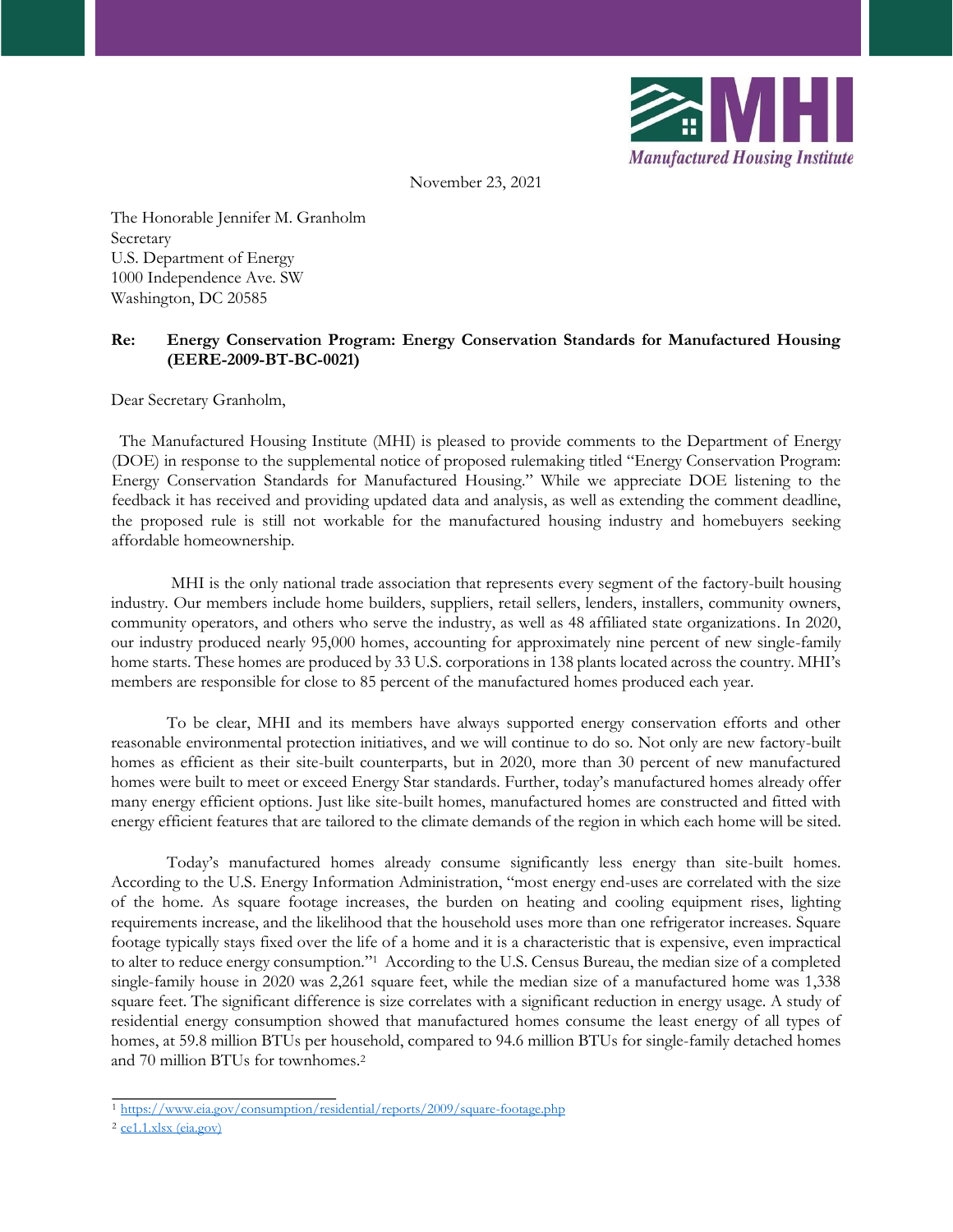Page 2 Submission by the Manufactured Housing Institute November 23, 2021

> 1655 Fort Myer Drive, Suite 200, Arlington, VA 22209 (703) 558-0400 | info@mfghome.org www.manufacturedhousing.org

Further, the controlled environment of the factory-built process not only offers consumers unmatched quality and affordability due to technological advancements and other advantages, but the industry is a pioneer in the development of processes that value efficiency and reduce waste. Our in-factory home builder members are constantly developing new initiatives and technologies, such as comprehensive recycling programs, to reduce waste. The factory-built process utilizes exact dimensions and measurements for most building materials, eliminating waste. Today's modern manufacturing plants are so efficient that nearly everything is reused or recycled such as cardboard, plastic, carpet padding, vinyl siding, scrap wood and much more.

The proposal provided by the DOE will add significant costs to manufactured homes, which are currently the most affordable, unsubsidized homeownership option for American families. Any increase in construction costs, even modest increases in response to a new energy conservation standard, could jeopardize homeownership for hundreds of thousands of Americans at time when there is an affordable housing shortage in the country. As currently drafted, the proposed rule would:

- Contradict the objectives of the Administration's January Executive Order on "Advancing Racial Equity and Support for Underserved Communities" and undermine the Administration's September initiative to "Increase Affordable Housing Supply."
- Significantly raise the cost of new manufactured homes by an average of \$3,914 to \$5,200 for most new manufactured homes with an estimated cost increase of over \$7,000 for a multi-section home located in climate zone 3 – without including the costs of energy testing or compliance (Tier 2 Standard) – thereby exacerbating homeownership affordability challenges in the wake of the recent escalation of home prices.
- Fail the statutory requirement of being cost effective, by increasing the cost of owning a new manufactured home by more than claimed energy savings.

Thus, MHI makes the following comments and recommendations regarding the proposed rule:

- 1. The proposed energy standards fail the Energy Independence and Security Act of 2007 (EISA) statutory requirement to use the International Energy Conservation Code (IECC) "except in cases in which the code is not cost effective or a more stringent standard would be more effective, based on the impact of the code on the purchase price of manufactured housing and on total life-cycle construction and operation costs." The result is manufactured housing will be less affordable, due to large increases in home sale prices and operating cost increases that exceed energy savings.
- 2. The \$55,000 or \$63,000 low-income price cap threshold for streamlined energy efficiency requirements should be eliminated or significantly increased to at least \$110,260. Further, if the DOE proceeds with a tiered approach, the Department must seriously consider, as it did in its updated data and analysis, an alternative approach such as square footage or sections. Not doing this would result in DOE failing to accomplish its stated goal of protecting low-income homebuyers from steep price increases resulting from the new standards.
- 3. The proposed energy standards are inappropriate for the manufactured housing industry as they do not take into consideration the current construction methods, transportation demands and short on-site completion duration unique to manufactured housing. Further, they do not include testing requirements or compliance and enforcement provisions.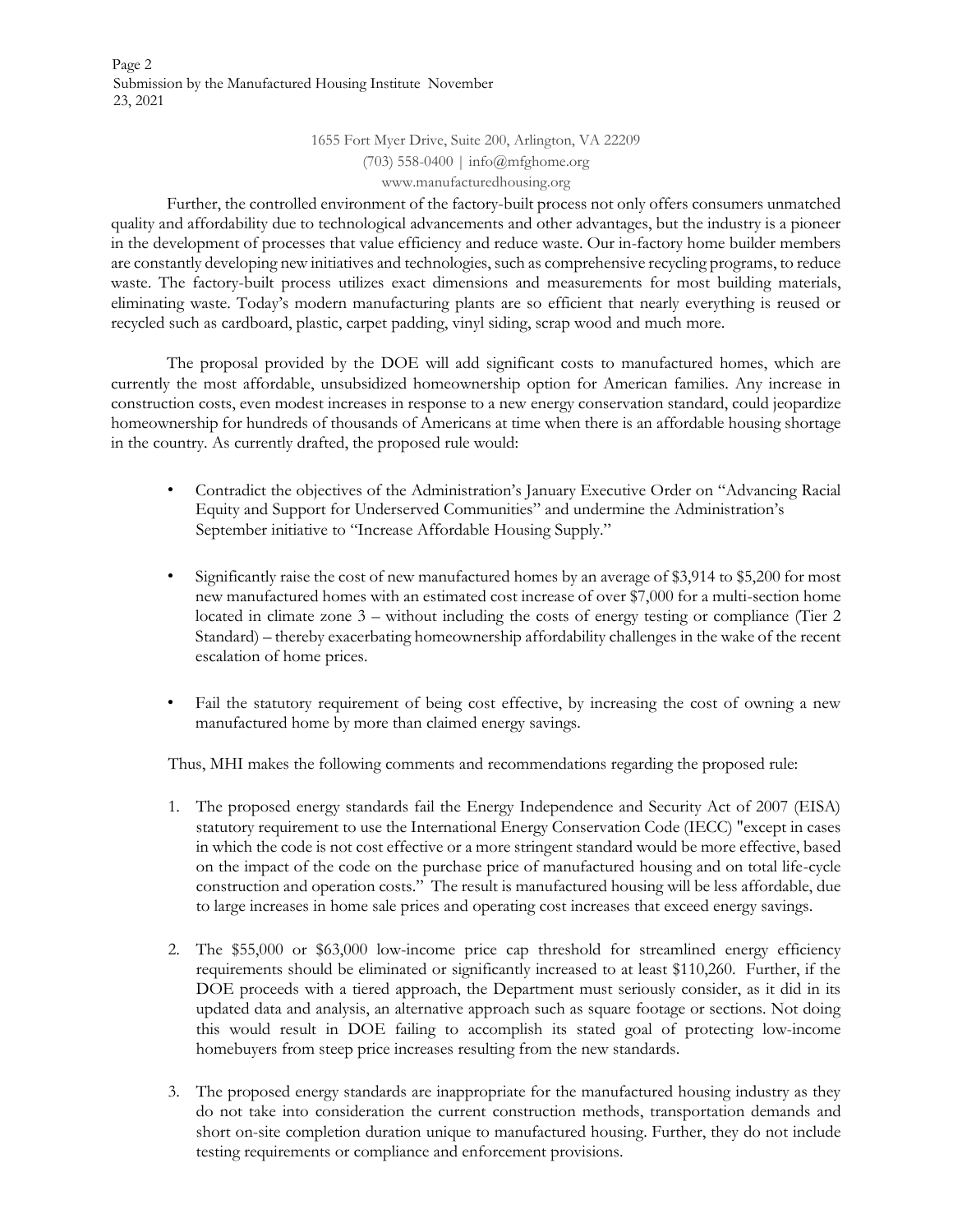- 4. The proposed energy standards were developed without complying in any meaningful way with the EISA statutory requirement to consult with HUD, resulting in proposed standards that ignore the construction aspects unique to manufactured housing or the negative impact on homebuyer affordability. Further, DOE ignored the primacy of manufactured housing construction standards established under the Manufactured Housing Improvement Act of 2000.
- 5. The proposed energy standards ignore the large number of homebuyers that will no longer be able to buy a manufactured home, because they no longer qualify for an FHA, GSE, or non-agency mortgage loan, due to the impact of increased mortgage payments on debt-to-income ratios.

Detailed below is a summary of MHI's recommendations, along with several Appendices that explain in more detail our concerns as follows:

- Appendix I MHI's Cost Benefit Analysis
- Appendix II MHI's Comments on the DOE Rule's Proposed Changes by Section
- Appendix III MHI's Responses to Issues on Which the DOE Requests Comment

#### **SUMMARY OF MHI'S RECOMMENDATIONS**

#### **1) The DOE Proposed Rule Fails Statutory Requirement Not to Use IECC When Not Cost Effective**

One of the tenets of the National Manufactured Home Construction and Safety Standards Act (NMHCSS Act) is the importance of ensuring that manufactured housing remains an affordable housing option for all consumers considering homeownership. It also states that energy conservation standards for manufactured homes must "ensure the lowest total construction and operating costs" and be cost-effective. Echoing that language, EISA requires that "energy conservation standards established under this section shall be based on the most recent version of the International Energy Conservation Code (including supplements), except in cases in which the Secretary finds that the code is not cost effective*,* or a more stringent standard would be more cost effective, based on the impact of the code on the purchase price of manufactured housing and on total life-cycle construction and operating costs."

Increasing the costs of manufactured homes could jeopardize homeownership for millions of Americans at a time when there is an affordable housing shortage. This increase will have a disproportionate impact on minority communities, who face the most significant burden in obtaining affordable homeownership. This would be in direct contrast to the Administration's goal of achieving racial equity in homeownership.

#### *Use of the IECC is Not Appropriate*

While the IECC is respected in the construction industry, it was developed over many years for utilization in both site-built residential homes and commercial buildings. Although EISA directs the DOE to establish energy conservation standards for manufactured housing based on the most recent version of the IECC unless it is found to be not cost effective, to date no state has adopted the 2021 IECC standards and the vast majority of states are using amended versions of the 2009, 2012 or 2015 IECC.

The IECC was never intended nor designed to be implemented in the manufactured housing sector. Given that the IECC essentially ignores all the construction aspects unique to manufactured housing, it is an inappropriate code for attempted enforcement upon the manufactured housing industry and could potentially cause factory closures, the loss of thousands of jobs, and an immediate affordable housing crisis for one of the largest sectors in the housing market. Because the IECC was not designed for manufactured housing, it is NOT a cost-effective standard, which is why its use does not result in a cost-effective change to energy standards.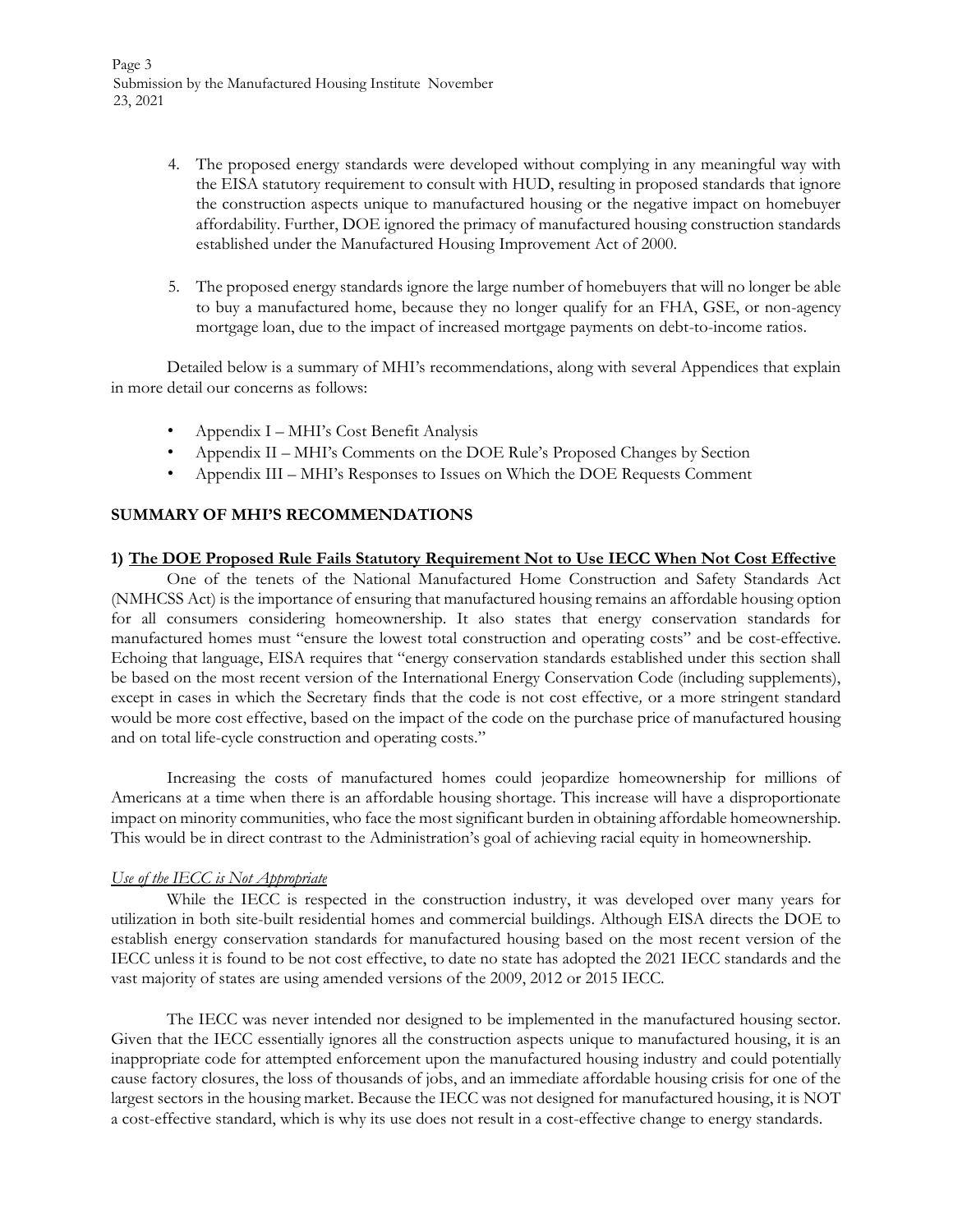Page 4 Submission by the Manufactured Housing Institute November 23, 2021

First, the higher home cost associated with the proposed standards will make manufactured housing far more expensive excluding potential buyers and reducing total manufactured housing sales, the latter hurting the industry and contributing to the lack of affordable housing. Second, if households are fortunate enough to qualify for a home that meets the new standards, the home they get will be more, not less, expensive to own. This is all but guaranteed by the method DOE used in conducting the Life Cycle Cost analysis which demonstrates why the IECC is not an appropriate building code for manufactured homes.

# *DOE Proposal Uses Incorrect Calculations and Methodologies*

DOE's own analysis shows the proposal will increase costs for homebuyers without reciprocal energy savings, and many households will simply be priced out of homeownership due to this proposal. One of the major inputs to a Life Cycle Cost analysis is estimated cost savings. As noted in DOE's Technical Support Document, using sample homes (single- and multi-section), DOE estimated energy savings by comparing homes, in select locations, built to the current, relatively easy to meet HUD energy standards with homes meeting the IECC. As expected, there is a huge difference in energy use (and estimated energy costs) between these benchmarks. The large savings suggests that a whole lot of investment in energy measures can be justified, particularly if the savings are accumulated over 30 years which is an artificial construct. If, conversely, DOE had started with a baseline less than the current HUD standards (e.g., zero insulation, leaky building, etc.) a 30year Life Cycle Cost would show enough savings to justify building such an energy efficient home. But that is because energy improvements have diminishing returns and today's manufactured homes are already energy efficient.

Every step in making homes more energy efficient costs more and saves less. Most of the savings comes from the first few measures to improve performance. For example, adding R-5 insulation to a wall that is R-10 saves more energy than adding the same amount of insulation to a wall that is already R-20, but costs the same. If you are aiming to optimize investment (i.e., find the lowest combination of construction and operating costs) the proper way to do the analysis is by examining each incremental improvement in efficiency, individually. Each improvement in performance must be cost justified and stand on its own. Once an energy measure begins to result in negative returns, you stop adding any additional measures. DOE did not do this in its analysis, even though the Department developed and promotes a Building Energy Optimization Tool that uses this incremental approach to find the optimum investment. By combining all the energy measures together into a single figure, the slim benefits of adding the last, least cost-efficient measures, is subsumed in and masked by the benefits of adding the first, most cost-effective measures. Even based on a 30-year perspective, the optimum investment, representing the minimum total of construction and operating cost, is less stringent than the 2021 IECC.

Further, the DOE's proposal is based on improper calculations and methodologies including underestimating the current costs of homes and the costs of the new materials to construct them, and not considering the cost of testing procedures and compliance. The DOE also significantly underestimates the fact that the first buyer of an energy efficient manufactured home would likely never reap the economic benefit. Based on MHI's industry data, buyers usually sell their homes within seven to ten years of purchase, and it is unlikely that a manufactured homebuyer financing the purchase of a new manufactured home would even recover these upfront costs at a future sale. Consequently, as result of the DOE's proposal, homeowners will not realize incremental value for energy features that increase a home's purchase or sale price.

At the efficiency levels proposed by the DOE in its recent rulemaking, MHI's survey of manufacturers found that it is unlikely that a buyer purchasing a new home and financing 90 percent of the purchase price would even recover these upfront costs at a future sale. Instead, the DOE's proposal would likely yield a negative return over the ownership period. While several reasons contribute to this, including purchase price and availability of financing options, the fact that homebuyers usually sell their homes within the first seven to ten years of purchase is the most relevant.

Using the DOE's assumptions of cost and location as outlined in the Technical Support Document, which assumes a 30-year mortgage which is not the norm for manufactured housing, MHI conducted a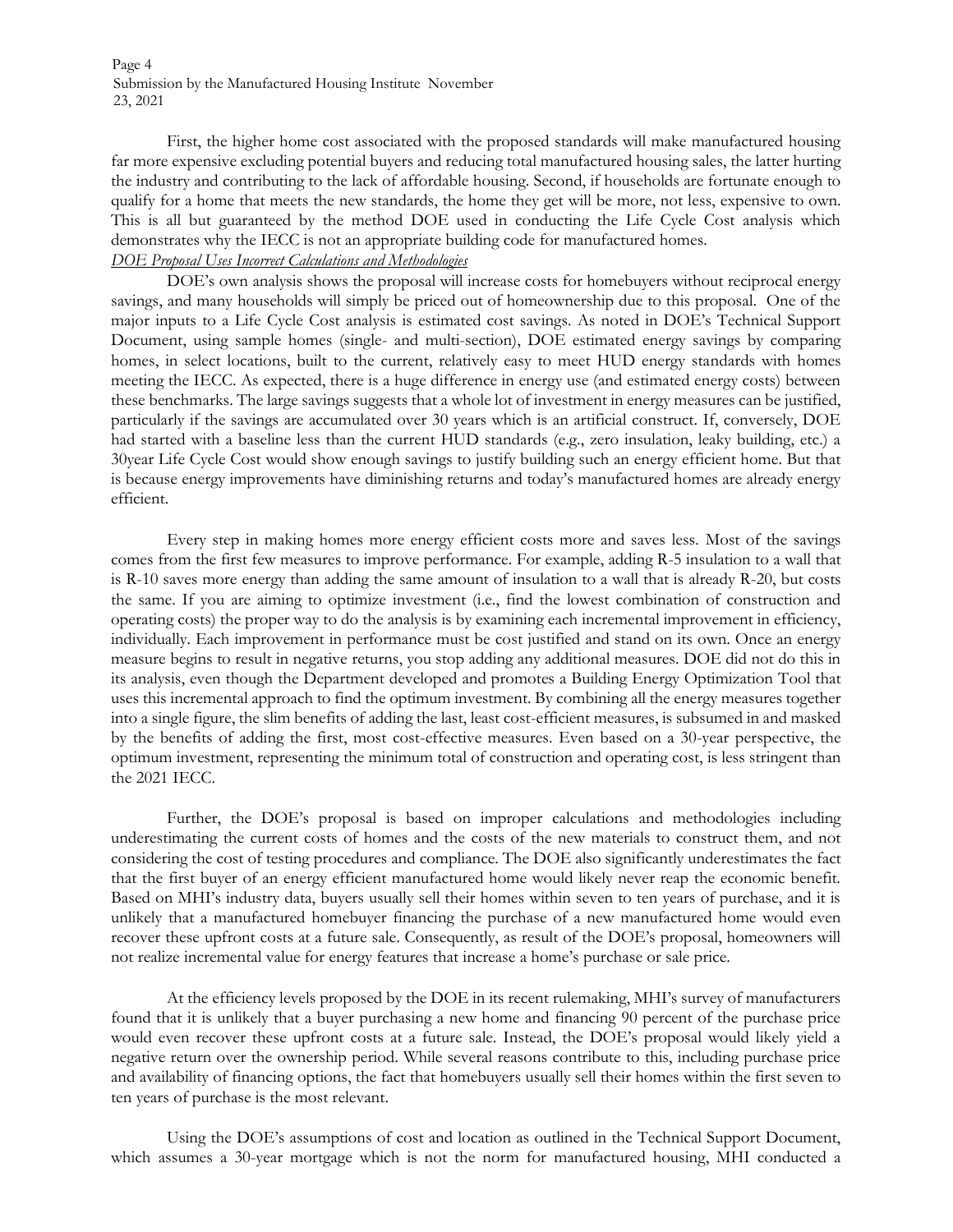Page 5 Submission by the Manufactured Housing Institute November 23, 2021

costbenefit analysis using more realistic financing options that are being utilized in the market today. Assuming a downpayment of 10 percent, an interest rate of nine percent – which is at the high end of today's mortgage rates – a loan term of 20 years, and a tenancy period of 10 years, MHI's cost-benefit analysis found that the DOE's proposal would result in a net loss of between \$890 to \$5,500 for a single-section home and \$1,300 to \$6,800 for a multi-section home depending on location (See Appendix I). This would be financially devasting for homebuyers looking to finance the purchase of a manufactured home.

It is important to note that the only place that MHI's analysis shows a savings is in Fairbanks, Alaska, where the savings is only \$369 after ten years. In 2020, Alaska had only 64 homes shipped to the state and as of September 2021 only six homes have been shipped there. Further, many of the locations selected by the DOE for its analysis are not locations where manufactured housing is prevalent.

Given these facts, any new energy conservation standard must avoid creating a scenario where the upfront increase to the purchase price of a home prices many consumers out of the market, even if those upfront costs could be amortized over the duration of the homeowner's tenancy and recouped over time.

# **2) The DOE Proposal Fails to Accomplish its Stated Goal of Protecting Low-Income Homebuyers from Steep Price Increases**

Using a tiered system based on price shows a fundamental lack of understanding of the factory-built process. There is no manufacturer's suggested retail price for manufactured homes. Home price is determined by the retailer based on the home features selected by the consumer. The approval for floor design and layout with respect to HUD Code requirements are made regardless of those selections, and long before the consumer has made them. Requiring approval of every floorplan AFTER consumer choices are made determining the price, would mean each and every individual house would have to be approved separately – adding astronomical costs to the process and slowing down the production line so as to remove all efficiencies. If a tiered system based on price is used, the price point in Tier 1 must be significantly increased to better reflect the costs of today's manufactured homes.

According to the National Association of Homebuilders' data, new homebuyers have an average income of \$101,811. In contrast, the median annual household income of a manufactured home buyer is only \$33,000. Manufactured homes are clearly more affordable, serving homebuyers with much lower incomes.

The proposed rule creates two tiers, based on whether the manufacturer's retail list price is below \$55,000/\$63,000 or above. The rule estimates that the new energy requirements will raise prices in Tier 1 by an average of \$663 for a single-section unit and \$839 for a multi-section unit. The rule estimates that the average price increases for homes in Tier 2 are more than six times higher - \$3,914 for a single-section unit and \$5,289 for a multi-section unit.

In the section "Development of the Current Proposal," the rule states that Tier 1 was established to protect "low-income buyers." However, the \$55,000/\$63,000 threshold is arbitrary, and it excludes significant numbers of low income manufactured homebuyers, using HUD metrics. The result is that DOE completely failed in their stated goal of shielding low-income homebuyers from price increases.

[The HUD national median income for a four-person family is \\$79,900.](https://www.huduser.gov/portal/datasets/il/il21/HUD-sec236-2021.pdf) HUD defines a "low-income" family as a family making 80 percent or less of median income which would be \$63,920. Further, HUD defines a "very low-income family" as a family making 50 percent or less of median income which would be \$39,950.

Additionally, HUD defines housing for lower income families as "affordable" when the family pays no more than 30 percent of their income for housing. However, in practice, that ratio is much higher for most families. Nevertheless, consider a new home at \$110,260 – more than twice DOE's proposed Tier 1 threshold. Assuming an eight percent mortgage rate on a typical 15-year manufactured home, the monthly cost for mortgage, property tax, and rent would be \$1,236. Thus, a low-income family could buy a \$110,260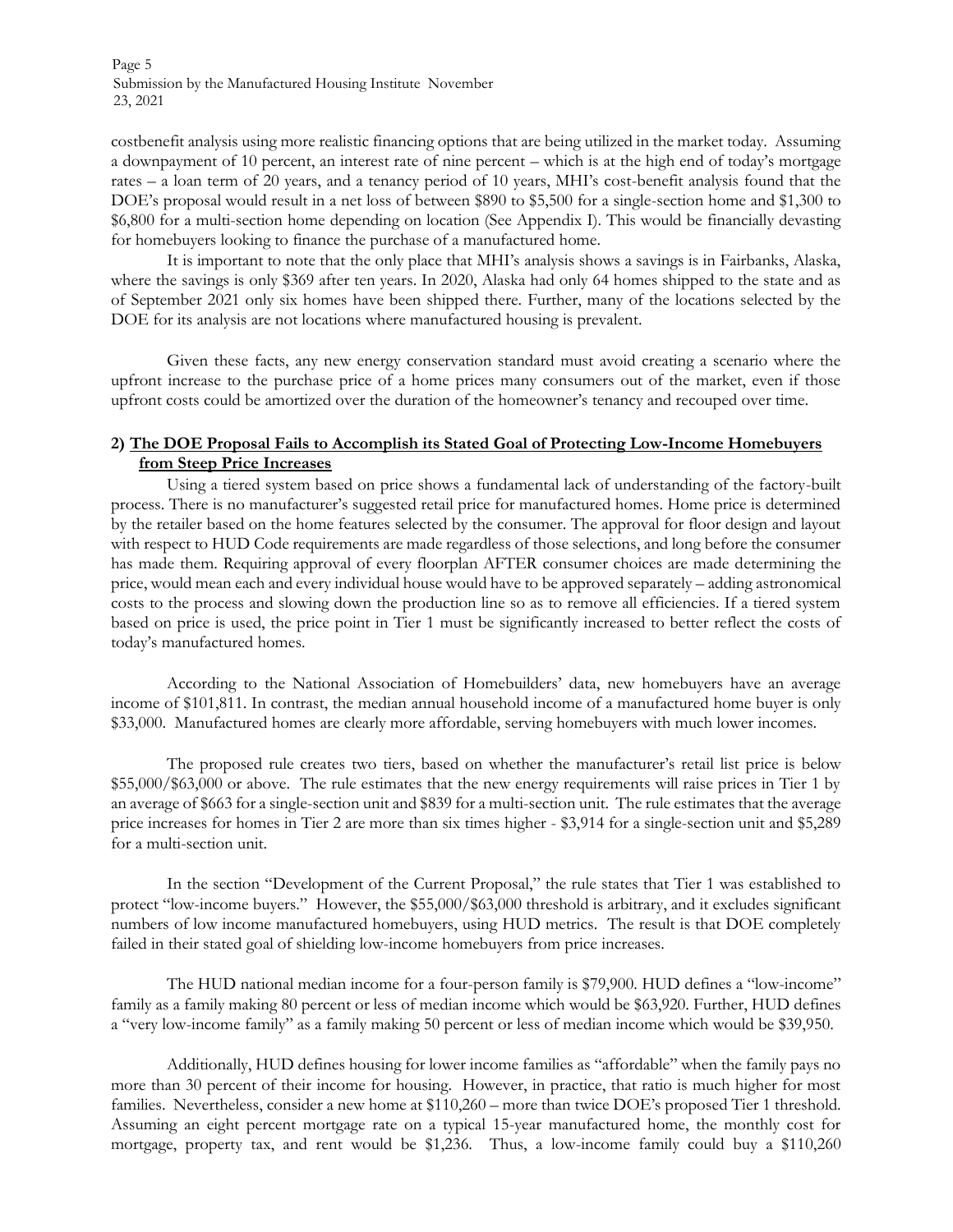Page 6 Submission by the Manufactured Housing Institute November 23, 2021

manufactured home and only pay 23.6 percent of their income for housing – well below the HUD standard for being "affordable."

Second, consider a "very low-income family" at the top of that income range. On a \$110,260 home, a very low-income family would pay 34 percent of their income for rent. This is only slightly above HUD's ideal benchmark of 30 percent. Moreover, it is well below FHA's 43 percent Debt to Income (DTI) requirement for a mortgage.

Thus, DOE's arbitrary \$55,000/\$63,000 cutoff – whose stated purpose is to protect low-income families – does not protect significant numbers of low-income families – or even significant numbers of very low-income families.

MHI's analysis for using \$110,260 as the cutoff price for Tier 1 is based on an extensive rulemaking conducted by the Consumer Financial Protection Bureau (CFPB) on its Qualified Mortgage (QM) rule. The CFPB selected this \$110,260 threshold to give loans below this level more protections including more flexibility on permissible points and fees. While this is not a perfect analogy, MHI is using this metric to illustrate how arbitrary and unreasonably low the \$55,000/\$63,000 Tier 1 level is.

MHI requests that if a tiered system by price is used, the Tier 1 threshold be raised to at least \$110,260, and potentially higher, based on a more detailed analysis along the lines of what we presented. Further, it must be updated annually to reflect actual costs, which can change dramatically. For example, according to the Census Bureau's Manufactured Housing Survey the average price of a new manufactured home in June was \$106,800 up from \$95,000 in January.

# **3) The DOE Proposal Fails to Consider the Design and Construction Standards of Today's Manufactured Homes and Does Not Include Testing and Compliance Requirements**

Manufactured housing is the only form of housing regulated by a federal building code. Unlike sitebuilt homes, which are subject to different state and local regulations, manufactured homes are built to one uniform federal code, the Manufactured Home Construction and Safety Standards Act of 1974 (i.e., the HUD Code). The HUD Code's single regulatory framework for home design and construction includes standards for health, safety, energy efficiency, and durability.

DOE's proposed rule seeks to use the IECC to make changes related to the building thermal envelope; air sealing; installation of insulation; duct sealing; heating, ventilation, and air conditioning (HVAC); service hot water systems; mechanical ventilation fan efficacy; and heating and cooling equipment sizing for manufactured homes. As proposed, many of these changes conflict with current HUD Code requirements and no direction is given as to how the two differing standards should be integrated which will result in complicated, overlapping requirements that will only increase manufacturing costs, hurting existing homeowners and prospective homebuyers.

The proposed changes to the manufactured housing energy conservation standards contain requirements that raise potential issues with certain components and materials currently being used in the production of today's manufactured homes. Below are a few examples of how the proposed changes conflict with current manufacturing processes.

#### *Insulation*

Manufacturers are currently using R-11 for most of the insulation which is predominantly used in the walls and floors for Zones 1 and 2. Further, manufacturers typically prefer to use two layers of R-11 if they need more insulation in the floors. However, the current proposed changes do not use R-11, but rather the lowest insulation value used is R-13. Therefore, this may cause a supply issue for the manufacturers that have ramped up to supply large quantities of R-11. The same supply issue will be present for R-20 and R-19, which is currently not used in large quantities. Further, it will be difficult to source a material to use as the R5 continuous exterior insulation that will meet the requirements of the proposed changes as well as the current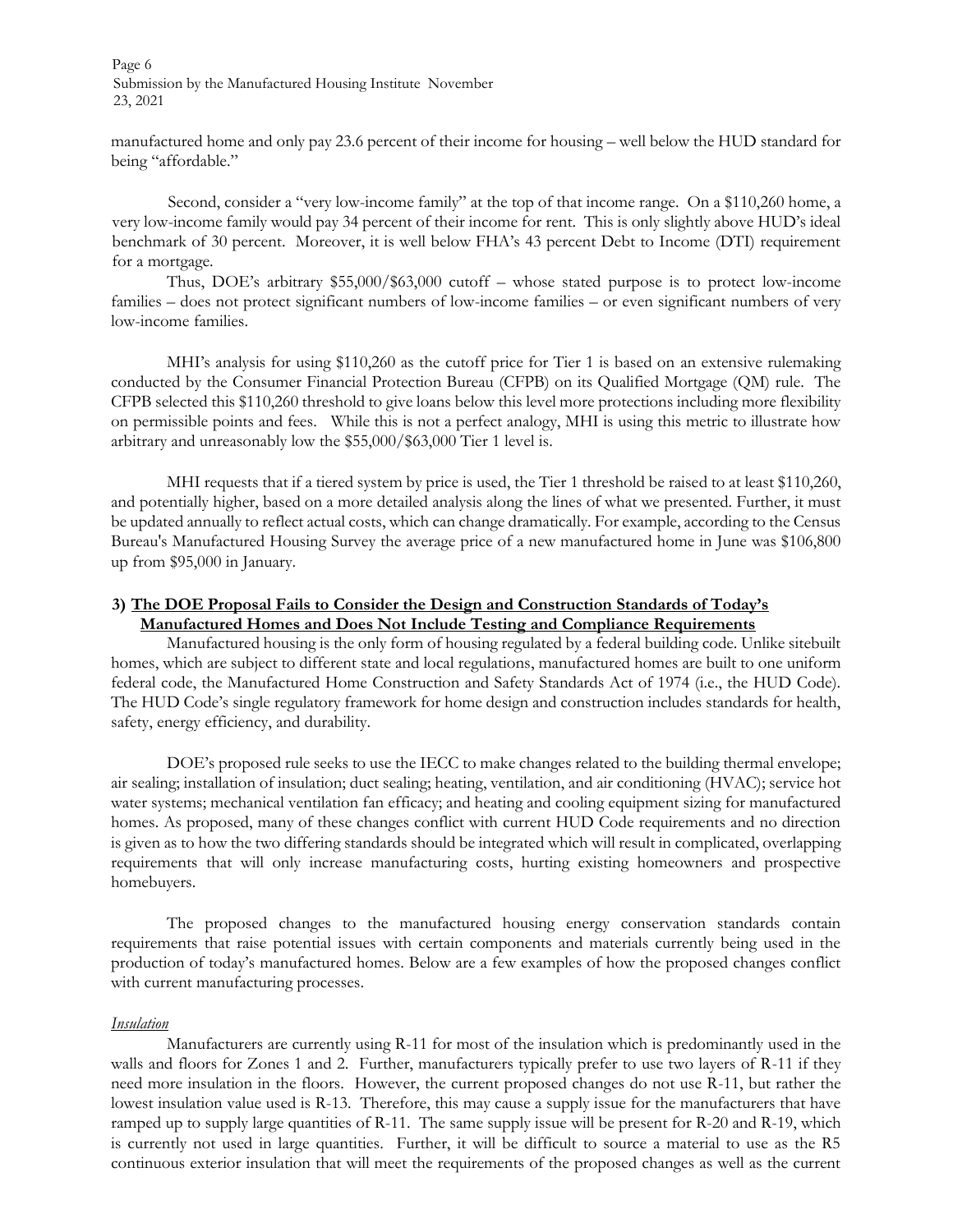Page 7 Submission by the Manufactured Housing Institute November 23, 2021

HUD Code. Section 3280.504 has requirements for the perm rating of the exterior wall assemblies. The perm ratings of the rigid foam may also lead to redundant vapor barriers and stud cavities that may not breath properly. This is a potential area where the proposed changes and the current HUD Code may have a conflict.

#### *Duct Systems*

Section 460.104 of the proposed changes states that duct system register boots that penetrate the thermal envelope of the air barrier must be sealed to the subfloor. However, in manufactured homes with the heat ducts installed in the belly of the home, there is no need to seal the duct registers and boots to the subfloor because they are installed within the thermal envelope. Table 406.103 states that access hatches, panels, and doors between conditioned space and unconditioned space must be insulated to a level equivalent to the insulation of the surrounding surface. However, this requirement does not seem to be consistent with the discussion around exterior doors in the earlier section of the proposed standards.

Section 460.201 also states that total duct leakage must be limited to four cubic feet per minute. However, with homes where the duct system is installed in the belly, any duct leakage that may occur is still within the thermal envelope of the home. Further, the required testing for the duct leakage limitation is also unknown at this time and therefore has not been included in the DOE cost analysis.

#### *Thermostats*

Section 460.202 states that any thermostat installed by the manufacturer must be programmable. It has been the observation, that many of the current homeowners do not use these thermostats correctly or have them replaced with a simpler version. Based on current observations, the programmable thermostat is not perceived as "providing value" to the current consumer and should not be mandated.

#### *ACCA Manual S and ACCA Manual J*

Section 460.205 states that heating and cooling equipment shall be sized using the ACCA Manual S and the ACCA Manual J. ACCA Manual J analysis requires knowledge of the orientation of the home with respect to the sun for cooling load analysis. Because the orientation of the home is often unknown until installed, the proposed rule must establish a default orientation. ACCA Manual S establishes sizing limits for heating and cooling equipment and these limits presume that thermal loads are established for a specific location and specific building orientation. The variation in design parameters within a single thermal zone exceeds the sizing limits of ACCA Manual S. The proposed rule must establish alternate criteria for using ACCA Manual S where the design parameters vary within a thermal zone.

#### *Transportation challenges*

Several of the proposed changes in the rule focus on changes to the building thermal systems which will affect the overall shipping height and width of a home. By increasing the truss heel height, increasing floor joist depth, and adding insulation outside of the studs, the overall shipping envelope will change. In some cases, this change could be significant. For example, the additional height could prevent shipping a home into an area of the country with low bridges resulting in consumers having to settle for a different style of home, or more than likely, being forced out of the housing market due to a lack of affordable housing. Further, an additional escort or pole car may be required to accompany the home that goes beyond maximum width or height, which could add thousands of dollars to the price of the home for the consumer.

#### *Current Construction Requirements and Climate Zones*

As described in DOE's rulemaking, the proposed climate zones are consistent with the climate zones currently used in the HUD Code. Because the new and existing climate zones remained consistent, MHI was able to compare the current construction requirements and future construction requirements. While performing the thermal analysis of the prototypical homes that were presented in the Technical Support Document, MHI observed several issues in the four different categories as outlined below: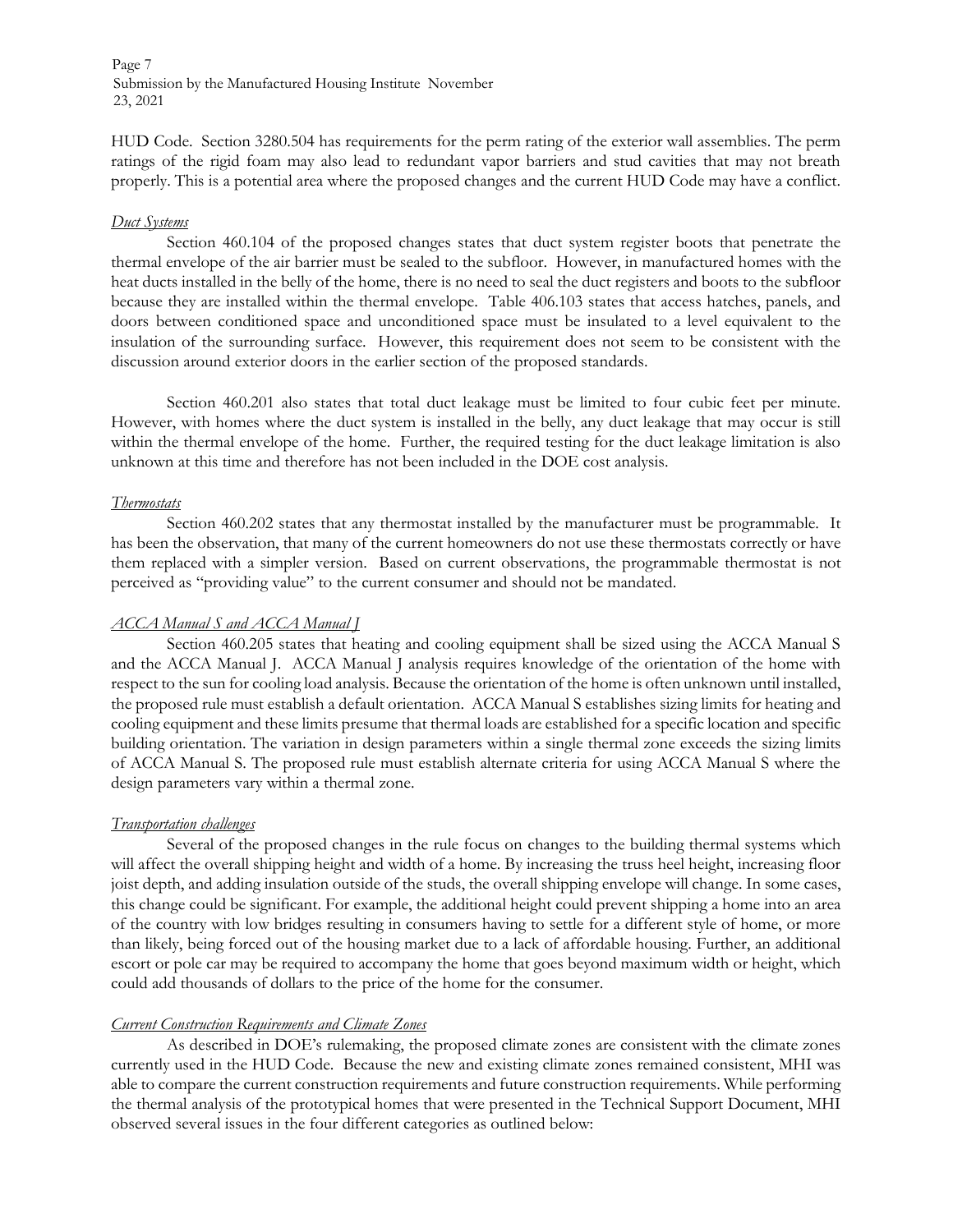Page 8 Submission by the Manufactured Housing Institute November 23, 2021

# • **Tier I Prescriptive Requirements**

Based on the calculations that MHI performed, it appears that the Tier I prescriptive requirements represent a modest upgrade to the current HUD Code requirements and would require only minor changes from homes currently being constructed today.

# • **Tier 2 (Untiered) Prescriptive Requirements**

The Tier II requirements represent significant changes over the current HUD Code and will be more of a challenge to implement in a cost-effective manner.

# Tier 2, Zone 1

Table III.8 lists the exterior ceiling insulation as R-30. Due to the thicker insulation in the ceiling, the proposed code states that a 5.5-inch truss heel height would be required. This change in the truss profile will affect the overall shipping height of the home unless other conciliatory changes are made.

# Tier 2, Zone 2

Table III.8 lists the exterior ceiling insulation as R-30, which is the same issue as Zone 1. Further, Table III.8 lists the exterior wall insulation as R-20+5, which represents R-20 in the walls and a continuous R-5 on the exterior of the studs. The requirement of R-20 in the exterior wall will force the sidewall to 2x6 construction resulting in the following:

- o The installation of the exterior insulation will be more costly for manufacturers to install. The overall cost of the home will be higher from the increased material costs, but also the increased labor costs.
- o The exterior insulation will also require most plants to re-work their production stations to allow time for this installation.
- o The exterior insulation will also create an additional problem for fastening the exterior finish siding. The siding would now have to be fastened thru the exterior insulation, and currently there are no approved fasteners to penetrate thru the 1-inch exterior insulation. These fasteners would also have to support the siding during transportation.
- o Windows and doors will need to be installed on framed extensions to pack out nailing surfaces to the thickness of the continuous R-5 insulation.
- o Continuous flashing may be required at the bottom edge of the rigid insulation layer to protect from exposure to weather and infestation.
- o The extra thickness of insulation on the exterior wall would either increase the shipping width or decrease the habitable space on the interior. For houses currently designed to maximize the legal shipping width, there is no additional width available on the exterior. Therefore, the space for the exterior insulation on these homes would have to be taken from the interior of the home.

Table III.8 also lists the exterior floor insulation as R-19. Currently, most manufacturers use a blanket insulation for the floors. However, the lack of availability of R-19 in the blanket style could cause issues for this requirement or force further production changes to accommodate other styles of insulation.

# Tier 2, Zone 3

Table III.8 lists the exterior ceiling insulation as R-38. This depth of insulation will be difficult to achieve on lower sloped roofs and cathedral style truss profiles. This insulation requirement could cause some home options to become unavailable for the consumer.

Further, Table III.8 lists the exterior wall insulation as R-20+5 which is the same issue we expressed concerns about in Tier 2, Zone 2.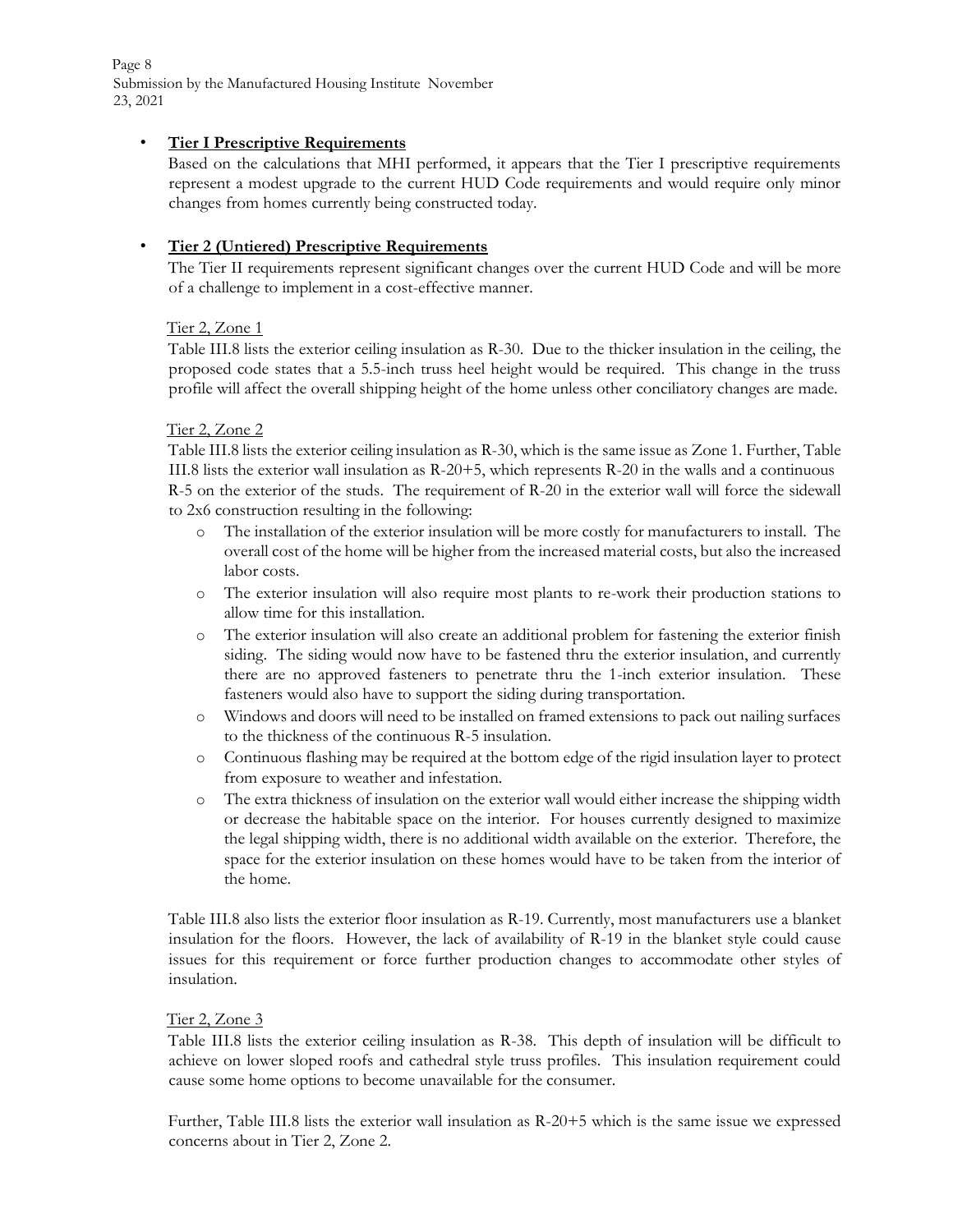Page 9 Submission by the Manufactured Housing Institute November 23, 2021

> Table III.8 also lists the exterior floor insulation to be R-30. According to the Technical Support Document, the floor joist will need to be 2x8 when any insulation equal to or over R-30 is used. This change will be more costly than just the insulation if the entire floor system must go to 2x8. This increased joist depth would also further impact the transportation of the home by making it 2 inches taller. Further, the availability of R-30 insulation in a blanket style may be an issue in meeting this requirement or force further production changes to accommodate other styles of insulation.

# • **Tier 1 Performance Requirements**

Based on the calculations that MHI performed, it appears that the Tier 1 performance requirements represent a modest upgrade to the current HUD Code requirements and would require only minor changes from homes currently being constructed today.

# • **Tier 2 (Untiered) Performance Requirements**

The Tier 2 requirements represent significant changes over the current HUD Code and will be more of a challenge to implement in a cost-effective manner. These values will require many changes to the current home construction methodologies. Because this part of the changes is listed as "performance," there are multiple pathways to try and achieve the listed overall U-factor.

# Tier 2, Zone 1

The overall U-factor listed in Table III.12 is 0.086 for single- and 0.082 for multi-section homes. Based on the calculations MHI performed on prototypical homes, the proposed Zone 1 requirements should be able to be met with upgraded insulation and upgraded windows.

# Tier 2, Zone 2

The overall U-factor listed in Table III.12 is 0.062 for single- and 0.063 for multi-section homes. Based on the calculations MHI performed on the prototypical homes, the proposed Zone 2 requirements would require many changes such as upgraded insulation, 2x6 wall construction, upgraded windows, and taller truss heel. MHI also found that this overall U-factor requirement was more difficult to meet as the homes became smaller.

# Tier 2, Zone 3

The overall U-factor listed in Table III.12 is 0.053 for singles and 0.052 for multi-section. Based on the calculations MHI performed on the proto-typical homes, we were not able to satisfy the overall Ufactor requirements using common options that are available to most manufacturers. Further, MHI found this became even more difficult to achieve as the homes became smaller. Upgrading insulation, 2x6 exterior walls, deeper trusses, deeper floor joists, and upgraded windows did not lower the overall Ufactor enough to meet the value in the Table III.12. For the calculations that MHI performed, we did not evaluate the addition of continuous exterior insulation due to the installation and transportation issues involved with this product.

# *Compliance, Enforcement and Testing*

Testing requirements for each of the systems being modified in the proposal are not included and must be addressed before any rule is published. Determining the impact of a system change without knowing the testing parameters is impossible, especially in response to specific metrics like "§460.201 Duct system." For example, the proposed rule requires testing of air handlers and filter boxes. However, manufactured homes often utilize uncased evaporator coils (a-coils) that prevent the air handler from being readily tested. Oftentimes, it is necessary to temporarily remove the air handler in order to test the duct system for leakage due to the difficulty sealing the air handler.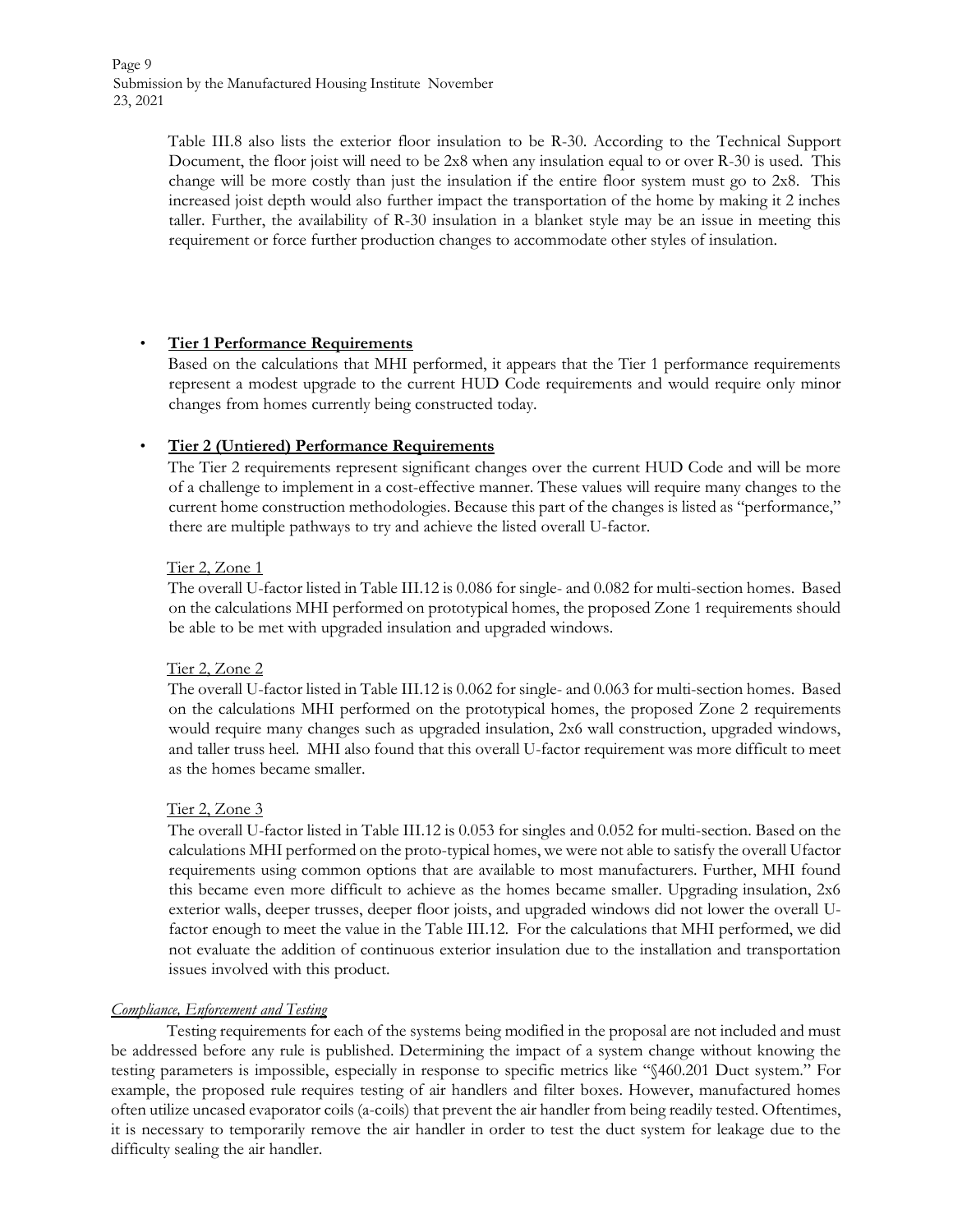Page 10 Submission by the Manufactured Housing Institute November 23, 2021

For multi-sectional units where ductwork is installed on-site, the rule does not establish enforcement procedures for testing. More specifically, what qualifications are required for those performing the testing? Can installers certify their own work? What training is required for installer personnel performing this work? How are the test results documented? Is the installer responsible for any remedial work that may be required after the testing is performed? These questions must be answered in order to determine the additional costs which may be attached to such.

If testing is required to be performed by a third-party or in cases where the installer is not capable of performing the testing, the additional cost of testing could be \$600 or more. For Tier 1 homes this nearly doubles the cost increase for single-section construction and increases the installed cost by more than 50percent for multi-section homes. This cost was not considered in the DOE purchase price increase analysis performed. DOE must not propose a rule without including the required testing requirements, so any analys<sup>1</sup>is can include the true cost impact.

Further, the proposed rule does not include compliance and enforcement provisions which DOE says it will address at a later date. MHI believes it is unnecessary for the DOE to develop a new enforcement mechanism with any proposed manufactured housing energy conservation standard because the HUD Code is an already-established enforcement mechanism that mandates a uniform standard for design, construction, and installation, including federal requirements for safety, durability, and energy efficiency. Failure to partner with HUD would result in complicated, overlapping requirements that will only increase manufacturing costs, hurting existing homeowners and prospective homebuyers.

# **4) The DOE Proposal Fails to Comply with the Statutory Requirement to Consult with HUD**

Because the DOE has no real expertise, knowledge, or understanding of housing and home financing, EISA required the Department to consult with HUD in developing these new energy requirements. However, to our knowledge, DOE has made no discernible effort to consult with HUD, and by extension FHA and the Manufactured Housing Consensus Committee (MHCC), in any meaningful way. While DOE provided detailed justifications for the new energy requirements in the narrative for the proposed rule, the Department offered no evidence that it utilized any of HUD's housing expertise that could have led to a more informed rulemaking.

This is not an insignificant failure. This lack of consultation with HUD shows up in several critical areas that reflect a complete failure to consider the realities of buying and owning a manufactured home. First, the establishment of an artificially low \$55,000/\$63,000 Tier 1 price point for low-income families completely ignores the reality that much higher home prices are affordable to "low-income families" (as defined by HUD) – and even HUD-defined "very low-income families" qualify for a loan twice as large. The use of a three percent discount rate is wildly inappropriate for chattel manufactured home loans, which lack access to federal agency mortgage loans, and is measurably lower than actual mortgage and other price-related increased costs of real property manufactured home loans. This fatally undermines DOE's contention that the new requirements result in net savings to homeowners and results in a real-world impact that punctures any DOE contention that it complied with EISA's statutory cost effectiveness requirement. Further, failure to consult with FHA completely ignores the meaningful percentage of homebuyers that will no longer qualify for an FHA, Fannie Mae, Freddie Mac, or non-agency mortgage loan because of significantly increased home prices that even DOE acknowledges in the proposed rule will price consumers out of the housing market. Additionally, DOE's failure to consult with HUD also ignores the primacy of the HUD Code with respect to safety and construction standards.

The NMHCSS Act states "the Federal manufactured home construction and safety standards established by HUD shall include preemptive energy conservation standards."<sup>3</sup> Further, EISA mandates that the DOE must consult with HUD, which may seek further counsel from the MHCC, when it comes to

 $1 \text{ U.S.C. } \S 5403(g)(1)$ .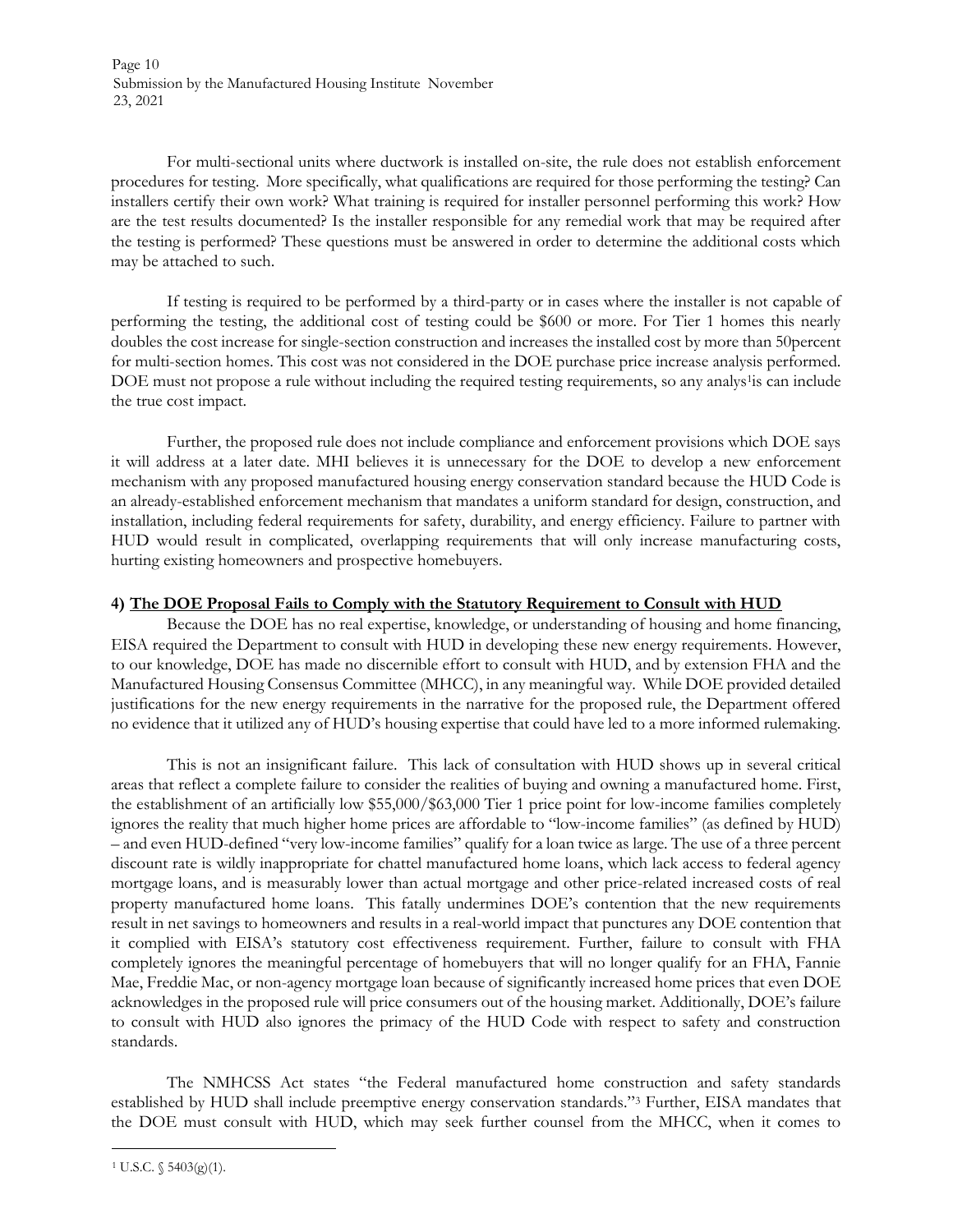Page 11 Submission by the Manufactured Housing Institute November 23, 2021

developing energy conservation standards for manufactured housing.<sup>1</sup> Additionally, any updated energy conservation standard that the DOE proposes should take into consideration the unique design and factory construction techniques specific to manufactured housing.<sup>2</sup>

Because of these mandates, the DOE must first consult with HUD and the MHCC to assess the economic impact that a new energy conservation standard will have on manufactured housing homeownership. The DOE and HUD should then work together to develop the standard, as well as an efficient and practical implementation strategy that HUD will enforce.

Similar, to the 2016 proposed rule, the DOE did not work with HUD or the MHCC before it drafted its proposed rule. Further, the MHCC was only given a preview of a small portion of the proposed rule

approximately two months before it was published, which raised many concerns amongst its members and the public to both the affordability and feasibility of what was presented. Because DOE did not work with HUD on these proposed changes, the proposed rulemaking is resulting in complicated, overlapping requirements that will increase manufacturing costs, hurting existing homeowners and prospective homebuyers. Moreover, it demonstrates a fundamental lack of understanding of the factory-built process.

# **5) The DOE Proposal Does Not Consider How These Changes Will Make Homebuyers Unable to Obtain Financing**

EISA requires that the energy standards be based on the most recent version of the IECC "except in cases in which the code is not cost effective or a more stringent standard would be more effective, based on the impact of the code on the purchase price of manufactured housing and on total life-cycle construction and operation costs."

Thus, the statute explicitly requires that the cost effectiveness standard be based on the impact on the purchase price. Yet, there is no consideration in the entire narrative of the proposed rule that any consideration was given to the impact of home price increases, which the rule acknowledges range from \$3,914 to \$5,289 for most homes in Tier 2, on a potential homebuyer's ability to buy a home in the first place. Put simply, all the pages and pages of theoretical savings in the rule are meaningless if the price increase causes the homebuyer to no longer qualify for a mortgage loan, because they no longer meet Debt to Income (DTI) underwriting requirements.

An increased home purchase price will result in a proportionate increase in the debt burden. FHA's customary DTI requirement is 43 percent. Therefore, any homebuyer at the edge of this 43 percent DTI requirement will no longer qualify for an FHA loan because of the higher price caused by the new energy standards. And, for example, a homebuyer at a 41 percent DTI ratio that would have more easily qualified for a loan, will now be just over the permitted DTI.

Additionally, the proposed rule includes no real consideration of the impact of the increased down payment that will result from the new energy requirements. Based on the average home price increases ranging from \$3,914 to \$5,289 that the rule projects for Tier 2 homes, and based on an assumption that a homebuyer must make a down payment of 10%, the energy requirements will raise down payment requirements on new manufactured homes by an average of \$391 to \$529. For the low- and moderate-income homebuyers that makes up the bulk of the manufactured home purchase market, with an average income of \$33,000, this is a not insignificant amount.

<sup>1</sup> *Id.* at 17071(a)(2)(B).

<sup>2</sup> *Id.* at1 7071(b)(2)(A).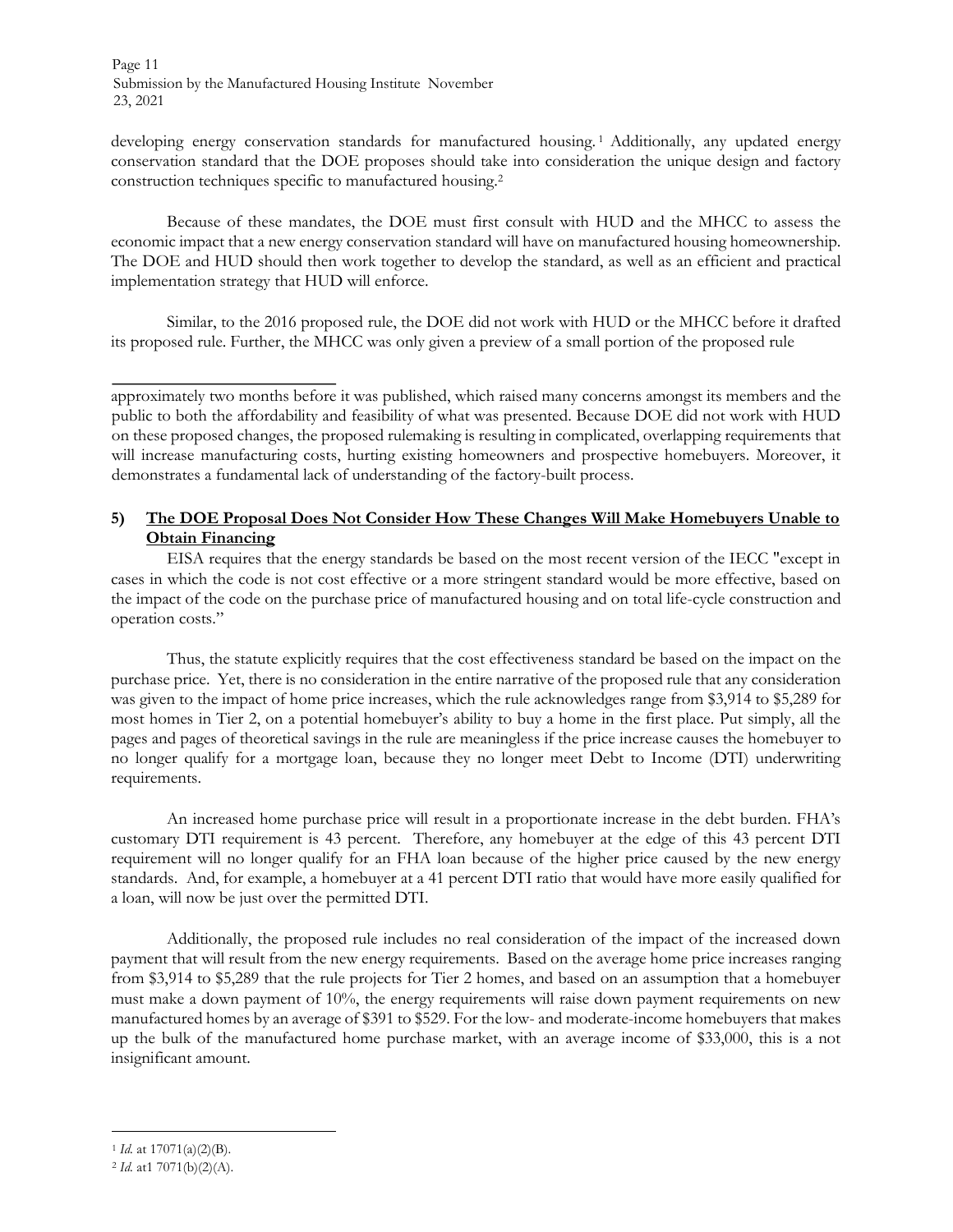Page 12 Submission by the Manufactured Housing Institute November 23, 2021

Further, the analysis on the impact of the rule is fundamentally marred by a discount rate ranging of three percent to seven percent for computation of future projected energy savings. The impact of significantly understating the discount rate is that it significantly overstates the net savings to the manufactured homebuyer. Higher home prices (e.g., ranging on average from \$3,914 to \$5,200) for most manufactured homes that are in Tier 2 directly translates into higher mortgage amounts and higher property taxes related to the increased home purchase price.

Mortgage rates on personal property loans (i.e., chattel loans), where the manufactured home is not permanently attached to land, comprise 78 percent of new manufactured home purchases. These loans are currently in the nine percent range, and mortgage rates on real estate loans, where the manufactured home is attached to the land, are in the range of four percent. Assuming a one percent property tax rate on the higher cost, DOE should have used a much higher discount rate of around ten percent for personal property/chattel loans. This resulted in the DOE significantly overestimating the homebuyer benefits from the new energy requirements.

While it is difficult to quantify the percentage of individuals that will no longer qualify for a mortgage loan because of the higher purchase price resulting from the new energy standards, it will clearly result in some percentage of previously eligible homebuyers that will no longer be able to buy a home. It is disturbing that the DOE narrative on the rule did not even consider this factor in assessing compliance with the requirement to deviate from using the IECC based on whether standards are cost effective with respect to impact on purchase price.

#### **Conclusion**

While MHI and its members will always support sensible energy conservation efforts, the overly burdensome regulations proposed by DOE will price many consumers out of homeownership. This increase will have a disproportionate impact on minority communities, who face the most significant burden in obtaining affordable homeownership and would be in direct contrast to the Administration's goal of achieving racial equity in homeownership. It also contradicts the Administration's goal of increasing manufactured housing development in order to address the lack of affordable housing supply.

Further, the proposed rule demonstrates a profound lack of understanding of the factory-built process for constructing manufactured homes and a lack of knowledge about the existing HUD Code standards. It also lacks information about testing and enforcement, which makes any true cost analysis challenging and incomplete. All costs imposed by the proposed rule must be factored, and enforcement and testing are factors that must be included in the cost. Finally, the proposal has a fundamental misunderstanding of housing affordability and the fact that most manufactured homes are currently affordable for even low-income individuals.

MHI stands ready to work with DOE and HUD on the development of realistic and achievable energy standards that not only encourages innovation and conservation, but also eliminates regulatory barriers that impede consumer access to safe, affordable manufactured housing.

Sincerely,

Sust Good

Lesli Gooch, Ph.D. Chief Executive Officer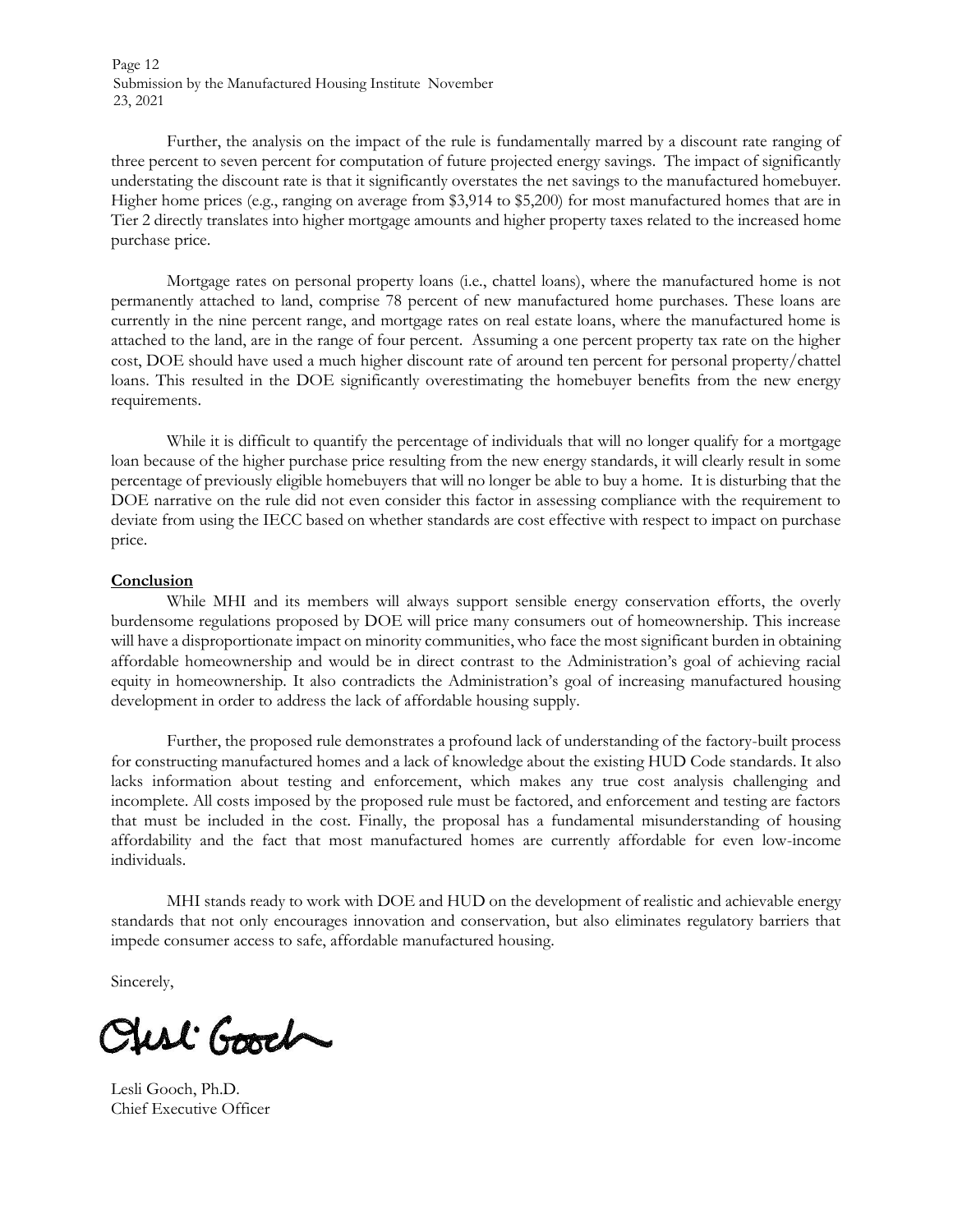Page 13 Submission by the Manufactured Housing Institute November 23, 2021

#### **Appendix I – Cost Benefit Analysis**

The tables below provides MHI's Life Cycle Cost results for the DOE proposed rule. The figures offer a glimpse of the benefits and costs for a homebuyer purchasing either a single- or multi-section home. The inputs for location selection, average home cost, increase in home cost related to the energy investment and resultant monthly energy savings match DOE's assumptions contained in the Technical Support Document (TSD). The table sums the major costs and benefits as experienced by the buyer over a ten-year, average occupancy period to yield a net benefit (cost) including incremental mortgage payment, added down payment and monthly energy savings. A negative value indicates that the buyer can expect to lose money on the energy investment making the home less affordable. For example, a purchaser of a single section home in Phoenix, AZ, can on average expect to experience a net cost of nearly \$4,900 over the 10-year period of occupancy. Other assumptions made in generating the tables are provided below. Note: all figures are expressed in current dollars. Further, it is assumed that the buyer does not realize an incremental price increase associated with the energy measures at the time of sale, an assumption that is based on a lack of evidence that energy features can demand a higher home price.

| Assumptions                      |       |
|----------------------------------|-------|
| Down payment                     | 10%   |
| Principal<br>Mort, interest rate | 90%   |
|                                  | $9\%$ |
| Loan term (yrs)                  | 20    |
| Occupancy term<br>(yrs)          | 10    |
| Principal recapture              |       |
| rate                             | $0\%$ |

|                                            |                     |                               |                                   |                                |                 |                     | <b>Single-Section Home</b>    |                                          |                                   |                        |                                 |
|--------------------------------------------|---------------------|-------------------------------|-----------------------------------|--------------------------------|-----------------|---------------------|-------------------------------|------------------------------------------|-----------------------------------|------------------------|---------------------------------|
| <b>HUD</b><br>Standards<br>Climate<br>Zone | Sample<br>Locations | Average<br>home cost<br>(DOE) | Increase in<br>home cost<br>(DOE) | Percent<br>increase in<br>cost | Down<br>payment | Inc. in<br>mortgage | Inc.<br>monthly<br>mort. pay. | Energy<br>savings<br>$(\$/mth)$<br>(DOE) | Net<br>Mthly.<br>Savings/<br>Cost | Principal<br>repayment | <b>Net</b><br>benefit<br>(cost) |
| $\mathbf{1}$                               | Miami               | \$57,300                      | \$2,574                           | 4.5%                           | \$257           | \$2,317             | \$21                          | \$20                                     | (\$1)                             | \$1,646                | $(\$2,010)$                     |
| $\mathbf{1}$                               | Houston             | \$57,300                      | \$2,574                           | 4.5%                           | \$257           | \$2,317             | \$21                          | \$24                                     | \$3                               | \$1,646                | $(\$1,493)$                     |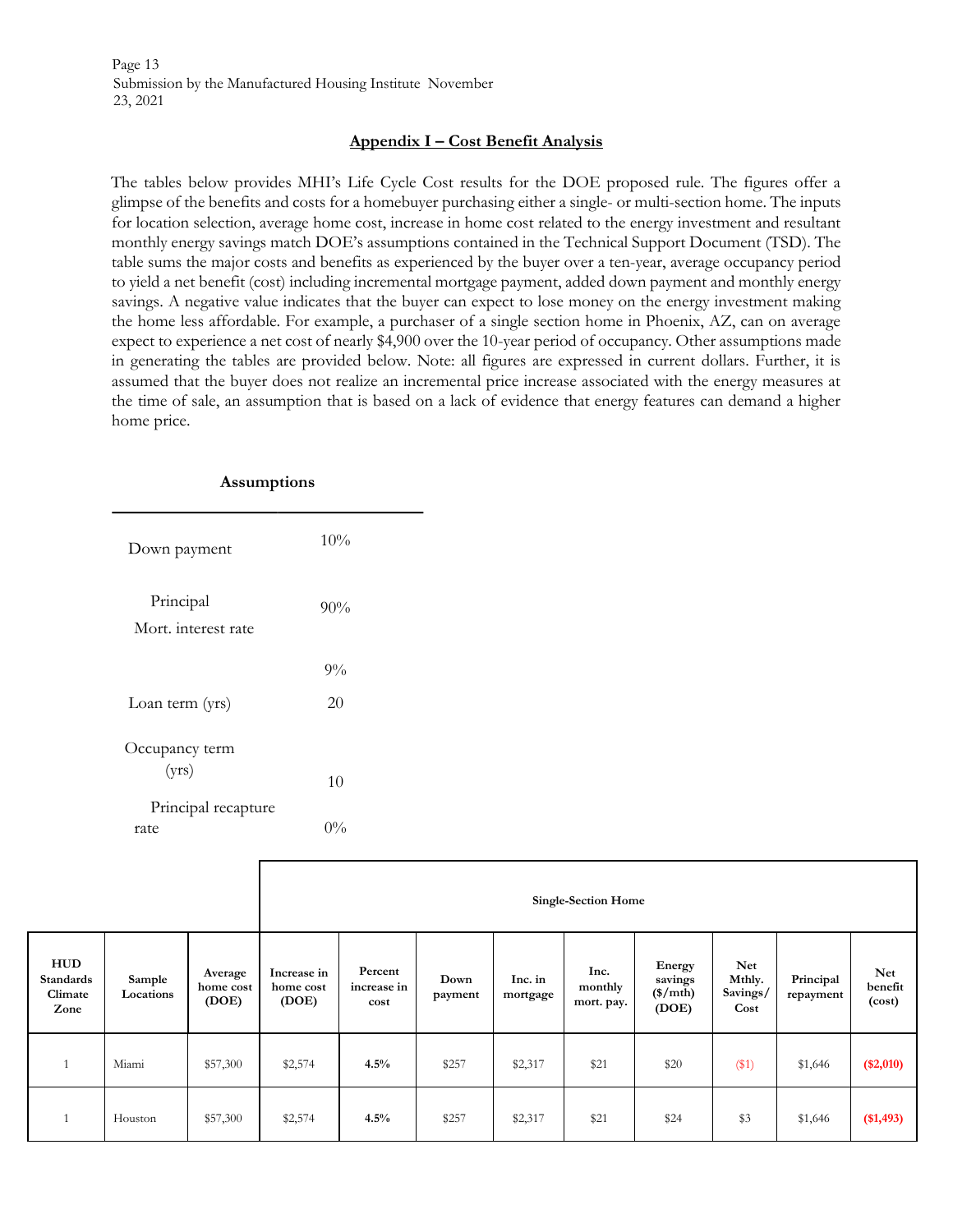Page 14 Submission by the Manufactured Housing Institute November 23, 2021

| $\mathbf{1}$                | Atlanta          | \$57,300 | \$2,574 | 4.5%    | \$257 | \$2,317 | \$21                      | \$29  | \$8          | \$1,646 | (\$891)    |
|-----------------------------|------------------|----------|---------|---------|-------|---------|---------------------------|-------|--------------|---------|------------|
| $\mathbf{1}$                | Charleston       | \$57,300 | \$2,574 | 4.5%    | \$257 | \$2,317 | \$21                      | \$26  | $\$5$        | \$1,646 | (\$1,340)  |
| $\mathbf{1}$                | Jackson          | \$57,300 | \$2,574 | 4.5%    | \$257 | \$2,317 | \$21                      | \$28  | \$7          | \$1,646 | (\$1,048)  |
| $\mathbf{1}$                | Birmingham       | \$57,300 | \$2,574 | 4.5%    | \$257 | \$2,317 | $$21$                     | $$27$ | $\$7$        | \$1,646 | (\$1,106)  |
| $\overline{c}$              | Phoenix          | \$57,300 | \$4,820 | 8.4%    | \$482 | \$4,338 | \$39                      | \$28  | $($ \$11)    | \$3,081 | $(*4,897)$ |
| $\sqrt{2}$                  | Memphis          | \$57,300 | \$4,820 | 8.4%    | \$482 | \$4,338 | \$39                      | \$32  | (\$7)        | \$3,081 | $(*4,432)$ |
| $\overline{c}$              | El Paso          | \$57,300 | \$4,820 | 8.4%    | \$482 | \$4,338 | \$39                      | \$30  | \$9)         | \$3,081 | $(*4,658)$ |
| $\sqrt{2}$                  | San<br>Francisco | \$57,300 | \$4,820 | 8.4%    | \$482 | \$4,338 | \$39                      | \$23  | $($ \$17 $)$ | \$3,081 | $(*5,543)$ |
| $\sqrt{2}$                  | Albuquerque      | \$57,300 | \$4,820 | 8.4%    | \$482 | \$4,338 | \$39                      | \$30  | \$9)         | \$3,081 | $(*4,666)$ |
| $\ensuremath{\mathfrak{Z}}$ | Baltimore        | \$57,300 | \$4,659 | 8.1%    | \$466 | \$4,193 | \$38                      | \$33  | (\$4)        | \$2,978 | $(*3,967)$ |
| $\ensuremath{\mathfrak{Z}}$ | Salem            | \$57,300 | \$4,659 | 8.1%    | \$466 | \$4,193 | \$38                      | \$26  | \$12)        | \$2,978 | $(*4,892)$ |
| $\ensuremath{\mathfrak{Z}}$ | Chicago          | \$57,300 | \$4,659 | 8.1%    | \$466 | \$4,193 | \$38                      | \$34  | (\$4)        | \$2,978 | $(*3,930)$ |
| $\mathfrak{Z}$              | Boise            | \$57,300 | \$4,659 | 8.1%    | \$466 | \$4,193 | \$38                      | \$28  | \$10         | \$2,978 | $(*4,605)$ |
| $\ensuremath{\mathfrak{Z}}$ | Burlington       | \$57,300 | \$4,659 | $8.1\%$ | \$466 | \$4,193 | \$38                      | \$35  | (\$3)        | \$2,978 | $(*3,812)$ |
| $\ensuremath{\mathfrak{Z}}$ | Helena           | \$57,300 | \$4,659 | 8.1%    | \$466 | \$4,193 | \$38                      | \$36  | (\$2)        | \$2,978 | $(*3,686)$ |
| $\mathfrak{Z}$              | Duluth           | \$57,300 | \$4,659 | 8.1%    | \$466 | \$4,193 | \$38                      | \$49  | \$11         | \$2,978 | $(*2,144)$ |
| $\mathfrak{Z}$              | Fairbanks        | \$57,300 | \$4,659 | 8.1%    | \$466 | \$4,193 | \$38                      | \$69  | \$32         | \$2,978 | \$369      |
|                             |                  |          |         |         |       |         | <b>Multi-Section Home</b> |       |              |         |            |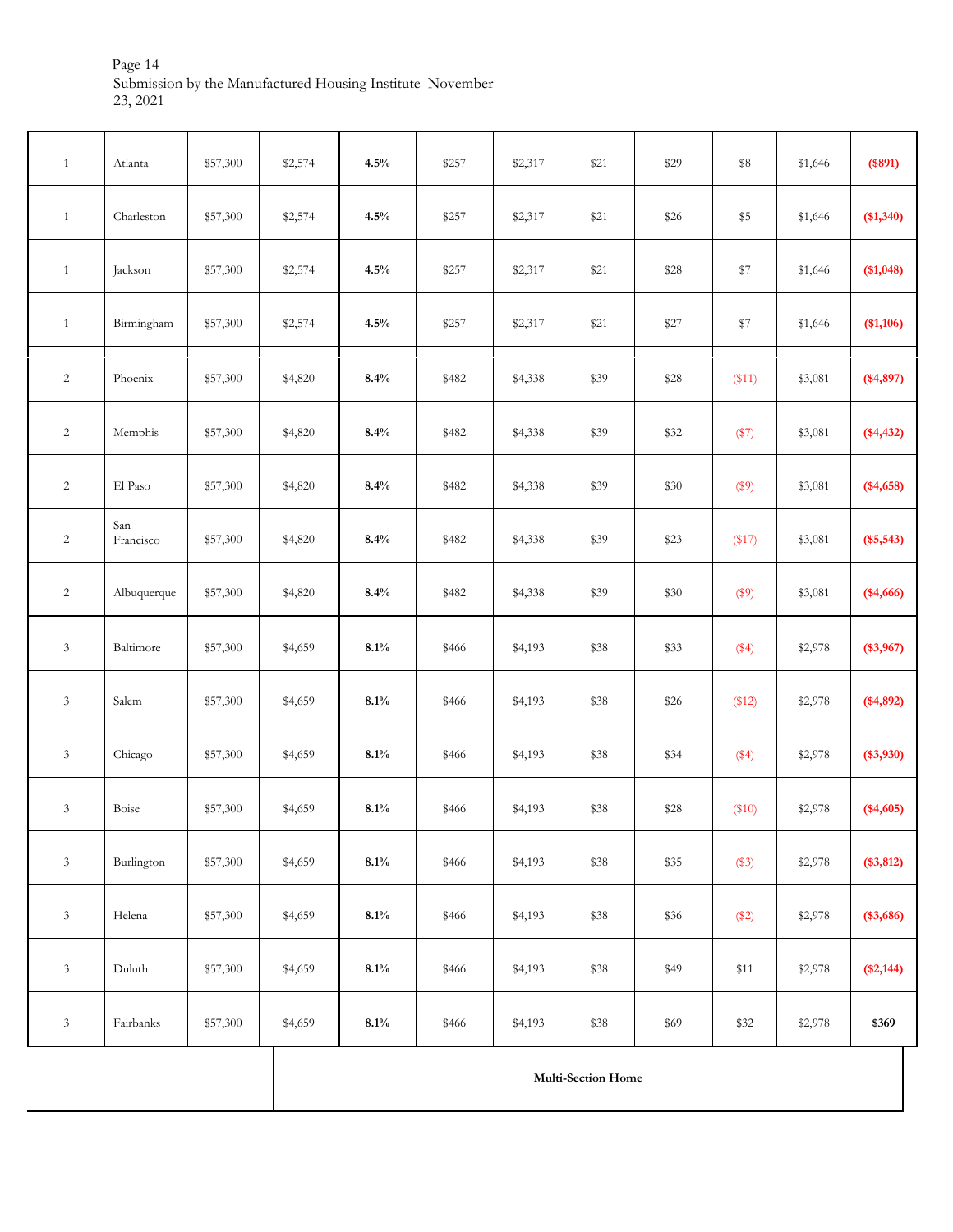Page 15 Submission by the Manufactured Housing Institute November 23, 2021

| ${\bf HUD}$<br><b>Standards</b><br>Climate<br>Zone | Sample<br>Locations | Average<br>home cost<br>(DOE) | Increase in<br>home cost<br>(DOE) | Percent<br>increase in<br>cost | Down<br>payment | Inc. in<br>mortgage | Inc.<br>monthly<br>mort.<br>pay. | Energy<br>savings<br>$(\$/mth)$<br>(DOE) | Net Mthly.<br>Savings/<br>Cost | Principal<br>repayment | <b>Net</b><br>$\bf{b}$ enefit<br>(cost) |
|----------------------------------------------------|---------------------|-------------------------------|-----------------------------------|--------------------------------|-----------------|---------------------|----------------------------------|------------------------------------------|--------------------------------|------------------------|-----------------------------------------|
| $\mathbf{1}$                                       | Miami               | \$108,500                     | \$4,143                           | 3.8%                           | \$414           | \$3,729             | \$34                             | \$33                                     | (\$1)                          | \$2,648                | $(*3,134)$                              |
| $\mathbf{1}$                                       | Houston             | \$108,500                     | \$4,143                           | $3.8\%$                        | \$414           | \$3,729             | \$34                             | \$40                                     | \$6                            | \$2,648                | $(*2,313)$                              |
| $\mathbf{1}$                                       | Atlanta             | \$108,500                     | \$4,143                           | $3.8\%$                        | \$414           | \$3,729             | \$34                             | \$48                                     | \$15                           | \$2,648                | (\$1,306)                               |
| $\mathbf{1}$                                       | Charleston          | \$108,500                     | \$4,143                           | 3.8%                           | \$414           | \$3,729             | \$34                             | \$42                                     | \$8                            | \$2,648                | $(*2,065)$                              |
| $\mathbf{1}$                                       | Jackson             | \$108,500                     | \$4,143                           | 3.8%                           | \$414           | \$3,729             | \$34                             | \$46                                     | \$12                           | \$2,648                | (\$1,597)                               |
| $\mathbf{1}$                                       | Birmingham          | \$108,500                     | \$4,143                           | 3.8%                           | \$414           | \$3,729             | \$34                             | \$45                                     | \$11                           | \$2,648                | (\$1,696)                               |
| 2                                                  | Phoenix             | \$108,500                     | \$6,167                           | 5.7%                           | \$617           | \$5,550             | \$50                             | \$40                                     | (\$10)                         | \$3,942                | $(*5,714)$                              |
| $\overline{c}$                                     | Memphis             | \$108,500                     | \$6,167                           | 5.7%                           | \$617           | \$5,550             | $\$50$                           | \$45                                     | (\$5)                          | \$3,942                | $(*5,170)$                              |
| $\overline{2}$                                     | El Paso             | \$108,500                     | \$6,167                           | 5.7%                           | \$617           | \$5,550             | \$50                             | \$42                                     | (\$8)                          | \$3,942                | $(*5,496)$                              |
| $\overline{2}$                                     | San Francisco       | \$108,500                     | \$6,167                           | 5.7%                           | \$617           | \$5,550             | \$50                             | \$31                                     | (\$19)                         | \$3,942                | $(*6, 835)$                             |
| $\overline{c}$                                     | Albuquerque         | \$108,500                     | \$6,167                           | 5.7%                           | \$617           | \$5,550             | \$50                             | \$42                                     | (\$8)                          | \$3,942                | $(*5,535)$                              |
| $\mathfrak{Z}$                                     | Baltimore           | \$108,500                     | \$5,839                           | 5.4%                           | \$584           | \$5,255             | \$47                             | \$45                                     | (\$2)                          | \$3,732                | $(*4,584)$                              |
| $\mathfrak{Z}$                                     | Salem               | \$108,500                     | \$5,839                           | 5.4%                           | \$584           | \$5,255             | \$47                             | \$34                                     | (\$14)                         | \$3,732                | $(*5,949)$                              |
| 3                                                  | Chicago             | \$108,500                     | \$5,839                           | 5.4%                           | \$584           | \$5,255             | \$47                             | \$46                                     | (\$2)                          | \$3,732                | $(*4,502)$                              |
| $\mathfrak{Z}$                                     | Boise               | \$108,500                     | \$5,839                           | 5.4%                           | \$584           | \$5,255             | \$47                             | \$37                                     | \$10)                          | \$3,732                | $(*5,508)$                              |
| $\mathfrak{Z}$                                     | Burlington          | \$108,500                     | \$5,839                           | 5.4%                           | \$584           | \$5,255             | \$47                             | \$47                                     | \$0)                           | \$3,732                | $(*4,364)$                              |
| $\mathfrak{Z}$                                     | Helena              | \$108,500                     | \$5,839                           | 5.4%                           | \$584           | \$5,255             | \$47                             | \$48                                     | $\$0$                          | \$3,732                | $(*4,271)$                              |
| 3                                                  | Duluth              | \$108,500                     | \$5,839                           | 5.4%                           | \$584           | \$5,255             | \$47                             | \$66                                     | $\$18$                         | \$3,732                | $(*2,105)$                              |
| $\mathfrak{Z}$                                     | Fairbanks           | \$108,500                     | \$5,839                           | 5.4%                           | \$584           | \$5,255             | \$47                             | \$94                                     | \$47                           | \$3,732                | \$1,292                                 |

# **Appendix II – MHI's Comments on the DOE Rule's Proposed Changes by Section**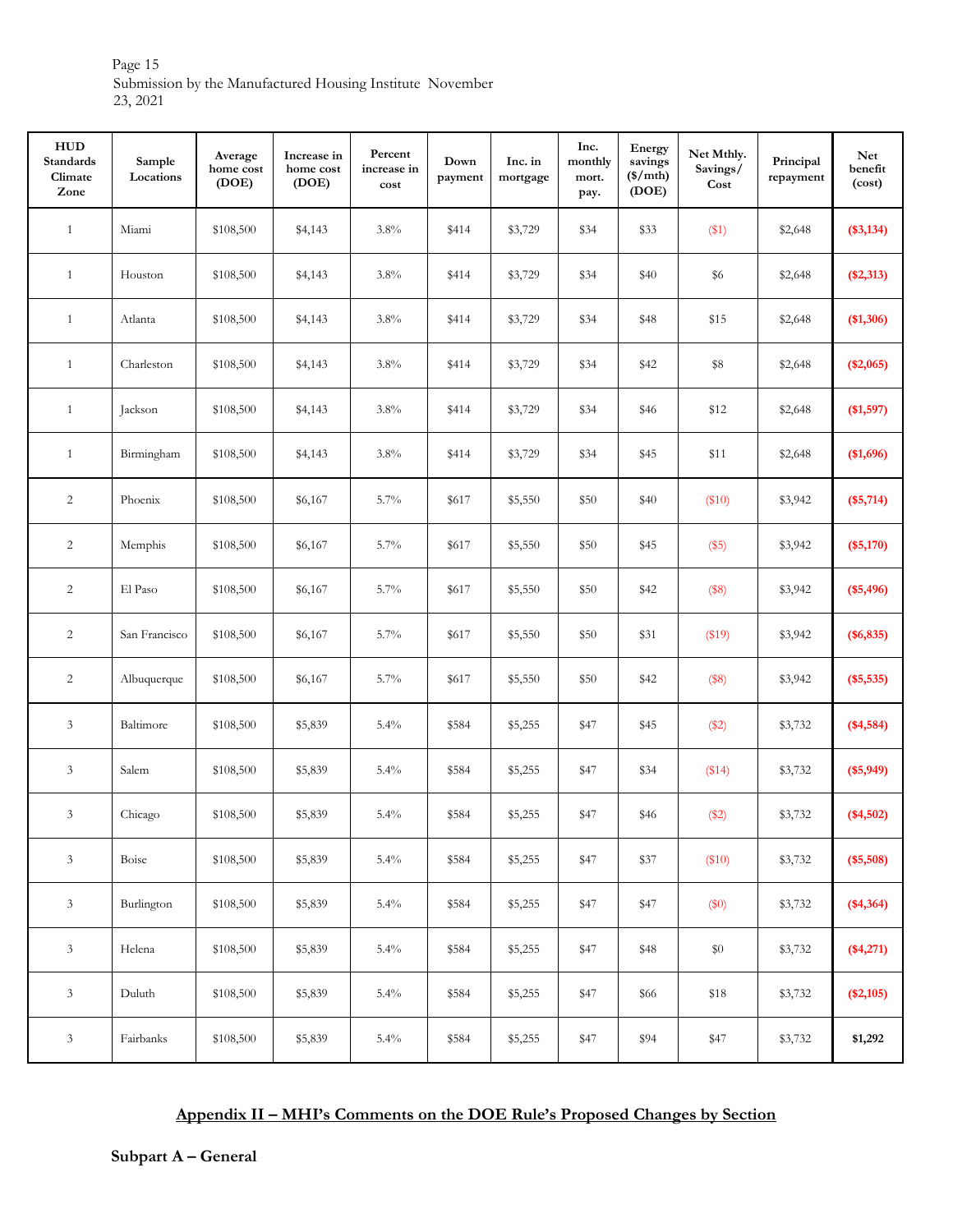Page 16 Submission by the Manufactured Housing Institute November 23, 2021

#### **§ 460.1 Scope.**

#### **MHI Comments:**

MHI has no comments to this section.

#### **§ 460.2 Definitions.**

#### **MHI Comments:**

Revise the following definition to include the addition of the underlined text to read as follows:

**"Whole-house mechanical ventilation system"** – Exhaust system, supply system, or combination thereof that is designed to mechanically exchange indoor air with outdoor air when operating continuously or through a programmed intermittent schedule to satisfy the whole house ventilation rates.

As currently proposed in the rule, this definition would include all exhaust fans, including bath fans and range hoods, which are systems MHI does not believe should be included. The suggested underlined change has been copied from the 2021 IECC.

#### **§ 460.3 Materials incorporated by reference.**

#### **MHI Comments:**

Incorporation of ACCA Manual J and ACCA Manual S are examples of trying to use a site-built code for manufactured housing that just does not work. See "§460.205 Equipment sizing" for more detailed information.

#### **§ 460.4(a) Energy conservation standards.**

# **MHI Comments:**

The application of the Annual Energy Outlook (AEO) to the adjustment of home price needs to be standardized and established in the rule for the purposes of enforcement. The proposed rule must establish trigger points for reevaluating the "price" of a home. For example, would Tier 1 models need to be "limited approvals" that expire after a period of time? Or would it be based on a percentage increase in price? Further, the proposed rule must establish the monitoring mechanisms to be used by production inspection primary inspection agencies (IPIAS) and design approval primary inspection agencies (DAPIAS) for the purposes of prompting manufacturers to resubmit updated information for Tier 1 homes.

#### **§ 460.4(b) and (c) Energy conservation standards.**

# **MHI Comments:**

Using a tiered system based on price shows a fundamental lack of understanding of the factory-built process and should be eliminated. There is no manufacturer's suggested retail price for manufactured homes. The use of "price" is unworkable from an enforcement standpoint as a standardized method for pricing does not exist and it would not be possible for a DAPIA to evaluate whether a price is "reasonable" or "correct." The methods used by manufactures to establish pricing constitute trade "secrets" and dissemination of pricing information in the form of Tier 1 and/or Tier 2 model plans would potentially lead to inappropriate price-fixing or price manipulation among manufacturers in violation of federal (including Sherman Act, Clayton Act, Federal Trade Commission Act, and Robinson-Patman Act) and state antitrust/competition laws.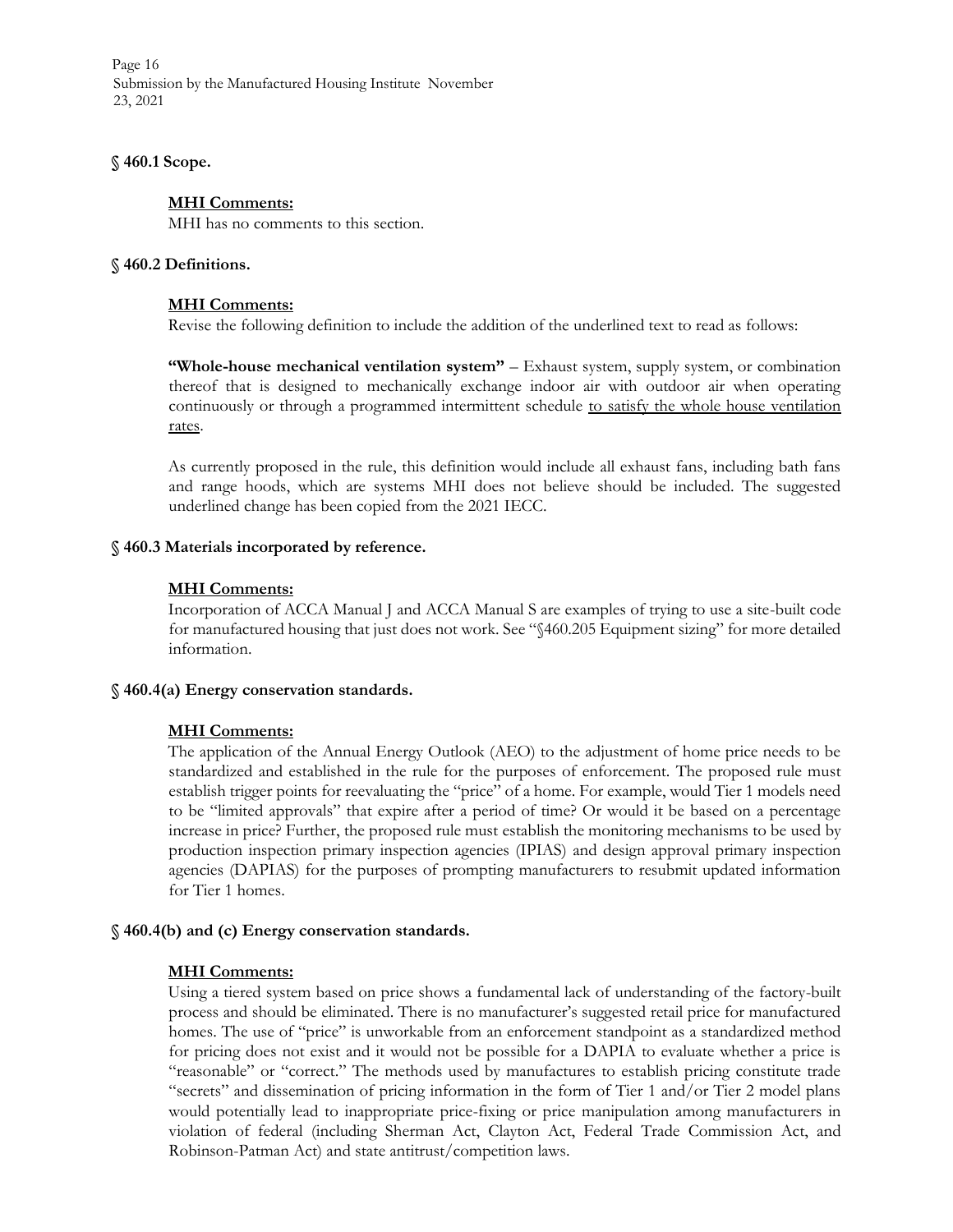Further, the use of price as a threshold is overly simplistic and fails to account for regional variations in average housing cost and construction methods. For example, an "affordable" home in the southeastern U.S. is much less expensive and constructed differently than a home of relative affordability in the northeast and/or west. At a minimum, a distinct Tier 1 price point should be established for each thermal zone. Moreover, manufacturers do not set a "retail list price" so that measure is not applicable.

From an enforcement standpoint the regulation does not establish how the "price" would be conveyed to the enforcement bodies, such as the IPIA and/or DAPIA. Because the price of a home depends on options, such as interior finishes (e.g., board and batten verses finished drywall), each Tier 1 model plan submission would need to specifically define the finish attributes required to meet the Tier 1 price limit. Moreover, models that exist in both tiers, due to available options, would need to be submitted for review and approval in both "Tier 1" and "Tier 2."

If a tiered system based on price is used, the price point in Tier 1 must be significantly increased to at least \$110,260 to better reflect the costs of today's manufactured homes.

# **Subpart B – Building Thermal Envelope**

#### **§ 460.101 Climate zones.**

#### **MHI Comments:**

MHI appreciates DOE's use of the HUD Code zones to match manufacturing practices more appropriately. However, as written the proposed rule would require a home in southern Virginia, which would be in climate zone 3 under the IECC, to meet the same requirements as a home located in Fairbanks, Alaska, which would be located in climate zone 8 using the IECC. MHI encourages the DOE to lower proposed thermal envelopment requirements within zone 3 to align with IECC climate zone 3 requirements more closely.

#### **§ 460.102 Building thermal envelope requirements.**

#### **MHI Comments:**

MHI recommends deleting the following sentence and reference wherever it appears in this section: "Adapted from section R402 of the 2021 IECC."

Additionally, the R-20 wall insulation listed in Tier 2 for Zones 2 and 3 may not be readily available in roll form, as typically used in production. Having a continuous insulation on the outside of the studs may become problematic for siding installation due to transportation. The siding fasteners would have to penetrate through the continuous insulation which would pose an issue, especially for siding applications with more weight. MHI recommends revising exterior wall insulation to R-11 and increasing ceiling insulation to R-25 in Tier 1 for Zones 1 and 2. Allowing for R-11 would provide valuable flexibility in the current restricted fiberglass insulation market.

MHI also recommends revising 20+5 wall R values to 21 or 13+5. This is consistent with the 2015 IECC and would provide manufacturing options to avoid continuous insulation sheathing which would reduce home rigidity which could cause transportation issues.

In addition, MHI recommends adding the following language to this section:

• [R402.3.3] Glazed fenestration exemption. Not greater than 15 square feet (1.4 m2) of glazed fenestration per dwelling unit shall be exempt from the U-factor and SHGC requirements in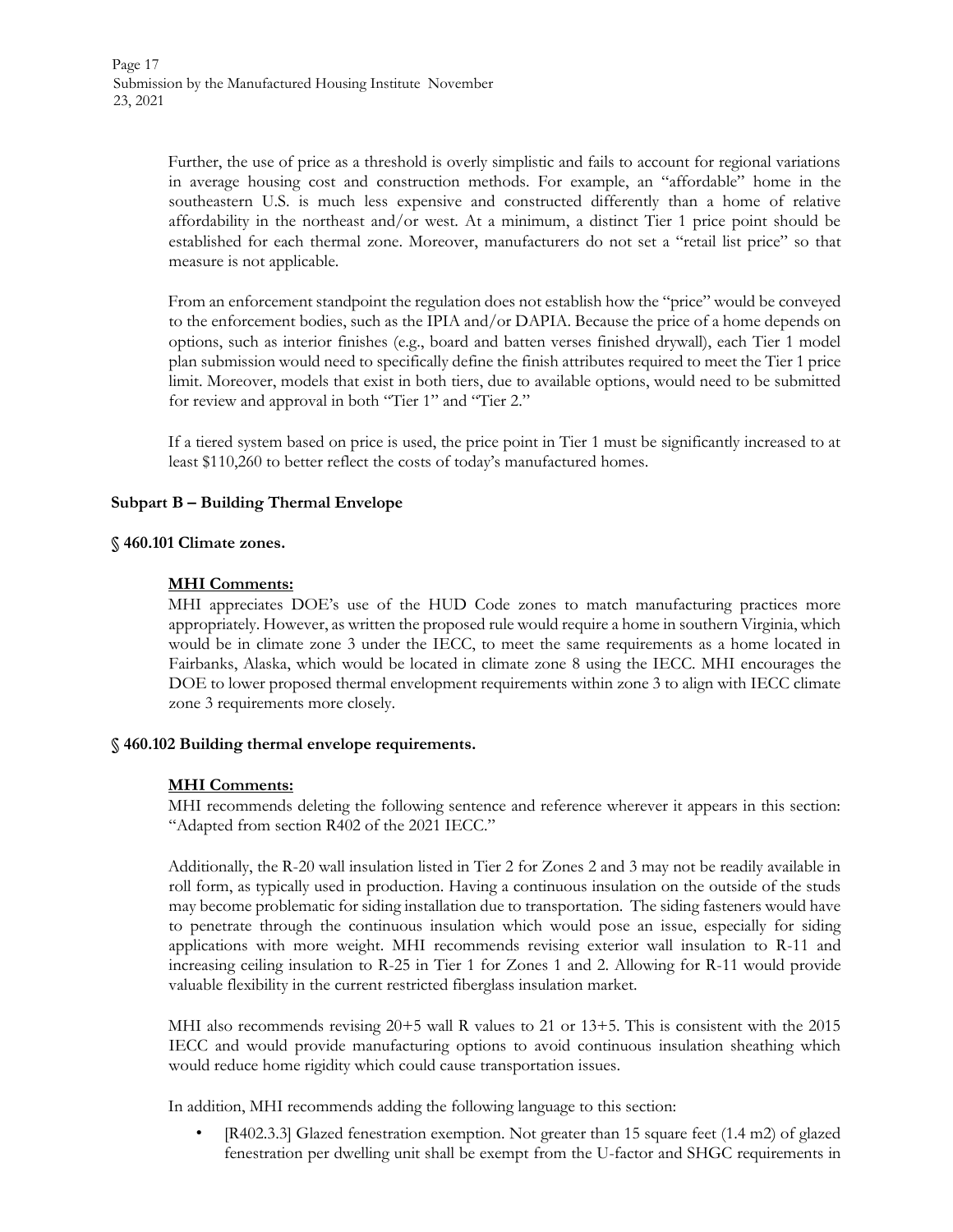Page 18 Submission by the Manufactured Housing Institute November 23, 2021

> Section R402.1.2. This exemption shall not apply to the Total UA alternative in Section R402.1.5.

• [R402.3.4] Opaque door exemption. One side-hinged opaque door assembly not greater than 24 square feet (2.22 m2) in area shall be exempt from the U-factor requirement in Section R402.1.2. This exemption shall not apply to the Total UA alternative in Section R402.1.5.

For "Table 460.102-5 – Tier I Building Thermal Envelope Performance Requirements," MHI recommends the following changes:

Change Zone 1 total Uo to 0.098 for single and 0.096 for multi-sectional, Zone 2 total Uo to 0.081 for single and 0.079 for multi-sectional, and the Zone 3 total Uo to 0.076 for singles and 0.073 for multi-sectional.

For "Table 460.102-6 – Tier 2 Building Thermal Envelope Performance Requirements," MHI recommends the following changes:

Change Zone 2 total Uo to 0.076 for single and 0.073 for multi-sectional and the Zone 3 total Uo to 0.067 for single and 0.064 for multi-sectional.

These energy levels better align with current Energy Star requirements and provide an aggressive first step in enhancing energy conservation in manufactured homes. Further, these changes will reduce the pay off period and provide better value to homeowners.

#### **§ 460.103 Installation of Insulation**

#### **MHI Comments:**

The following strikethrough text should be deleted from this section:

"Insulating materials must be installed according to the insulation manufacturer's installation instructions and the requirements set forth in Table 460.103 of this section., which is adapted from section R402 of the 2021 IECC."

In Table 460.103 the instructions should clarify the location where baffles are required by adding the following underlined text:

| Component      | <b>Installation Requirements</b>                                                                                                                                                                                                                                                                                      |
|----------------|-----------------------------------------------------------------------------------------------------------------------------------------------------------------------------------------------------------------------------------------------------------------------------------------------------------------------|
| <b>Baffles</b> | Baffles must be constructed using a solid material,<br>maintain an opening equal or greater than the size<br>of the vents, and extend over the top of the attic<br>insulation where insulation is restrained from full<br>depth in order to maintain 1-inch minimum air<br>space between insulation and roof decking. |

In Table 460.103 instructions for "eave vents" should be deleted. This requirement is not within the 2021 IECC nor does it provide insulation installation instructions. Furthermore, it should be acceptable to use nonpermeable insulation adjacent to ventilated soffits as long as required free air path is maintained.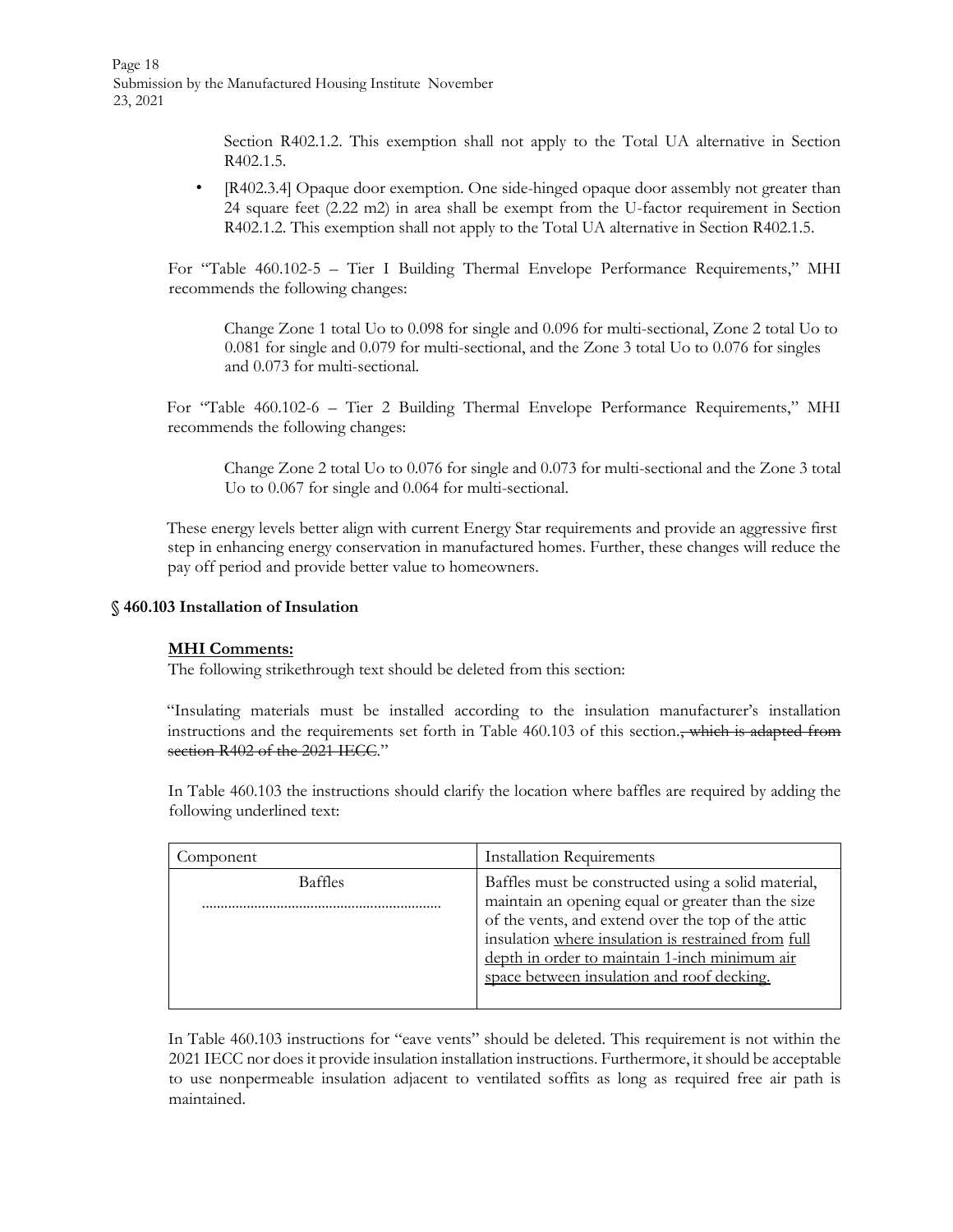Page 19 Submission by the Manufactured Housing Institute November 23, 2021

#### **§ 460.104 Building thermal envelope air leakage.**

# **MHI Comments:**

The following strikethrough text should be deleted from this section:

"Manufactured homes must be sealed against air leakage at all joints, seams, and penetrations associated with the building thermal envelope in accordance with the component manufacturer's installation instructions and the requirements set forth in Table 460.104 of this section. Sealing methods between dissimilar materials must allow for differential expansion, contraction and mechanical vibration, and must establish a continuous air barrier upon installation of all opaque components of the building thermal envelope. All gaps and penetrations in the exterior ceiling, exterior floor, and exterior walls, including ducts, flue shafts, plumbing, piping, electrical wiring, utility penetrations, bathroom and kitchen exhaust fans, recessed lighting fixtures adjacent to unconditioned space, and light tubes adjacent to unconditioned space, must be sealed with caulk, foam, gasket or other suitable material. The air barrier installation criteria is adapted from section R402 of the 2021 IECC."

Table 460.104 should revise the "rim joists criteria" by deleting the following strikethrough text. Mud sill plates are not typically used in manufactured housing and, if used, would be installed on-site by others outside the scope of this rule.

| Component | Air Barrier Criteria                                                                                                                                          |
|-----------|---------------------------------------------------------------------------------------------------------------------------------------------------------------|
|           | The air barrier must enclose the rim joists.<br>The junctions of the rim board to the sill<br>plate and the rim board and the subfloor<br>must be air sealed. |

In Table 460.104 the component "Shower or tub adjacent to exterior wall" should be deleted or clarified to apply only when interior wall surface is used as an air barrier. Exterior sheathing or house wrap products are often used as home air barrier and these products are not installed between shower walls.

# **Subpart C – HVAC, Service Hot Water, and Equipment Sizing**

# **§460.201 Duct systems.**

# **MHI Comments:**

The following underlined text and strikethrough text changes must be made to the following section:

"Each manufactured home equipped with a duct system, which may include air handlers and filter boxes, must have supply ducts be sealed to limit total air leakage to less than or equal to four (4) cubic feet per minute per 100 square feet of conditioned floor area. Building framing cavities must not be used as ducts or plenums when directly connected to mechanical systems. Multi-section homes may have each home section isolated and tested separately. The duct total air leakage requirements are adapted from section R403 of the 2021 IECC."

MHI also recommends revising this section based on R403.3.6 of the 2021 IECC as follows: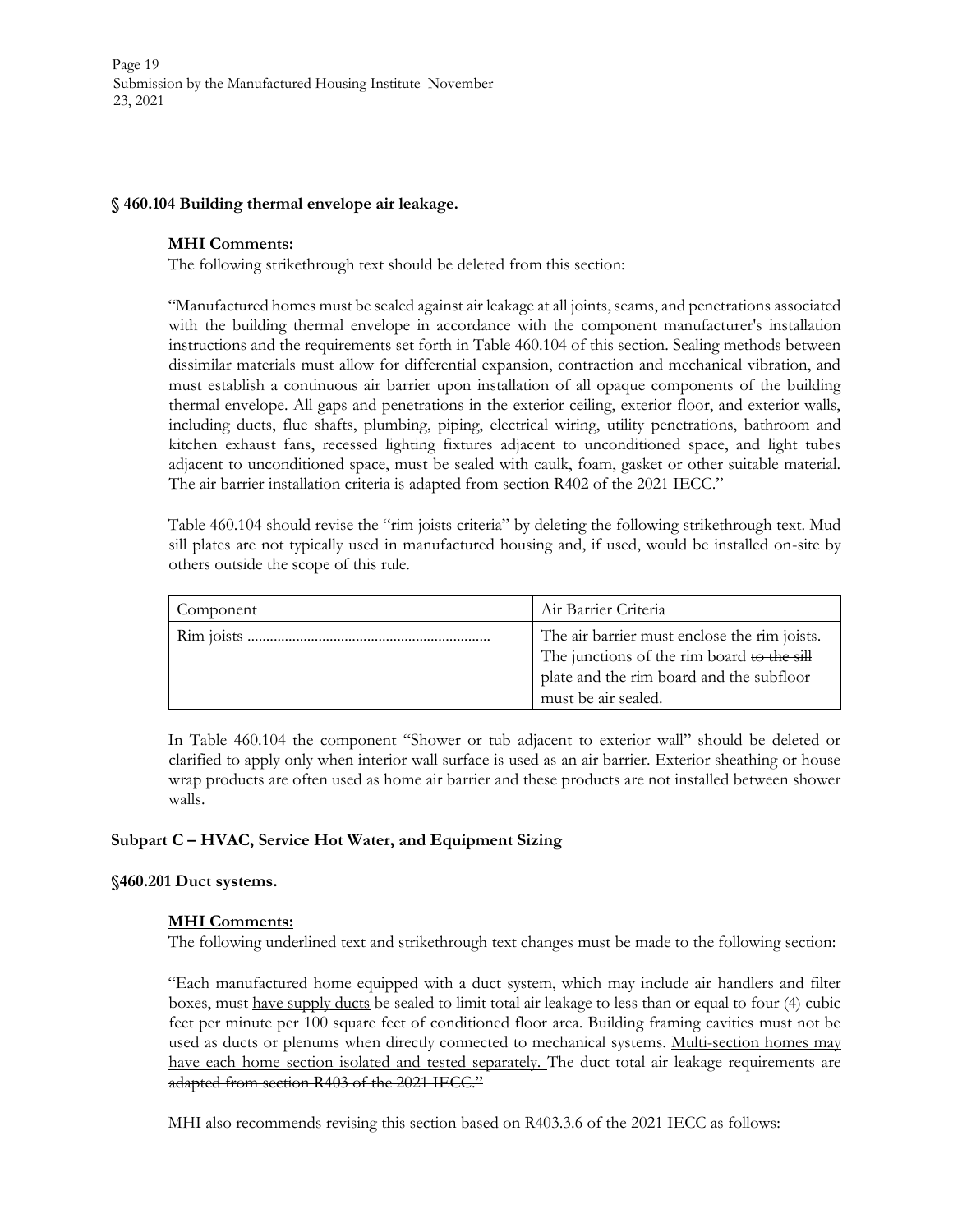Page 20 Submission by the Manufactured Housing Institute November 23, 2021

- Rough-in test: The total leakage shall be less than or equal to 4.0 cubic feet per minute (113.3)  $L/min$ ) per 100 square feet (9.29 m2) of conditioned floor area where the air handler is installed at the time of the test. Where the air handler is not installed at the time of the test, the total leakage shall be less than or equal to 3.0 cubic feet per minute  $(85 \text{ L/min})$  per 100 square feet (9.29 m2) of conditioned floor area.
- Postconstruction test: Total leakage shall be less than or equal to 4.0 cubic feet per minute (113.3 L/min) per 100 square feet (9.29 m2) of conditioned floor area.
- Test for ducts within thermal envelope: Where all ducts and air handlers are located entirely within the building thermal envelope, total leakage shall be less than or equal to 8.0 cubic feet per minute (226.6 L/min) per 100 square feet (9.29 m2) of conditioned floor area.

MHI also has significant concerns that testing was not included in this proposal and these concerns are demonstrated in this section which requires testing of air handlers and filter boxes. However, manufactured homes often utilize uncased evaporator coils (a-coils) that prevent the air handler from being readily tested. Oftentimes, it is necessary to temporarily remove the air handler in order to test the duct system for leakage due to the difficulty sealing the air handler.

For multi-sectional units where ductwork is installed on-site, the rule does not establish enforcement procedures for testing. More specifically, what qualifications are required for those performing the testing? Can installers certify their own work? What training is required for installer personnel performing this work? How are the test results documented? Is the installer responsible for any remedial work that may be required after the testing is performed?

If testing is required to be performed by a third-party or in cases where the installer is not capable of performing the testing, the additional cost of testing could be \$600 or more. For Tier 1 homes this nearly doubles the cost increase for single-section homes and increases the installed cost by more than 50 percent for multi-section homes. This cost was not considered in the DOE purchase price increase analysis performed. DOE must not propose a rule without including the required testing requirements, so any analysis can include the true impact.

#### **§460.202 Thermostats and controls.**

#### **MHI Comments:**

MHI recommends deleting the following sentence and reference wherever it appears in this section: "Adapted from section R403 of the 2021 IECC."

MHI also recommends revising  $(460.202 \text{ (b)}(3)$  to the following:

"Homeowner manuals should include recommendation that homeowners program thermostat with a heating temperature set point no higher than 70 °F (21 °C) and a cooling temperature set point no lower than 78 °F (26 °C)."

#### **§ 460.203 Service hot water.**

# **MHI Comments:**

MHI recommends deleting the strikethrough text from "section (a)" as typical water heater instructions do not include maintenance instructions and such when available are readily available on-line. Further, this information is already accommodated in 24 CFR Part 3280.

"(a) Service hot water systems installed by the manufacturer must be installed according to the service hot water manufacturer's installation instructions. Where service hot water systems are installed by the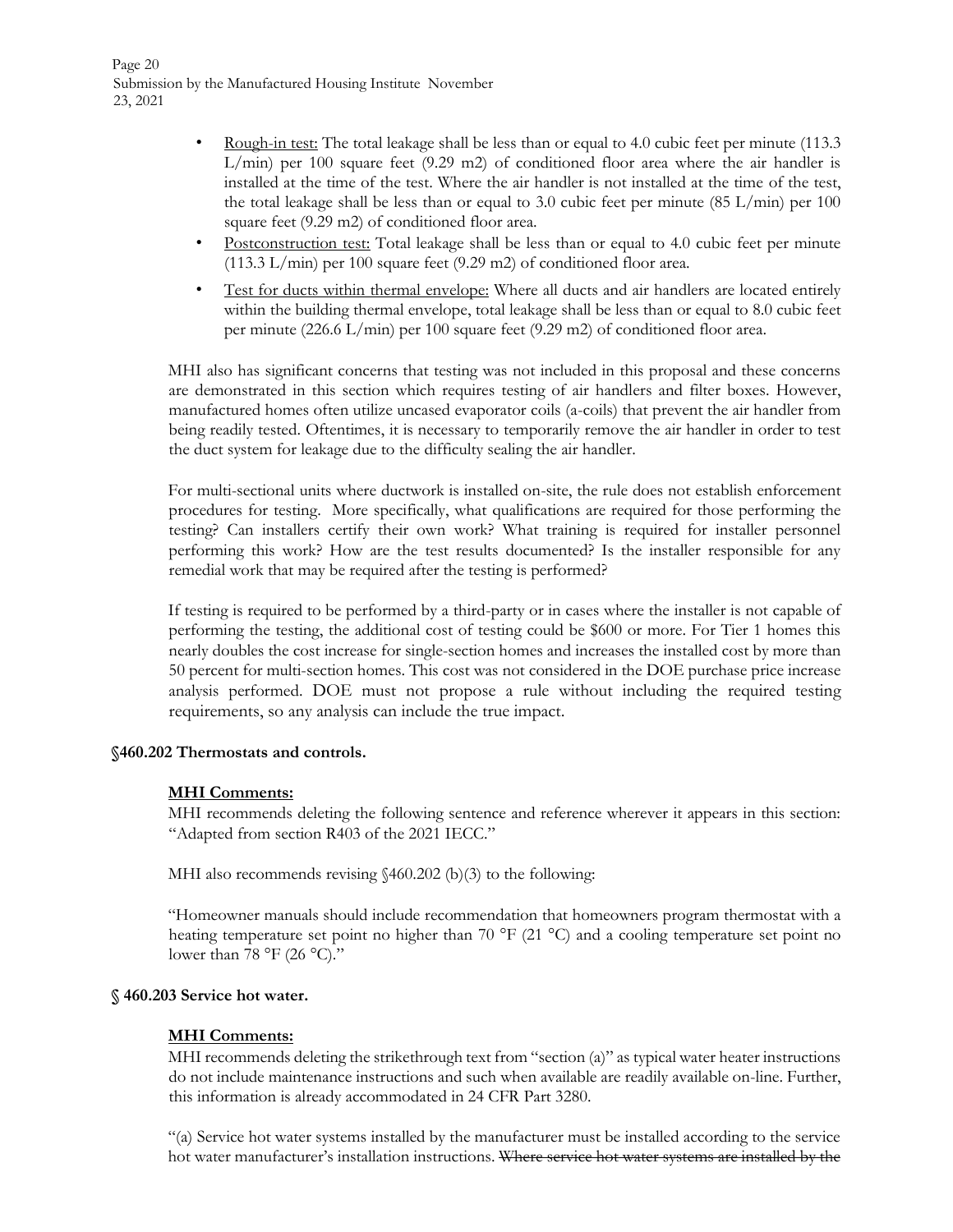manufacturer, the manufacturer must ensure that any maintenance instructions received from the service hot water system manufacturer are provided with the manufactured home. The service hot water requirements are adapted from section R403 of the 2021 IECC."

#### **§460.204 Mechanical ventilation fan efficacy.**

#### **MHI Comments:**

MHI recommends deleting the following sentence and reference wherever it appears in this section: "Adapted from section R403 of the 2021 IECC."

As referenced in § 460.2 Definitions, the definition of "whole-house mechanical ventilation system" must be revised to include the addition of the underlined text as shown below. Further, this section must clarify it does not apply to bath fans and range hoods.

**"Whole-house mechanical ventilation system"** – Exhaust system, supply system, or combination thereof that is designed to mechanically exchange indoor air with outdoor air when operating continuously or through a programmed intermittent schedule to satisfy the whole house ventilation rates.

#### **§460.205 Equipment sizing.**

# **MHI Comments:**

Incorporation of these manuals is an example of trying to use a site-built code for manufactured housing that just does not work as outlined below.

The design parameters provided in ACCA Manual J are location specific rather than based on zones in the proposed rule. The proposed rule must provide the required design parameters to perform an ACCA Manual J analysis within the context of the three thermal zones in the proposed rule.

ACCA Manual J analysis requires knowledge of the orientation of the home with respect to the sun for cooling load analysis. Because the orientation of the home is often unknown until installed, the proposed rule must establish a default orientation, such as the front door is assumed to face south.

ACCA Manual S establishes sizing limits for heating and cooling equipment, these limits presume that thermal loads are established for a specific location and specific building orientation. The variation in design parameters within a single thermal zone exceeds the sizing limits of ACCA Manual S. The proposed rule must establish alternate criteria for using ACCA Manual S where the design parameters vary within a thermal zone.

Current equipment sizing methods are not based on Manual J or Manual S. The use of this software, as proposed, will add additional time and cost for each model plan submission.

The rule must establish a threshold for requiring a revised Manual J or Manual S analysis. For example, where a home model has options that affect the glazing area or insulation value, are distinct Manual J and Manual S analysis required for each possible option?

If equipment sizing is limited by Manual S, homes can only be placed in their respective thermal zones under the proposed rule because placing a home in a zone for which it was not designed would violate the sizing limits of Manual S. For example, under the current standard a Zone II home can be placed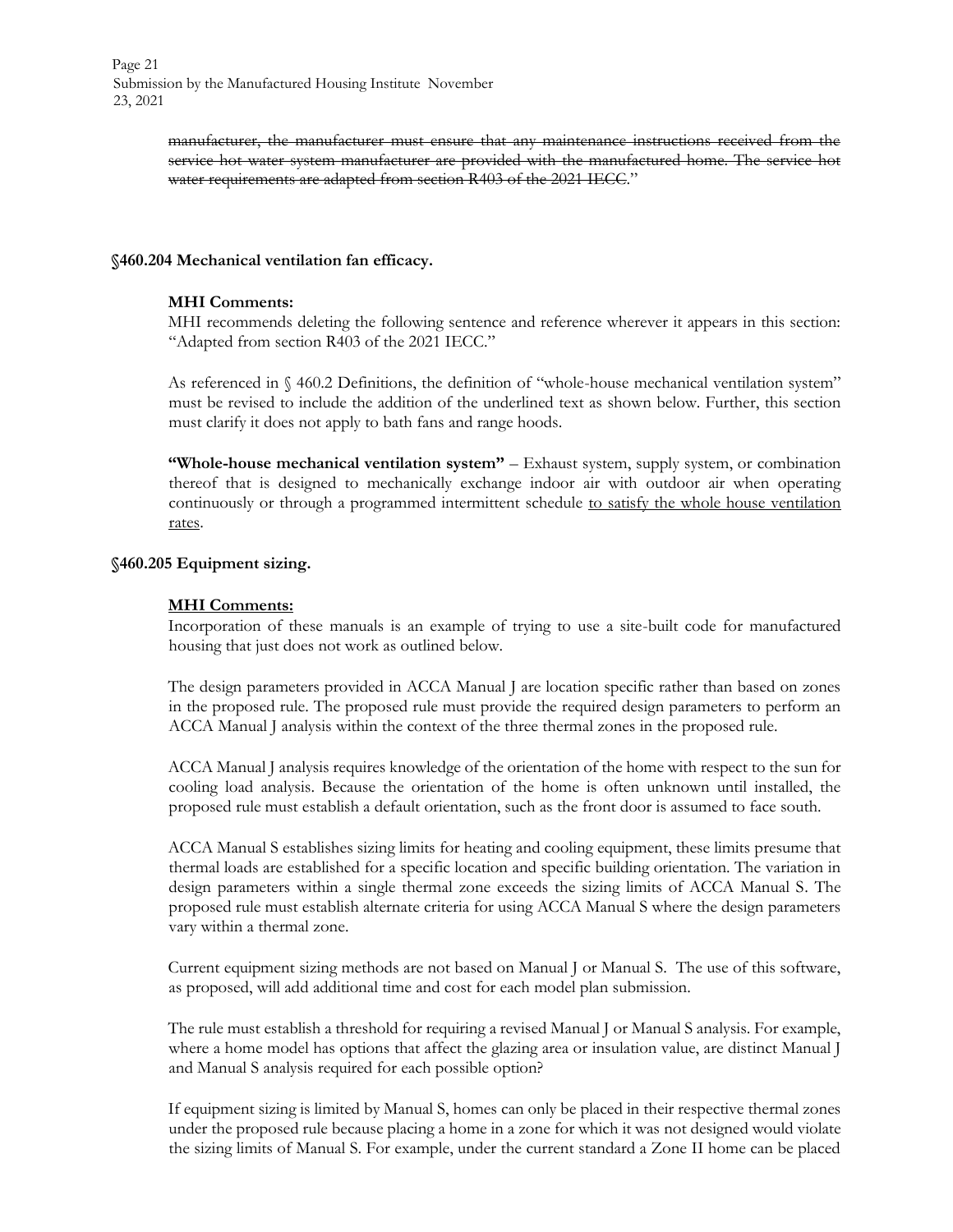in Zone I, as Zone II is considered more restrictive. However, under the new standard, this common practice would not be permitted because equipment sized for Zone II would be oversized for Zone I and would violate the proposed rule. This would restrict current sales practices in the industry especially for retailers located near the Zone boundaries.

# **Appendix III – MHI's Responses to Issues on Which the DOE Requests Comment**

# **1. DOE invites comment on whether (1) the manufacturer's retail list price threshold for Tier 1 under the tiered proposal is appropriate, (2) the untiered proposal in this SNOPR is cost-effective, generally, and (3) the untiered proposal is cost-effective for low-income consumers.**

Using a tiered system based on price shows a fundamental lack of understanding of the factory-built process. There is no manufacturer's suggested retail price for manufactured homes. Home price is determined by the retailer based on the home features selected by the consumer. The approval for floor design and layout with respect to HUD Code requirements are made regardless of those selections, and long before the consumer has made them. Requiring approval of every floorplan AFTER consumer choices are made determining the price, would mean each and every individual house would have to be approved separately – adding astronomical costs to the process and slowing down the line so as to remove all efficiencies.

Moreover, the setting of either \$55,000/\$63,000 as the threshold for Tier 1 is arbitrary and relates affordable housing ONLY to the manufactured housing market. To determine if a home is affordable, it is necessary to consider the entire housing market. Manufactured homes at any price point provide a significant source of affordable housing – with the average price of a new manufactured home being \$87,000 compared to \$308,597 for a new site-built home not including land.<sup>6</sup> Furthermore, recent labor and supply shortages have increased those prices significantly (as they have also done in the site-built home industry). According to the Census Bureau's Manufactured Housing Survey the average price of a new manufactured home in June was \$106,800 up from \$95,000 in January.

# **2. DOE welcomes comment on approaches for testing, compliance and enforcement provisions for the proposed standards and alternative proposal. DOE also welcomes comments and information related to potential testing, compliance and enforcement under the current HUD inspection and enforcement process, and potential costs of testing, compliance and enforcement of the proposed standards and alternative proposal in this document.**

MHI has significant concerns that testing was not included in this proposal, and finds it challenging to consider the costs and impacts of a number of the proposed changes without knowing what the testing protocols will be. All costs imposed by the proposed rule must be factored, and enforcement and testing are parts of that cost. For example, will the duct testing require every unit to be tested thus requiring each manufacturer to hire one individual to test the ducts in line? Additionally, each multi-section home will need to be tested on-site which will cost around \$1,000 per unit, assuming the duct system passes the first time. If a duct system fails the testing on-site, additional costs will be incurred with bringing the duct system into compliance and then another site test will be required.

Furthermore, it is unnecessary for the DOE to develop a new enforcement mechanism because the HUD Code is an already-established enforcement mechanism that mandates a uniform standard for design, construction, and installation, including federal requirements for safety, durability, and energy efficiency. While MHI recognizes that the DOE has the authority to develop an energy conservation standard for manufactured housing, it should be developed in coordination with HUD to ensure that any proposed rules are integrated into the HUD Code for enforcement.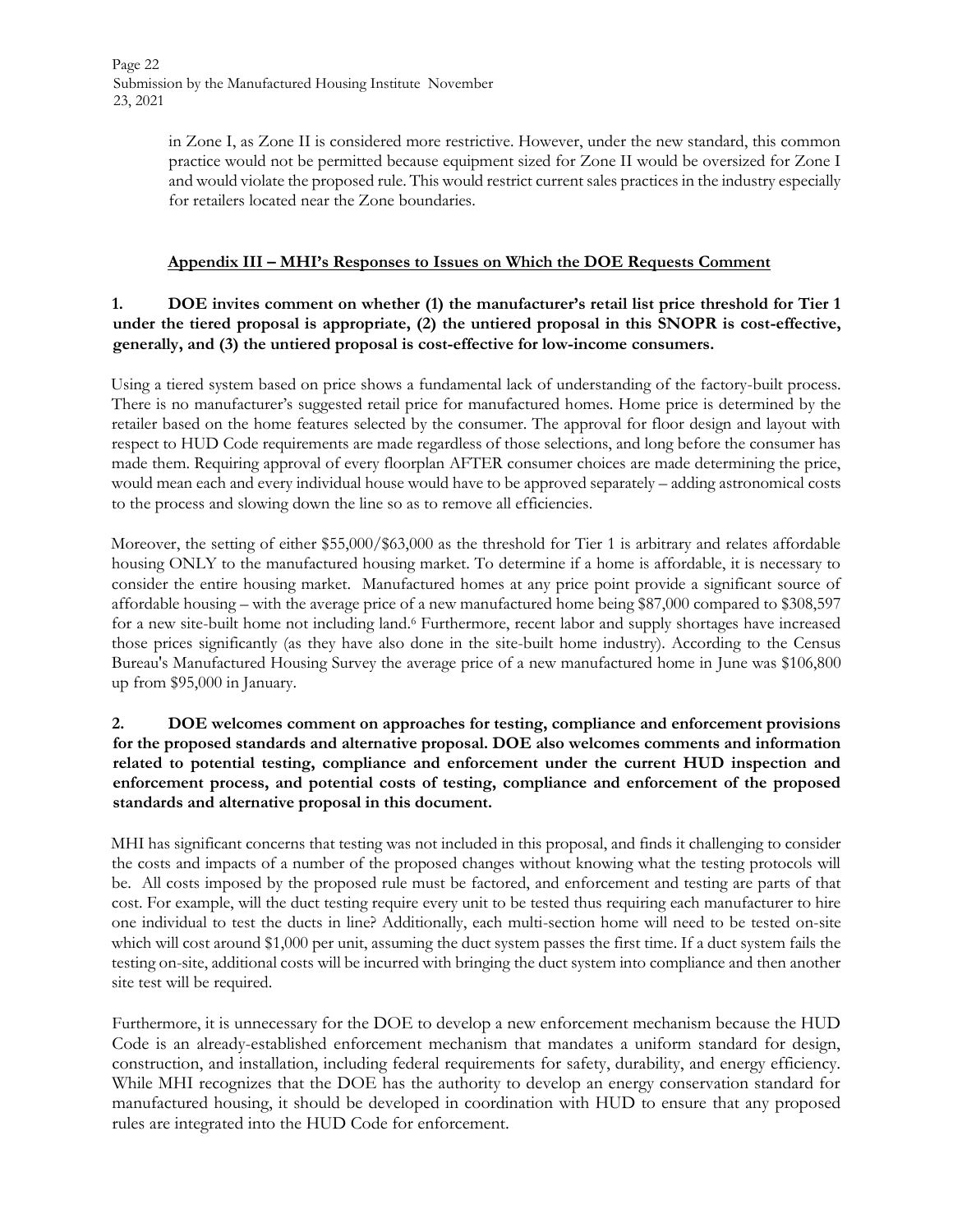**3. DOE requests comment on the use of a tiered approach to address affordability and PBP concerns from HUD, other stakeholders, and the policies outlined in Executive Order 13985. DOE also requests comment regarding whether the price point boundary between the proposed tiers is appropriate, and if not, at what price point should it be set and the basis for any alternative price points. DOE also requests comment on its assumptions regarding the use of high-priced loans (e.g., chattel loans) by low-income purchasers, or other purchasers, of manufactured housing.** 

**4. DOE also requests comment on alternate thresholds (besides price point) to consider for the tiered approach, including a size-based threshold (e.g., square footage or whether a home is singleor multisection). DOE requests comment on the square footage and region versus sales price data provided in the notice (from MHS PUF 2019) and how that data (or more recent versions of that data) could be used to create either a size-based or region-based threshold instead. DOE further requests input on whether there should be single national threshold as proposed, or whether it should vary based on geography or other factors, and if so, what factors should be considered.** 

The Department must seriously consider, as it did in its updated data and analysis, an alternative approach such as square footage or sections. Thresholds must be established differently for different regions of the country because the features and amenities in an "affordable" home vary geographically. Further, the pricing for a manufactured home can differ greatly depending on the location of where the home will be sited. For example, below are the 2020 average prices of a manufactured home in several states across the country<sup>8</sup>:

- Arizona \$106,800
- California \$118,700
- Colorado \$88,200
- Florida \$89,200
- Texas \$88,200

Further, from an approval and enforcement standpoint, it is not clear how designs of varying levels of affordability would be distinguished by production inspection primary inspection agencies (IPIAS) and design approval primary inspection agencies (DAPIAS).

# **5. DOE requests comment on using the AEO GDP deflator series to adjust the manufacturer's retail list price threshold for inflation. DOE requests comment on whether other time series, including those that account for regional variability, should be used to adjust manufacturer's retail list price.**

While MHI does not believe a price threshold is at all appropriate, if used there absolutely needs to be an index to increase the price over time if a price tier is used. The proposed rule should establish the Federal agency

<sup>6</sup> 2020 U.S. Census Bureau's Manufactured Housing Survey.

Manufactured housing is a critical component of the success of Executive Order 13985, officially titled "Advancing Racial Equity and Support for Underserved Communities." According to the Urban Institute, "the gap in the homeownership rate between black and white families in the U.S. is bigger today than it was when it was legal to refuse to sell someone a home because of the color of their skin." Addressing systemic barriers to minority homeownership is imperative and increasing the supply of quality affordable housing must be an integral part of the effort. This is where manufactured housing comes in. With the average cost of a new manufactured home itself being around \$87,000, it is common for the purchase of a manufactured home to be a less expensive option than renting.<sup>7</sup> Unlike other affordable homeownership options, which are often aging housing stock in need of extensive improvements and rehabilitation, a family can attain homeownership in a brand-new home that has the latest innovations, energy efficient features, and modern floor plans and amenities. Any federal regulations that impact the affordability of housing could make it even harder for minority homeowners to access homeownership.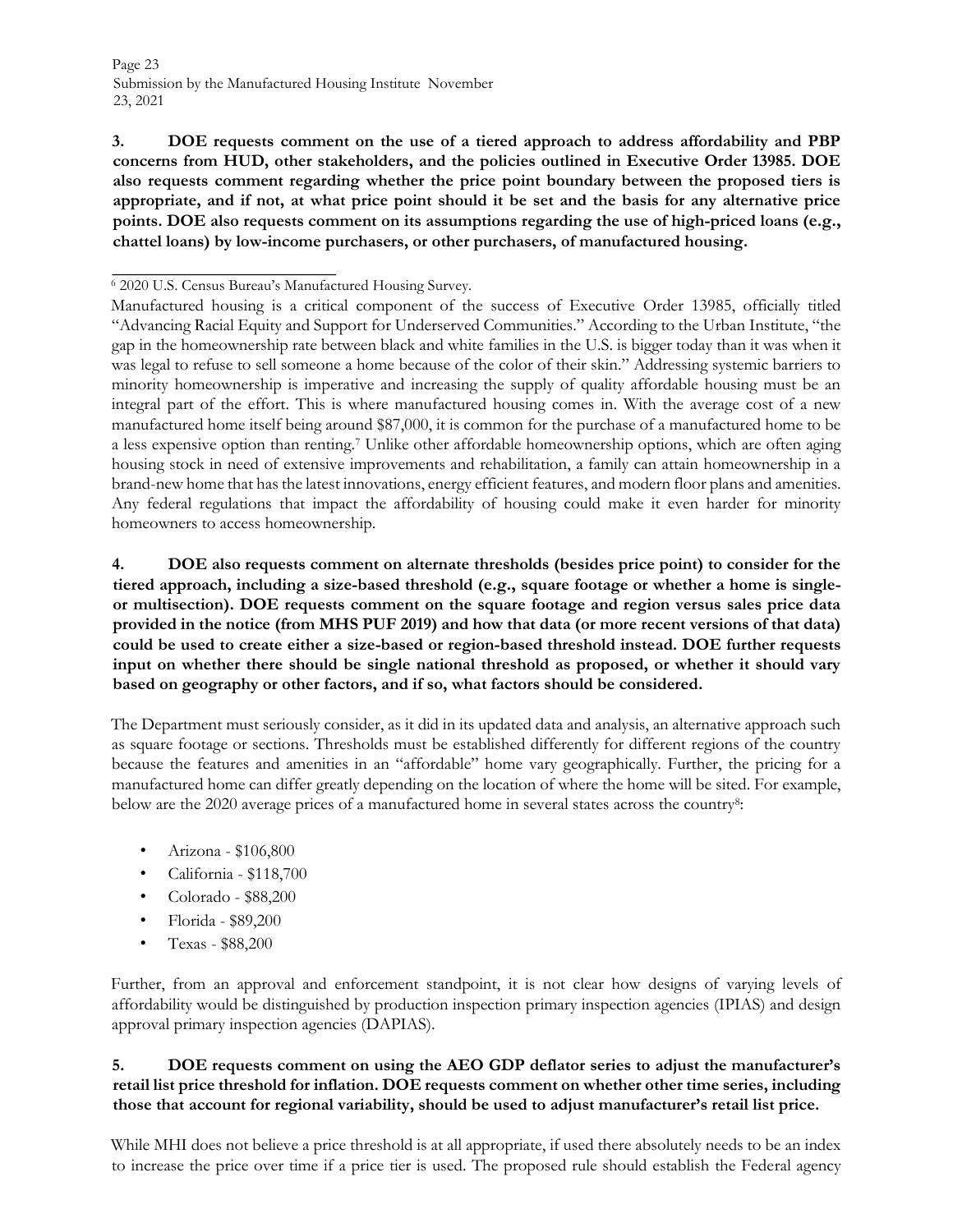Page 24 Submission by the Manufactured Housing Institute November 23, 2021

tasked with providing the annually adjusted threshold values. Whether it is HUD or the DOE, a single adjusted value must be provided to ensure consistency across the industry.

**6. DOE requests comment on whether a one-year lead time would be sufficient given potential constraints that compliance with the DOE standards may initially place on the HUD certification process, and whether a longer lead time (e.g., a three-year lead time) or some other alternative lead-**

8 *Id.*

**time for this first set of standards (e.g., phased-in over three years, with one-year lead-times thereafter) should be provided.** 

When DOE makes changes to appliance standards there is generally a five-year compliance period. Given that the process for manufacturing homes is at least as complex as appliances, the same time period should apply. If the proposed rulemaking is finalized as written, implementing the changes would require manufacturing plants to completely overhaul their systems and processes. Further, every home design currently being utilized – of which there are thousands – would need to be redesigned and reapproved, further slowing down the process.

# **7. DOE requests comment on its understanding of the definitional changes in the 2018 IECC and the 2021 IECC. DOE also requests comments on its changes to the proposed definitions as compared to those proposed in the June 2016 NOPR.**

MHI recommends revising the definition of whole-house mechanical ventilation system to: "Exhaust system, supply system, or combination thereof that is designed to mechanically exchange indoor air with outdoor air when operating continuously or through a programmed intermittent schedule to satisfy the whole house ventilation rates." As currently proposed, the definition would include all exhaust fans including bath and range hoods – systems we do not believe are intended to be included.

# **8. DOE requests comment on incorporating by reference ACCA Manual J, ACCA Manual S, and "Overall U-Values and Heating/Cooling Loads–Manufactured Homes" by Conner and Taylor.**

Incorporation of these manuals is an example of trying to use a site-built code for manufactured housing that just does not work as outlined below.

ACCA Manual J analysis requires knowledge of the orientation of the home with respect to the sun for cooling load analysis. Because the orientation of the home is often unknown until installed, the proposed rule must establish a default orientation, such as the front door is assumed to face south.

ACCA Manual S establishes sizing limits for heating and cooling equipment, these limits presume that thermal loads are established for a specific location and specific building orientation. The variation in design parameters within a single thermal zone exceeds the sizing limits of ACCA Manual S. The proposed rule must establish alternate criteria for using ACCA Manual S where the design parameters vary within a thermal zone.

Current equipment sizing methods are not based on Manual J or Manual S. The use of this software, as proposed, will add additional time and cost for each model plan submission.

The rule must establish a threshold for requiring a revised Manual J or Manual S analysis. For example, where a home model has options that affect the glazing area or insulation value, are distinct Manual J and Manual S analysis required for each possible option?

<sup>7</sup> 2020 U.S. Census Bureau's Manufactured Housing Survey.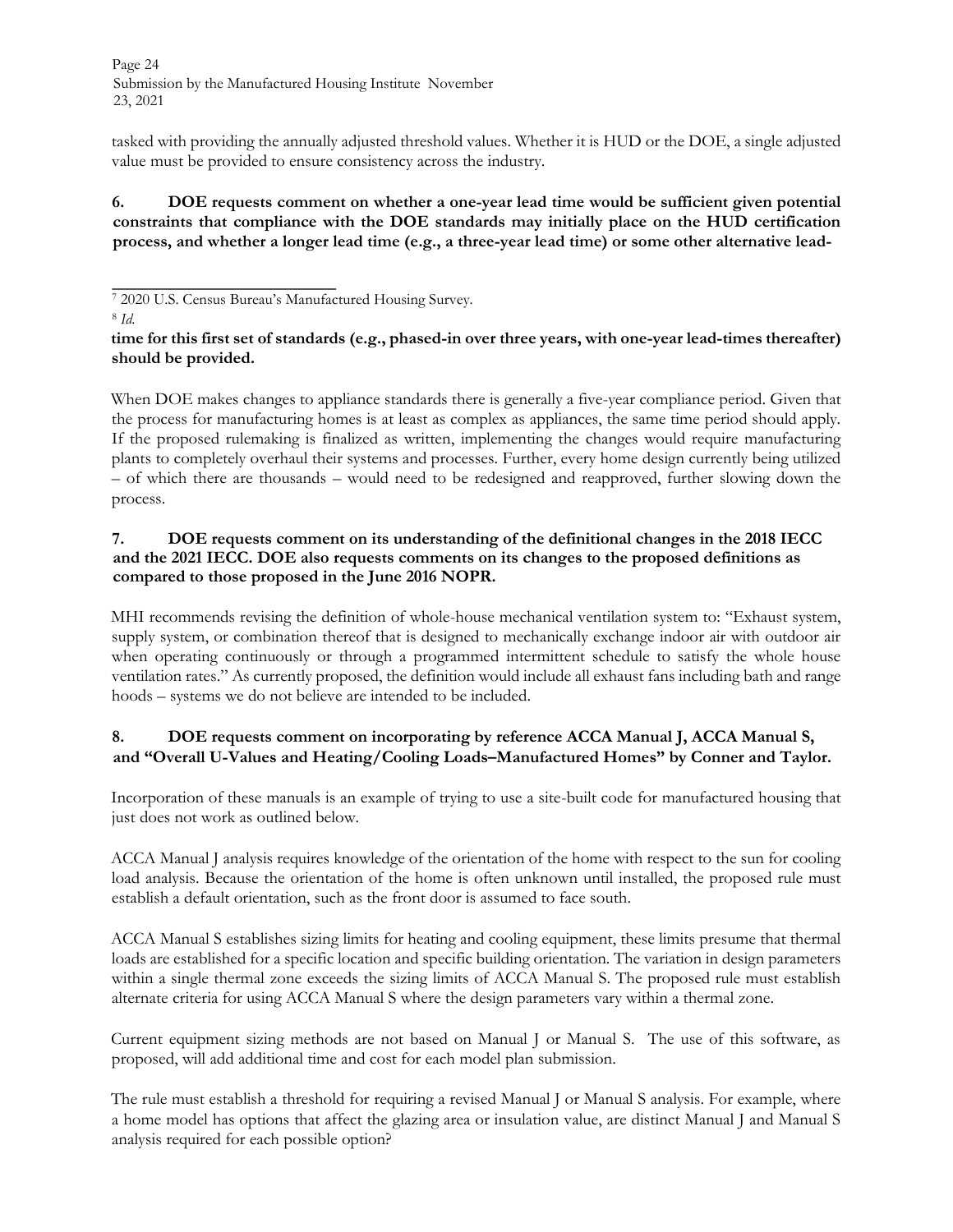Page 25 Submission by the Manufactured Housing Institute November 23, 2021

If equipment sizing is limited by Manual S, under the proposed rule homes can only be placed in their respective thermal zones because placing a home in a zone for which it was not designed would violate the sizing limits of Manual S. For example, under the current standard a Zone II home can be placed in Zone I, as Zone II is considered more restrictive. However, under the new standard, this common practice would not be permitted because equipment sized for Zone II would be oversized for Zone I and violate the proposed rule. This would restrict current sales practices in the industry especially for retailers located near the Zone boundaries.

**9. DOE requests comment on basing the climate zones on the three HUD zones instead of the June 2016 NOPR-proposed four climate zones, or other configuration of climate zones. DOE further requests input on whether energy efficiency requirements should be based on smaller geographic areas than provided with the 3 or 4 zone model.** 

MHI supports utilizing the current HUD climate zones for the purpose of this rulemaking. However, as written the proposed rule would require a home in southern Virginia, which would be in climate zone 3 under the IECC, to meet the same requirements as a home located in Fairbanks, Alaska, which would be located in climate zone 8 using the IECC. MHI encourages the DOE to lower proposed thermal envelopment requirements within zone 3 to align with IECC climate zone 3 requirements more closely

**10. DOE requests comment on the Tier 1 energy conservation standards, which would be applicable to manufactured homes with a manufacturer's retail list price of \$55,000 or less. DOE also requests comment on the proposed energy conservation standards based on the most recent version of the IECC for the Tier 2 and untiered standards and the consideration of R-21 sensitivity for exterior wall insulation for climate zones 2 and 3.** 

Per our response to Question 1, MHI does not support a tiered approach based on retail price.

**11. DOE requests comment on the additional energy efficiency requirements from the 2021 IECC and whether they should apply to manufactured homes, including those that DOE has initially considered as not applicable to manufactured homes. If so, DOE requests comment on how these requirements would apply and the costs and savings associated with these requirements**.

While the IECC is respected in the construction industry, it was introduced as a standard specific to commercial and site-built residential housing with no input from the manufactured housing industry. Given that the IECC essentially ignores all the construction aspects unique to manufactured housing, requiring the industry to comply with a building code that was developed without the benefit of our industry's knowledge or participation is not an appropriate solution. Thus, an integration process of individual evaluation and strategic merging of any increased energy standards would be a much more prudent approach rather than attempting a "broad scale, one size fits all" approach as is currently being suggested. For that to work, the most appropriate code to utilize to update energy standards for manufactured homes is the HUD Code.

# **12. DOE requests comment on the proposal to not require that exterior ceiling insulation must have uniform thickness or a uniform density.**

MHI agrees that manufactured homes should NOT have to require uniform thickness of installation. Installing insulation with a nonuniform thickness is required to construct most manufactured homes due to shipping height restrictions and the need to minimize truss heel height. Below is further supporting information as to why MHI supports not requiring uniform thickness based on the DOE proposal.

• The loose fill spray applied ceiling insulation was assumed to be R-31 per inch in the DOE analysis. Therefore, as the required R-value for the ceiling insulation is increased the required depth will also increase.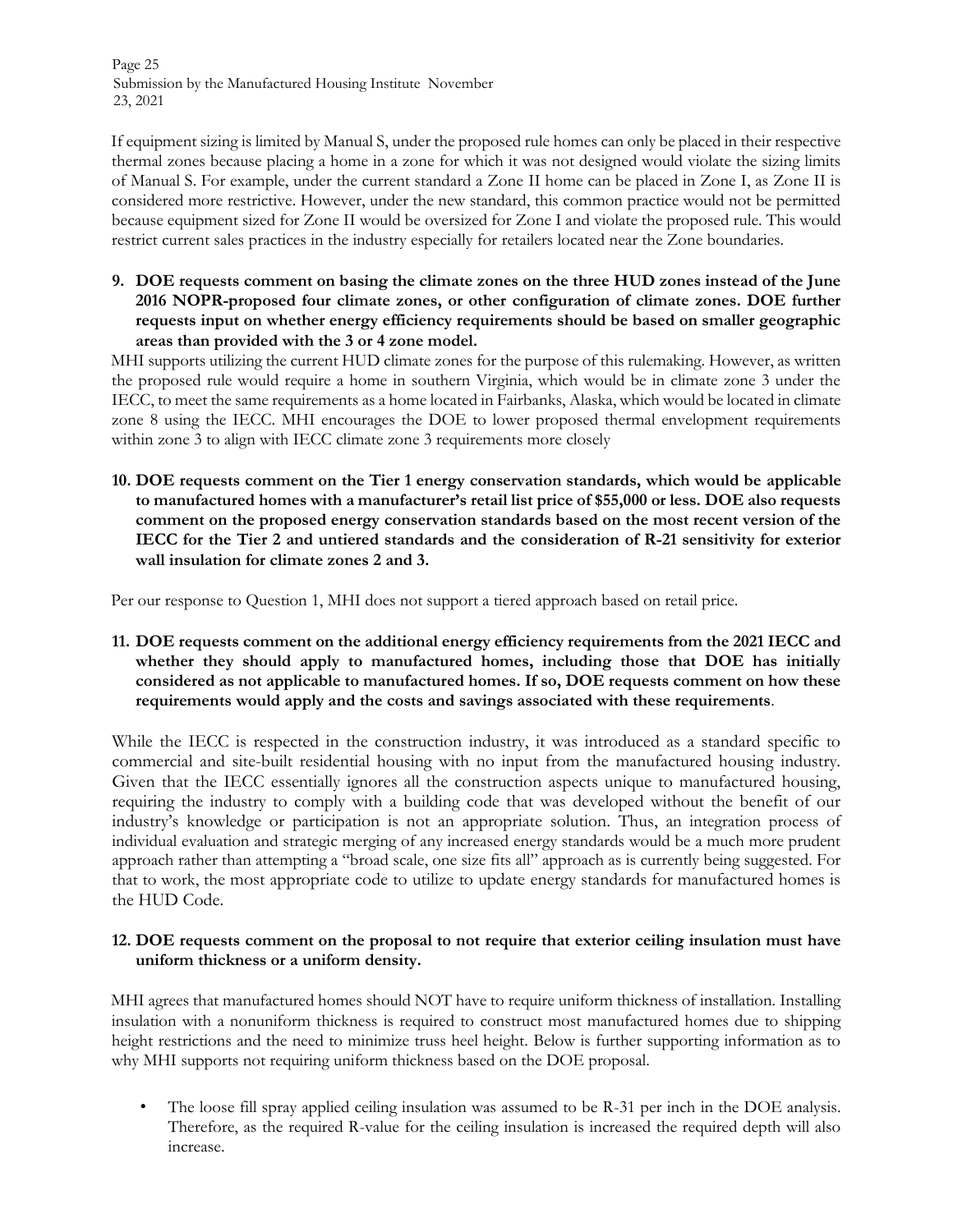Page 26 Submission by the Manufactured Housing Institute November 23, 2021

- Due to shipping restrictions across the U.S., most manufacturers limit the truss heel height to allow the most conservative shipping heights.
- When the heel height is less than the depth of insulation required, a compressed area of insulation occurs at the eave areas. The deeper the required insulation, the further the compressed area extends toward the center of the home.
- Because of the compressed area at the eave, the manufacturers typically increase the depth toward the center of the home to provide an average depth that meets the requirements.
- Approximately 30 percent of homes produced have a "vaulted" ceiling instead of "flat" ceiling as assumed in the DOE proposal. The insulation depths that are being proposed for Tier 2 prescriptive requirements would eliminate the production of homes with vaulted ceilings unless the trusses are redesigned with higher heel heights or steeper exterior roof slopes. These changes will then increase the shipping height and require truss re-designs.
- The DOE proposal includes assumptions that heel heights will increase as the required depth of insulation increases to minimize the compressed area. The DOE document states that the truss heel height is assumed to be 2.5 inches for ceilings using less than or equal to R-22, 5.5 inches for insulation between R-22 and R-30, and 7.5 inches for over R-38. This increased heel height assumption will require the trusses to be re-designed and will increase shipping heights. Homes with increased shipping heights will be more costly to ship based on state-by-state restrictions.

# **13. DOE requests comment on the proposal not to limit the total area of glazed fenestration.**

MHI agrees that the DOE should not limit the amount of glazed fenestration. The 2021 IECC already includes exemptions that must also be included in this proposed rule. Further, MHI recommends adding the following language to this section of the proposal:

"(6) [R402.3.3] Glazed fenestration exemption. Not greater than 15 square feet (1.4 m2) of glazed fenestration per dwelling unit shall be exempt from the U-factor and SHGC requirements in Section R402.1.2. This exemption shall not apply to the Total UA alternative in Section R402.1.5."

# **14. DOE requests comment on removing the proposed requirement that exterior floor insulation installed must maintain permanent contact with the underside of the rough floor decking.**

MHI supports exempting manufactured housing from this requirement. In manufactured home construction, the floor insulation between the I-beams is inherently not in contact with the underside of the floor decking. This must be exempted to permit standard construction practices as outlined below.

The typical insulation used in the production environment is blanket style insulation that is installed between the bottom of the floor and the chassis frame which keeps the HVAC supply duct system inside the thermal boundary of the building. Changing this method of installation would effectively remove the HVAC supply duct system from inside the thermal boundary of the building and would cause an increased heat gain and heat loss, effectively decreasing energy efficiency. This would be contradictory to the purpose and scope of the IECC. For this reason, most manufacturers do not currently install floor insulation between the floor joists that would be in contact with the underside of the floor decking. Therefore, production facilities are not set-up to efficiently install insulation that is contact with the underside of the floor decking. However, interior perimeter rim joist insulation is a common practice.

Installing insulation between the floor joists will also increase the production labor to install the insulation. This additional labor will add around 20 minutes of production time to each floor produced. For a plant producing eight floors per day, the increased production time will be around 160 minutes per day. At that rate of production, the line will have to move about every 50 minutes. Therefore, the increased labor required will either slow production or require new additional labor resources. Whether production is reduced, or additional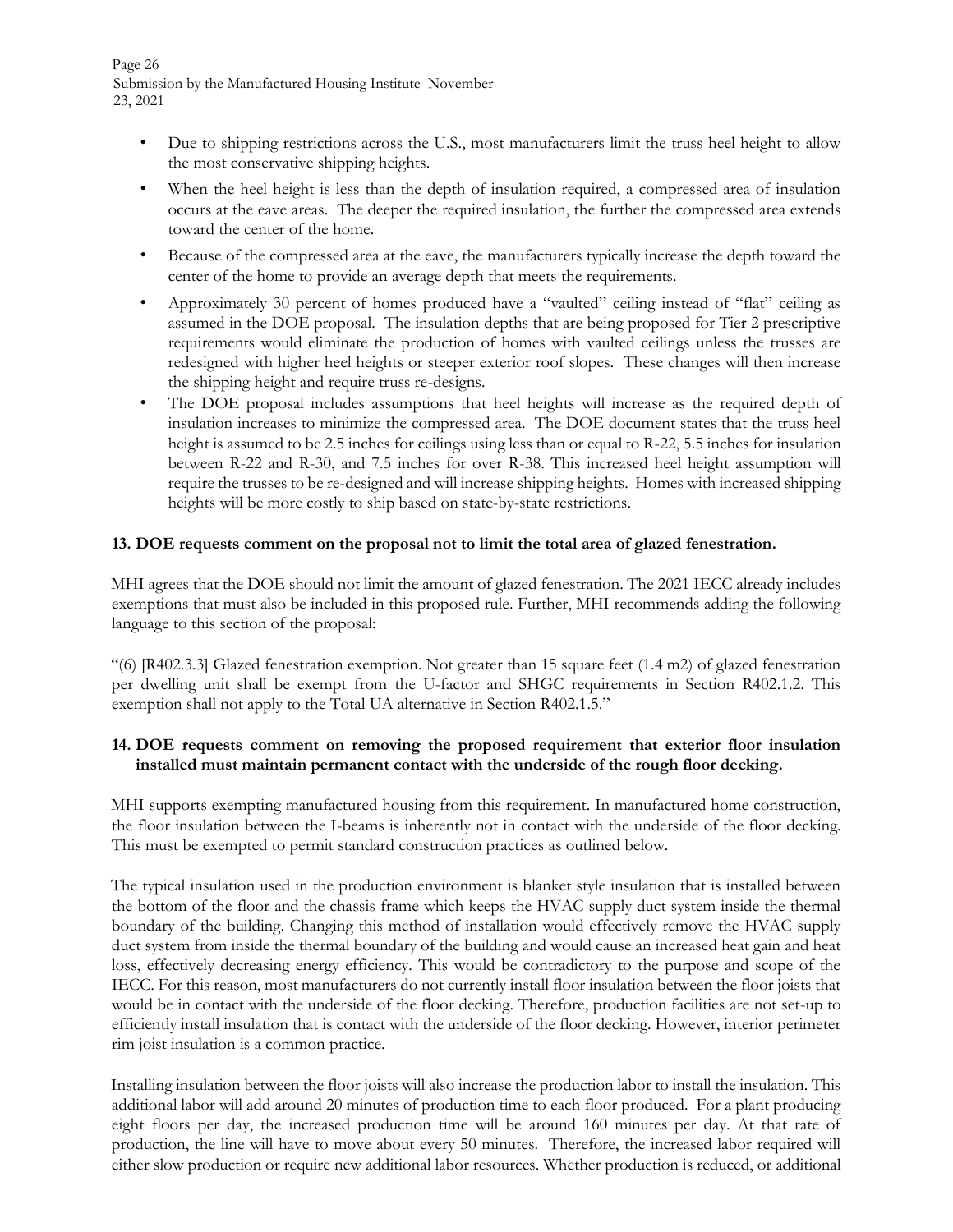Page 27 Submission by the Manufactured Housing Institute November 23, 2021

labor is required, the overall cost of the home will be increased, but these costs were not considered in the DOE analysis.

Further, the DOE analysis assumes that the floor joists are 2x6 with insulation up to and including R-22, and 2x8 floor joists insulated to R-30 and above. Currently, 90 percent of floors produced use 2x6 floor joists. Therefore, the increased joists depth will add approximately a 33 percent material cost increase which will be around \$200 per 14x76 floor. This 2-inch floor joist change will also increase the shipping height. This additional 2 inches only compounds the issue discussed about the truss changes.

# **15. DOE requests comment on the proposed updates to the installation of insulation criteria as it applies to manufactured homes construction only.**

In Table 460.103 the instructions should clarify the location where baffles are required by adding the following underlined text:

| Component | <b>Installation Requirements</b>                                                                                                                                                                                                                                                                                      |
|-----------|-----------------------------------------------------------------------------------------------------------------------------------------------------------------------------------------------------------------------------------------------------------------------------------------------------------------------|
| Baffles   | Baffles must be constructed using a solid material,<br>maintain an opening equal or greater than the size<br>of the vents, and extend over the top of the attic<br>insulation where insulation is restrained from full<br>depth in order to maintain 1-inch minimum air<br>space between insulation and roof decking. |

In Table 460.103 instructions for "eave vents" should be deleted. This requirement is not within the 2021 IECC nor does it provide insulation installation instructions. Furthermore, it should be acceptable to use nonpermeable insulation adjacent to ventilated soffits as long as required free air path is maintained.

**16. DOE requests comments on whether there are any of the 2021 IECC updates relevant to manufactured housing that should be considered as part of this rulemaking. Specifically, DOE requests comment on whether the 2021 IECC updates for installation criteria for access hatches and doors, baffles and shafts are applicable to manufactured housing and should be considered in this rulemaking.** 

While the IECC is respected in the construction industry, it was introduced as a standard specific to commercial and site-built residential housing with no input from the manufactured housing industry. Given that the IECC essentially ignores all the construction aspects unique to manufactured housing, requiring the industry to comply with a building code that was developed without the benefit of our industry's knowledge or participation is not an appropriate solution. For example, the baffle requirements included in the proposal will not work because the closest you can get to the rim rail is inside the face and not the outside edge. That simply will not work for manufactured homes.

# **17. DOE requests comment on the proposed updates to the air barrier criteria as it applies to manufactured homes construction only. Further, DOE requests comment whether the SNOPR proposal continues to be designed to achieve air leakage sealing requirements of 5 ACH**.

There is substantial evidence that the prescriptive building thermal envelope air leakage standards incorporated within the rule are adequate to ensure homes achieve an air leakage rate of 5ACH. Further, MHI believes that whole house air leakage testing is unnecessary.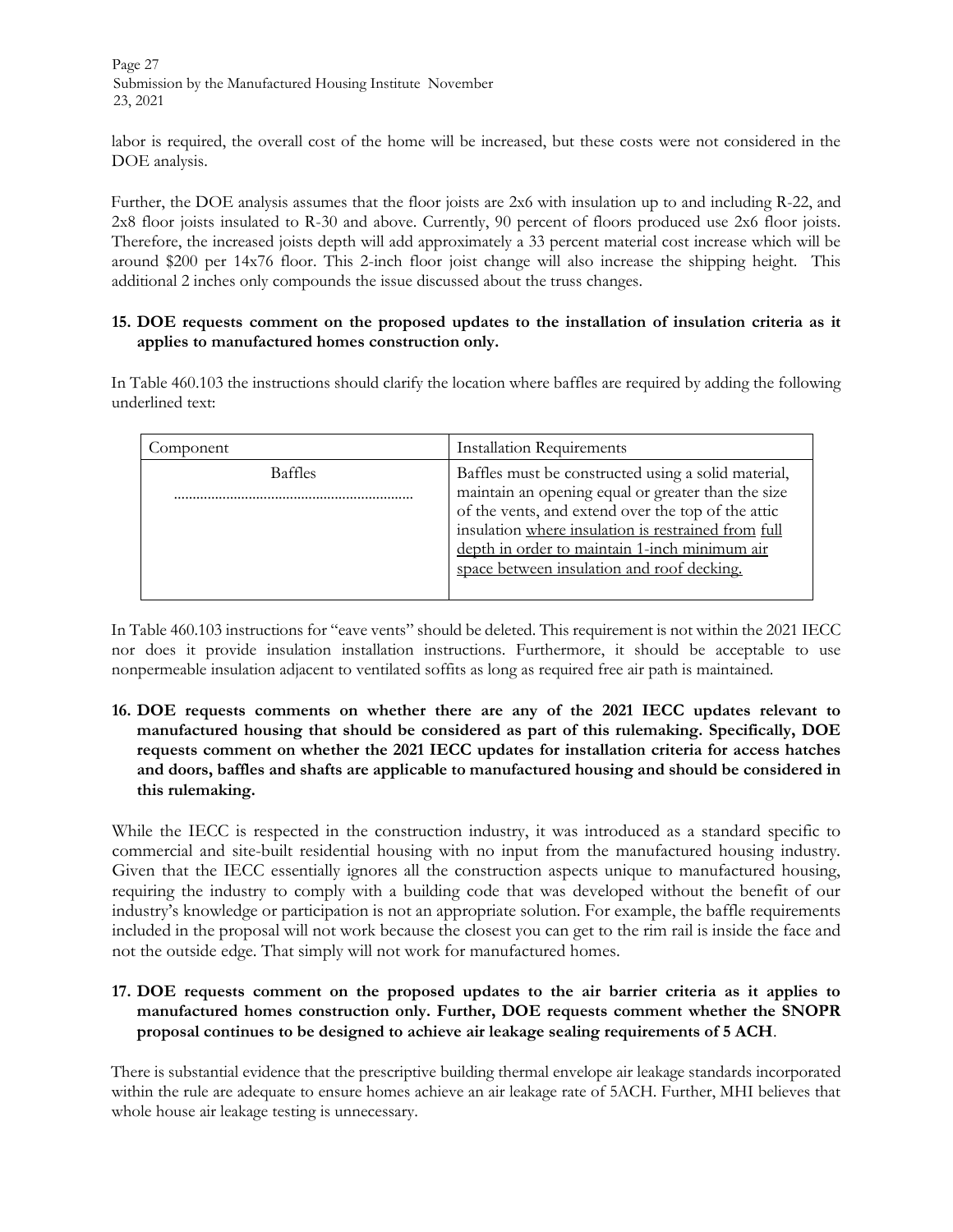Page 28 Submission by the Manufactured Housing Institute November 23, 2021

**18. DOE requests comments on whether there are any of the 2021 IECC updates relevant to manufactured housing that should be considered as part of this rulemaking. Specifically, DOE requests comment on whether the 2021 IECC updates for air barrier criteria for recessed lighting, narrow cavities and plumbing are applicable to manufactured housing and should be considered in this rulemaking. If so, DOE requests comment on whether the requirements would alter the 5 ACH designation.** 

MHI does not believe that recessed lighting needs specification on air leakage rates as these fixtures are usually IC rate and significantly airtight. Further, MHI does not believe that additional information needs to be added to the proposed rule for narrow cavities as any such activities are rare in manufactured housing and when they do occur, they generally do not disrupt the air barrier and are insulated or gasketed. Finally, MHI does not believe that additional information needs to be added to the proposed rule for wiring and plumbing as most often these utilities are routed in the floor systems within the thermal envelope and larger vent piping is already caulked and sealed.

However, because the IECC essentially ignores all the construction aspects unique to manufactured housing, requiring the industry to comply with a building code that was developed without the benefit of our industry's knowledge or participation is not an appropriate solution. This is a perfect example of why the IECC is not the appropriate building code for manufactured housing. Further, holes in the floor, such as under bathtubs and showers, must be exempted from sealing to permit the installation of p-traps in 2x6 floor systems. These holes do not allow air intrusion from the exterior because the exterior floor air barrier is the bottom board and is not the floor itself. These are just a few examples why the most appropriate code to utilize to update energy standards for manufactured homes is the HUD Code. MHI does not believe any additional information needs to be added to the proposed rule to address recessed lighting, narrow cavities, and plumbing.

# **19. DOE requests comment on the proposal to require that total air leakage of duct systems for all manufactured homes is to be less than or equal to 4 cfm per 100 square feet of conditioned floor area.**

The proposed rule limits "total air leakage" of the duct system whereas current testing, such as that done for Energy Star homes, is based on air leakage to the exterior. Testing leakage to the outside requires the use of a second machine used simultaneously. This would be a more extensive and costly test with increased failure rates while providing little benefit in terms of energy savings. Where ducts are in the floor, and contained within the bottom board, they typically do not leak to the exterior and should be exempt. Again, since no testing requirements are included in this proposal, it is impossible to know the costs or procedures of achieving such levels.

Although MHI supports efforts to limit duct leakage, we believe such tests should be limited to testing of duct systems in the factory only, where such test provides the best value to consumers. MHI encourages the DOE to clarify the testing requirements to encourage effective use of current processes to ensure supply duct systems maintain a leakage of less than 4 cfm per 100 square feet of conditioned floor area as installed and tested within the building facility.

# **20. DOE requests comment on DOE's interpretation of R403.1 and the proposed updates to the thermostat and controls requirements. In addition, DOE requests comments on whether there are any of the 2021 IECC updates relevant to manufactured housing that should be considered as part of this rulemaking.**

MHI believes programmable thermostats should remain an option for the homebuyer. Programmable thermostats do not come preset as indicated within §460.202(b)(3) and requiring home manufacturers to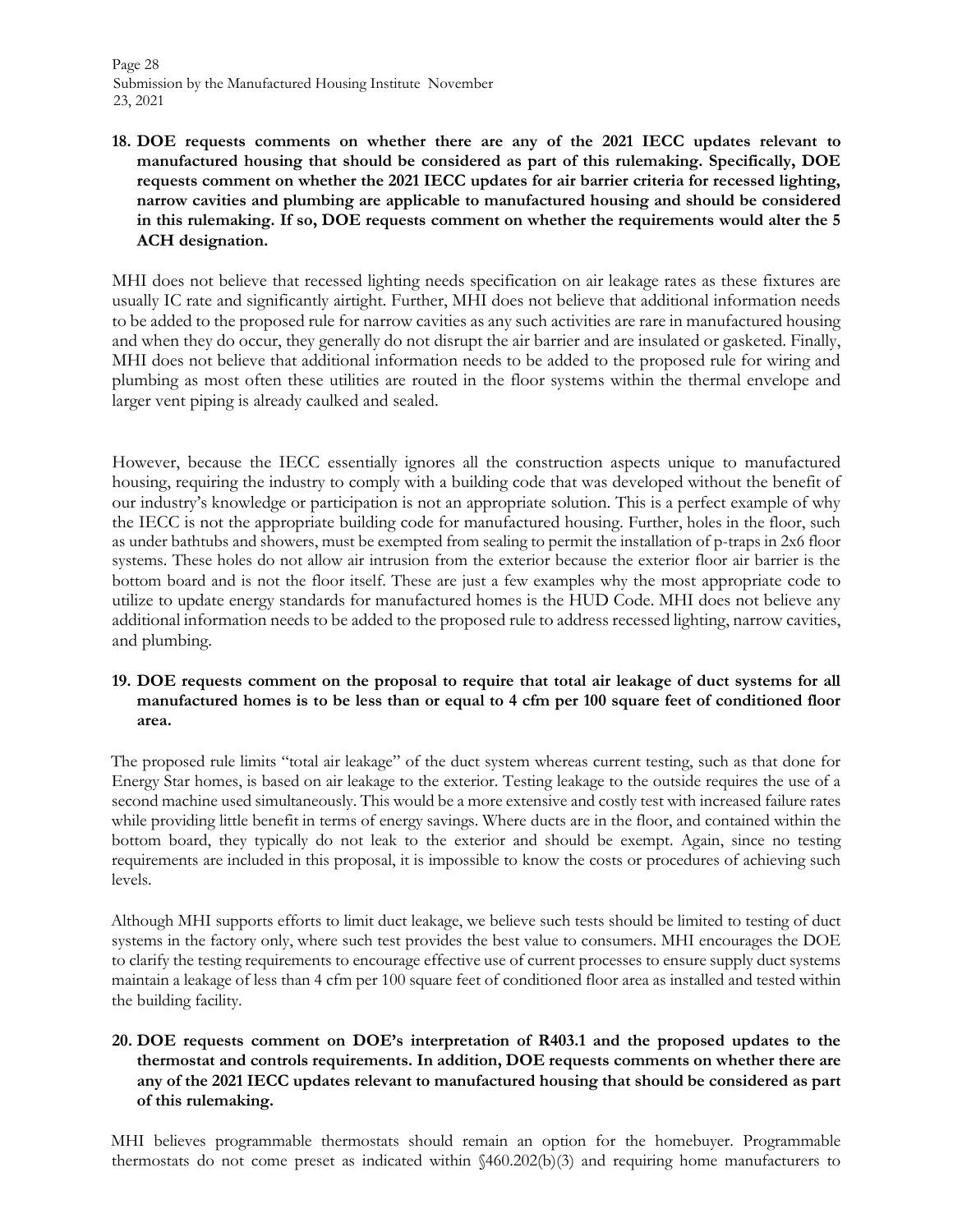Page 29 Submission by the Manufactured Housing Institute November 23, 2021

program thermostats as proposed prior to the home being installed and powered would be overly burdensome, ineffective and unnecessary. Homeowners should be advised to program their thermostats. Moreover, the desire for programmable thermostats should be dependent on consumer-demand. Many consumers find programmable thermostats to be too complicated to use, and prefer a more traditional thermostat. Lastly, any pre-program requirements should be part of regulation requirements on thermostat manufacturers if deemed appropriate rather than on home manufacturers.

**21. DOE requests comment on DOE's interpretation of R403.5 and the proposed updates to the service hot water requirements. In addition, DOE requests comments on whether there are any of the 2021 IECC updates relevant to manufactured housing that should be considered as part of this rulemaking. Specifically, DOE requests comment on whether the circulating hot water system temperature limit should be included as a requirement.** 

Circulating hot water systems are not typically used in manufactured homes. Further, 24 CFR 3280 already has provisions for scald prevention that limit the temperature of hot water. Additional requirements would be redundant and unnecessary.

# **22. DOE requests comment on the proposal to include the 2021 IECC fan efficacy standard requirements. DOE requests comment on whether any of the fan efficacy requirements are not applicable to manufactured homes.**

The applicability of the increased efficacy standards would be dependent upon the additional costs associated, and the return on investment of the increased mechanical ventilation requirements, which the DOE did not take into account. Furthermore, the definition of "whole house fan" should be revised to align with the definition within the 2021 IECC which limits the fan efficacy requirements to fan used for "whole house ventilation" purposes rather than spot ventilation.

# **23. DOE requests comment on whether the HRV and ERV provisions under 2021 IECC for site-built homes are applicable to manufactured homes and whether they would be cost-effective. Specifically, DOE requests comment on costs for the HRV and ERV requirements as it applies to manufactured homes in all climate zones.**

HRV and ERV provisions would add significantly to the cost of manufactured homes and 24 CFR 3280 already contains provisions for providing fresh air within a manufactured home. HRV and ERV are products mainly promoted by those appliance manufacturers and have been found in many cases to increase moisture related problems and increased energy usage, specifically in the southern climates.

**24. DOE requests comment on the above ventilation strategies, including (but not limited to) cost, performance, noise, and any other important attributes that DOE should consider, including those related to mitigation measures. While the alternate ventilation approaches are not integrated into the analysis presented as part of this proposal, DOE is giving serious consideration as to whether it should incorporate one or more of these options as part of its final rule based on any additional data and public comments it receives.** 

HRV and ERV provisions would add significant construction costs. If implemented with the furnace, as most current ventilating systems are, significant redesign would be required to increase the size of the furnace compartment to accommodate the additional equipment and ductwork. Currently ventilation strategies in manufactured housing have proven to be efficient and effective for many years. In fact, the current IECC recognizes a process developed and commonly used by the manufactured housing industry as an accepted application in residential and commercial construction.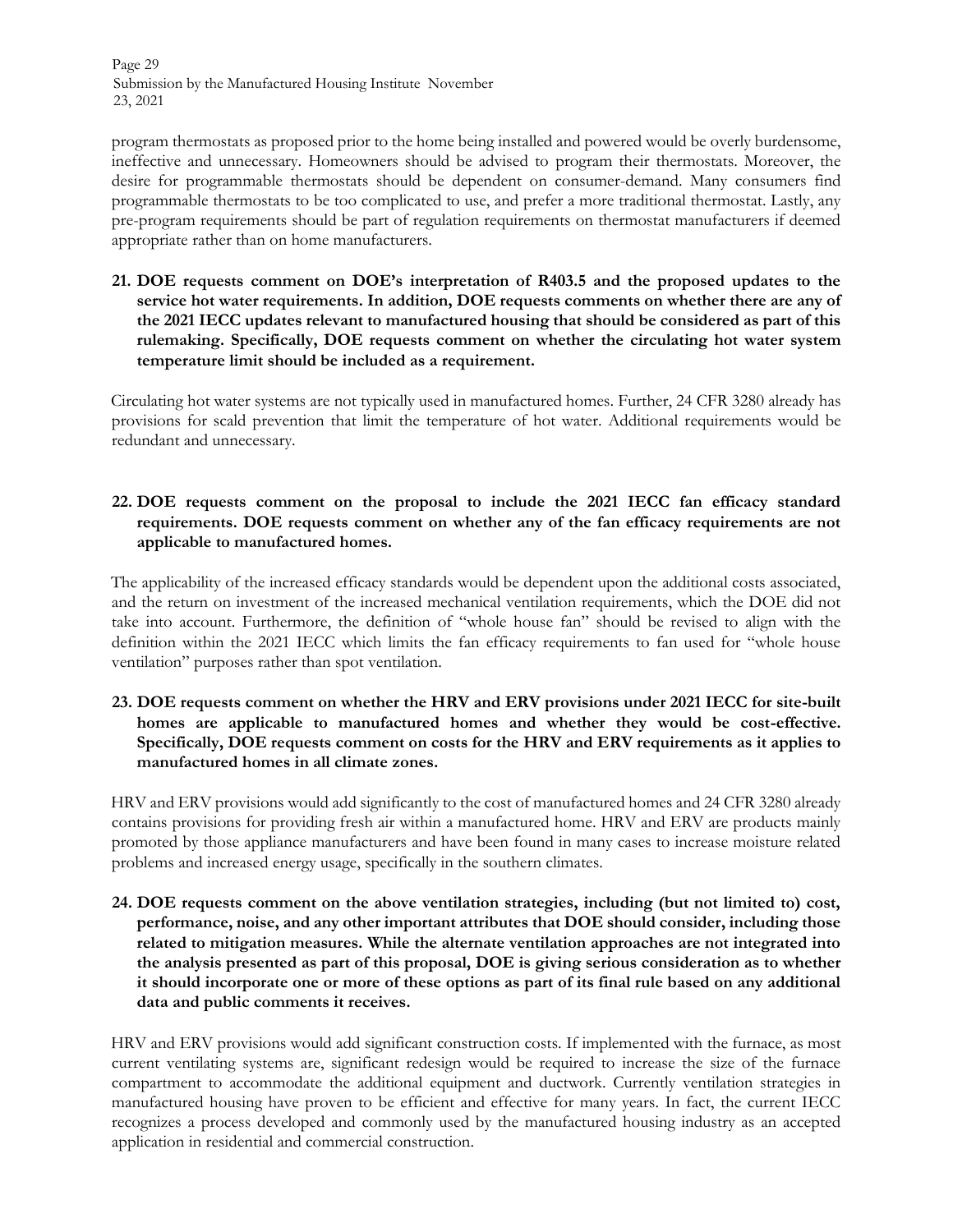Page 30 Submission by the Manufactured Housing Institute November 23, 2021

# **25. DOE requests comment on the cost-effectiveness and feasibility of requiring R-20+5 for the exterior wall insulation for climate zones 2 and 3 Tier 2/Untiered manufactured homes. DOE also requests comment on the sensitivity analysis for R-21 that would result in positive LCC savings for all cities.**

The use of continuous insulation is problematic due to the required changes in design, associated costs, and need for products that don't exist. The increase in unit width due to the addition of continuous foam will require a reduction in the structural floor width equal to the thickness of the insulation. This will require redesign of the chassis system, trusses, and retooling of fixtures and jigs within the plant. Any reduction in interior width, due to increases in exterior width, will eliminate or require significant redesign of many singlewide models that incorporate a bathroom with adjacent hallway that are already at the minimum widths permitted under 24 CFR 3280. Furthermore, standard doors for manufactured homes are designed for overall wall thicknesses of 4- or 6-inches and increasing the thickness will require the use of extension jambs or the development of new products to accommodate increased wall widths. Permitting the use of R-21 only in lieu of R-20+5 is necessary.

#### **26. DOE requests comment on the inputs to the conversion cost estimates.**

Because the threshold cost is updated annually and because it is assumed that the list price must be updated, the cost to update model plans would be a reoccurring annual cost rather than a one-time cost. This must also be revised so that cost is not a consideration for Tier 2 homes. As currently proposed, the retail price must be determined for all homes to determine if it is above or under the threshold. The Tier 2 definition should not have a threshold price. Instead, a Tier 2 home should be defined as "A manufactured home that is not qualified as a Tier 1 home."

**27. DOE requests comment on the shipment breakdown per tier and using a substitution effect of 20 percent on shipments to account for the shift in homes sold to the lower tiered standard. DOE requests comment on whether it should use a different substitution effect value for this analysis – and if so, why. (Please provide data in support of an alternative substitution effect value.)**

Currently, very few homes are produced at the Tier 1 level of under \$55,000. It is unlikely that additional homes will be manufactured at that level. Instead, MHI expects an overall reduction in the manufacturing and purchasing of manufactured homes across the board.

# **28. DOE requests comment on the calculation of deadweight loss presented above and the extent to which there are market failures in the no-standards case.**

Deadweight loss will increase as a result of this proposal, as many potential consumers will be priced out of purchasing a manufactured home.

# **29. DOE requests comment on the number of manufacturers of manufactured housing producing home covered by this rulemaking.**

As of September 2021, there are 138 plants and 33 corporations producing manufactured homes in the country. As a result of this proposed rulemaking, all manufacturers will be negatively impacted.

**30. DOE requests comment on the cost to update model plans and the number of model plans to update as a result of the proposed rule; on the types of equipment and capital expenditures that would be necessitated by the proposal; and the total cost of updating product offerings and manufacturing facilities. DOE requests comment on how these values would differ for small**